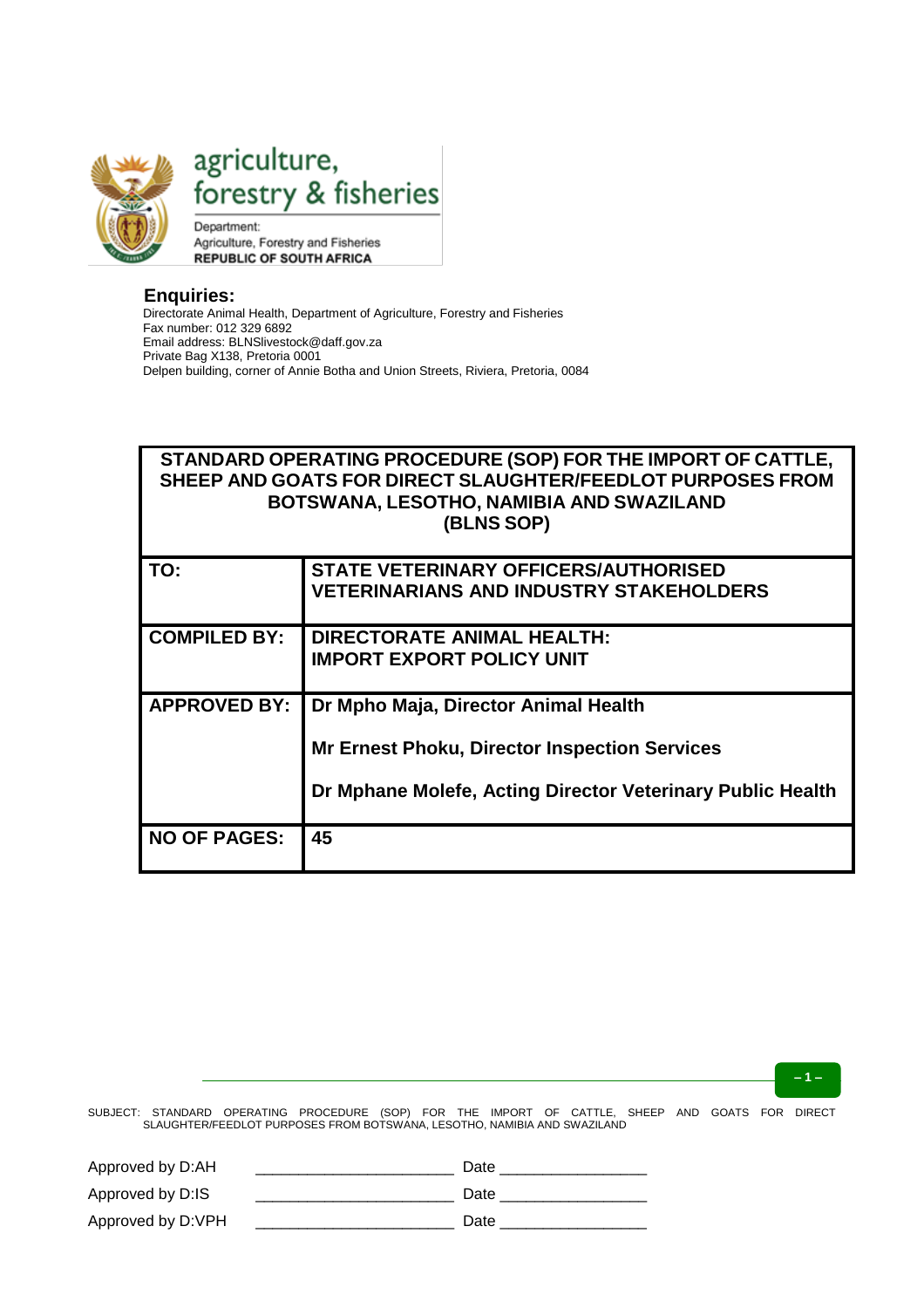## **A. PURPOSE OF THIS SOP:**

In February 2013, it was announced that South Africa would be standardizing the import requirements for cattle, sheep and goats from Botswana, Lesotho, Namibia and Swaziland. Industry requested that certain requirements be waived for animals imported for direct slaughter/feedlot purposes. However due to the lack of an effective traceability system in South Africa, and in an effort to guard South Africa's disease status, all importers that wish to be eligible for the less stringent import requirements pertaining to cattle, sheep and goats imported from Botswana, Lesotho, Namibia and Swaziland for direct slaughter/feedlot purposes must adhere to certain procedures for the importation, movement, monitoring, recording and reconciliation of these animals. These procedures have been consolidated into this Standard Operating Procedure (SOP) document, drafted specifically for the purpose. It was agreed that separate Veterinary Import Permit(s) (VIP) containing less stringent requirements for cattle, sheep and goats for direct slaughter/feedlot purposes would be drafted subject to this SOP.

Animals not imported for direct slaughter or feedlot purposes, or where the requirements of this SOP cannot be met, have to comply with the full set of import requirements.

## **B. SUBJECT:**

In order to protect the health status of South Africa's livestock population, the importation of cattle, sheep and goats destined for direct slaughter/feedlot purposes will be given a waiver against some import requirements only if the abattoir or the feedlot meets the requirements set in the following SOP.

Abattoirs registered in terms of the Meat Safety Act, 2000 (Act No. 40 of 2000) are not automatically eligible for importing cattle, sheep and goats according to this SOP. Any abattoir/feedlot wishing to be eligible for the dispensation provided by this SOP, should apply and be listed (by DAFF) in terms of this SOP. If the application is approved, the facility will be listed in accordance with this SOP for the import of livestock for direct slaughter/feedlot purposes from Botswana, Lesotho, Namibia and Swaziland with some conditions waived. Movements of imported livestock from a feedlot listed in terms of this SOP will be allowed only to abattoirs listed in terms of this SOP.

Veterinary import permits for cattle, sheep and goats imported from Botswana, Lesotho, Namibia and Swaziland for direct slaughter/feedlot purposes with less stringent import requirements will be issued only subject to strict adherence to this SOP. Other livestock destined to facilities not complying with the requirements of this SOP have to comply with the full set of import requirements.

#### **– 2 –**

| Approved by D:AH  | Date |
|-------------------|------|
| Approved by D:IS  | Date |
| Approved by D:VPH | Date |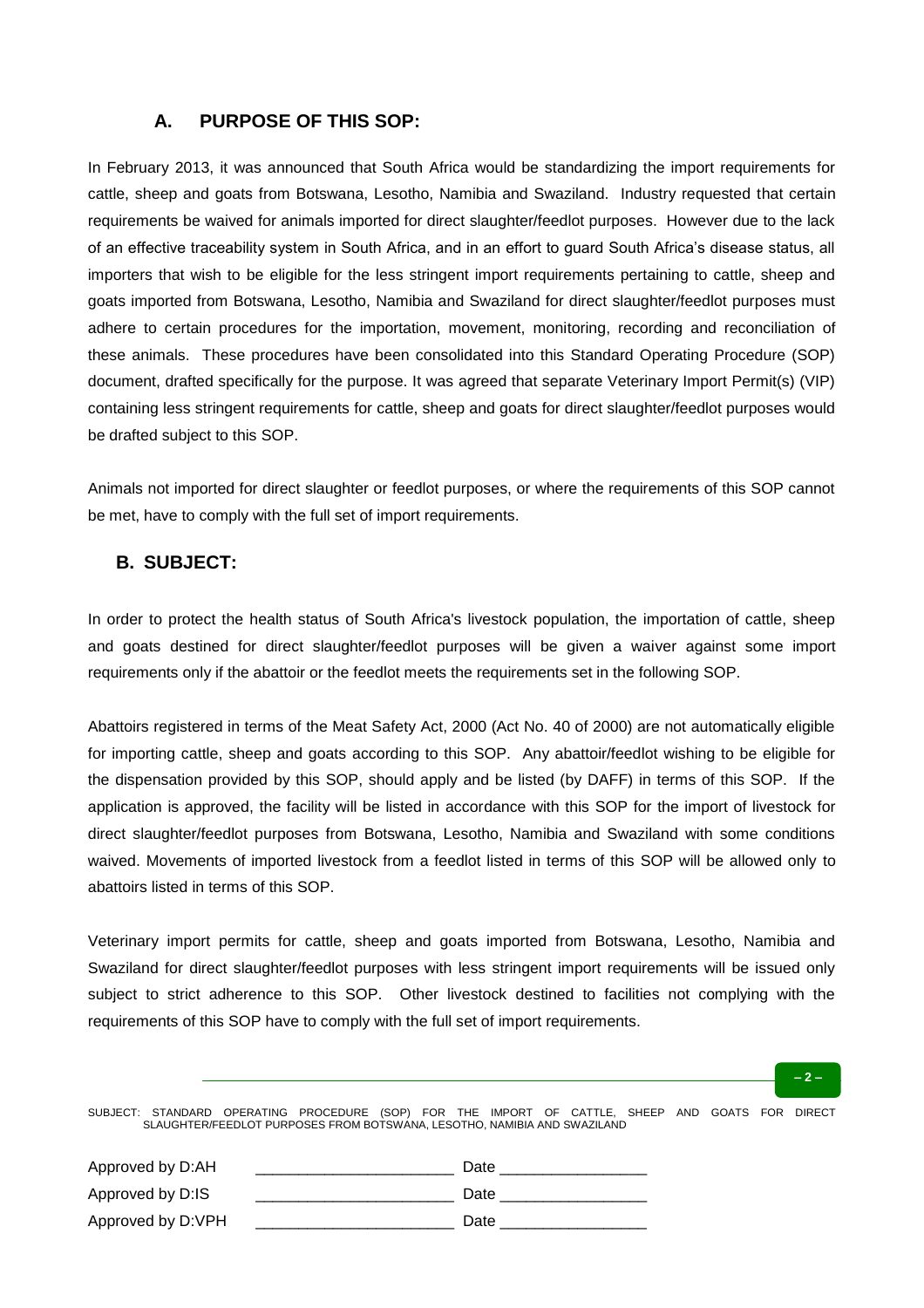All applications must be submitted to the Provincial Veterinary Services of the province in which the abattoir/feedlot is situated. An authorized private/provincial official veterinarian will conduct an inspection. The provincial official veterinarian will forward the application and recommendation to the National Veterinary Services for approval and listing (i.e. should an authorized private veterinarian conduct the inspection, the application and recommendation must first be forwarded to the Provincial Veterinary Services who will forward the information to the National Veterinary Services).

Movements of cattle, sheep and goats imported with a waiver and compliance to this SOP, from Botswana, Lesotho, Namibia and Swaziland for direct slaughter/feedlot purposes will be under strict control of auditable records as described in this SOP. Auditable records are required to demonstrate that all cattle, sheep and goats imported for the purpose of direct slaughter/feedlot reached the listed abattoir/feedlot and were subsequently slaughtered.

The authorized private/provincial official veterinarian will be responsible for breaking seals and reconciliation of each imported consignment upon arrival. Monthly auditing and reconciliation of records will be performed by a first-line independent auditor, based on monthly inspections of the listed abattoir/feedlot. First-line auditors must be approved by the National Veterinary Services. The services of the first-line independent auditor will be at the cost of the abattoir/feedlot owner.

## **C. LEGISLATION**

The Animal Diseases Act, 1984 (Act No. 35 of 1984) and Regulations promulgated there-under. (Hereafter referred to as the Animal Diseases Act)

The Meat Safety Act, 2000 (Act No. 40 of 2000) and Regulations promulgated there-under. (Hereafter referred to as the Meat Safety Act)

This SOP does not absolve the abattoir/feedlot owner (importer) from complying with any other legislation that might apply.

**– 3 –**

| Approved by D:AH  | Date |
|-------------------|------|
| Approved by D:IS  | Date |
| Approved by D:VPH | Date |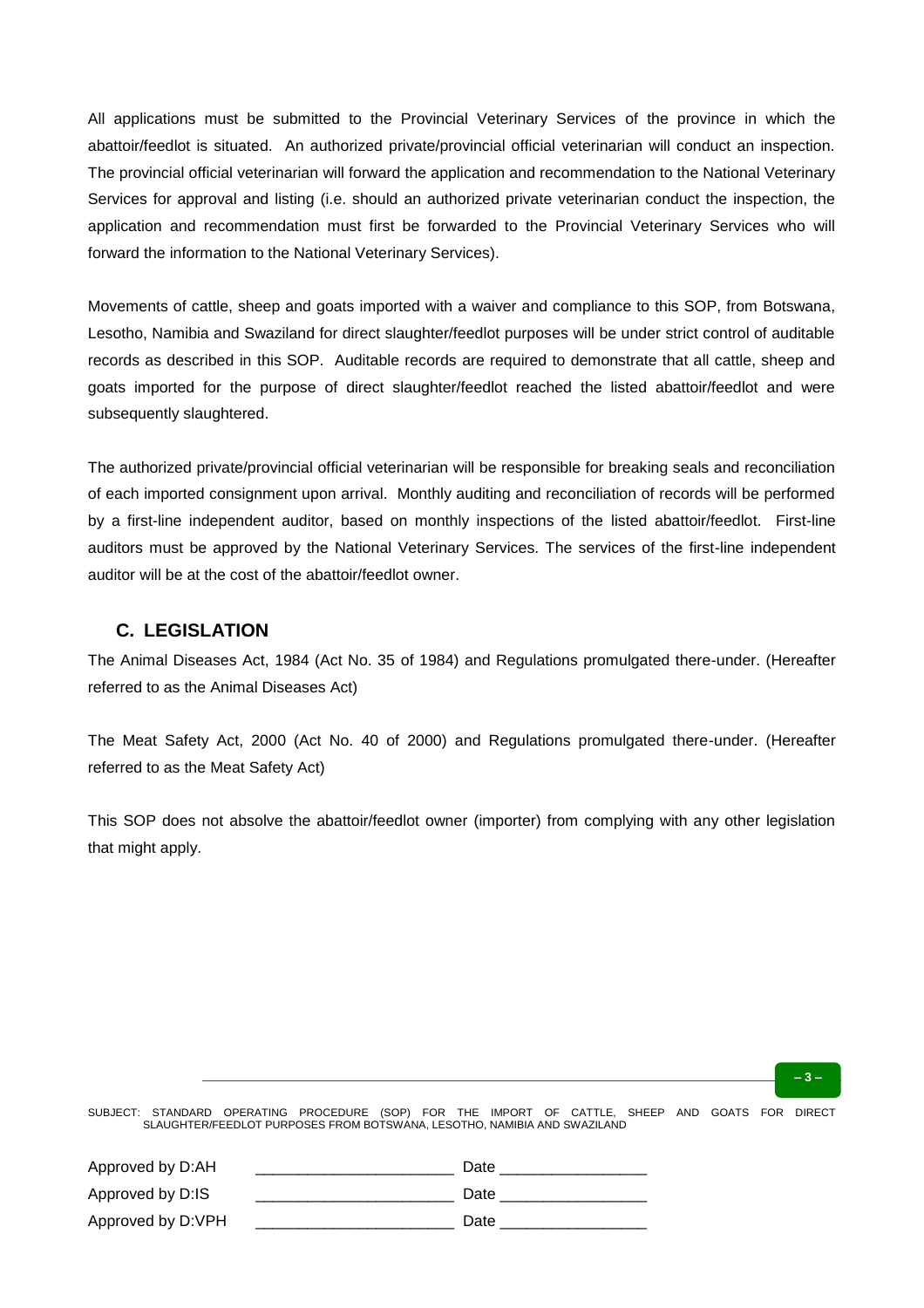## **D. INDEX**

#### PART 1 ABBREVIATIONS AND DEFINITIONS

- PART 2 GENERAL SUMMARY/FLOW CHART
- PART 3 GENERAL RESPONSIBILITIES OF THE VARIOUS ROLE-PLAYERS AND CONSEQUENCES OF NON-COMPLIANCE
- PART 4 PROCEDURES FOR LISTING AS AN ABATTOIR/FEEDLOT ELIGIBLE FOR THE IMPORT OF CATTLE, SHEEP AND GOATS FROM BOTSWANA, LESOTHO, NAMIBIA AND SWAZILAND
- PART 5 TRANSPORT REQUIREMENTS
- PART 6 REQUIREMENTS FOR LISTING AS A FEEDLOT FOR THE IMPORT OF CATTLE AND/OR, SHEEP AND/OR GOATS FROM BOTSWANA, LESOTHO, NAMIBIA AND SWAZILAND
- PART 7 REQUIREMENTS FOR LISTING AS AN ABATTOIR FOR THE IMPORT OF CATTLE AND/OR, SHEEP AND/OR GOATS FROM BOTSWANA, LESOTHO, NAMIBIA AND SWAZILAND
- PART 8 CONTINGENCY PLANS RELATED TO THE IMPORT AND MOVEMENT, MONITORING, RECORDING AND RECONCILIATION OF CATTLE AND SHEEP FROM BOTSWANA, LESOTHO, NAMIBIA AND SWAZILAND FOR DIRECT SLAUGHTER/FEEDLOT PURPOSES

**– 4 –**

| Approved by D:AH  | Date |
|-------------------|------|
| Approved by D:IS  | Date |
| Approved by D:VPH | Date |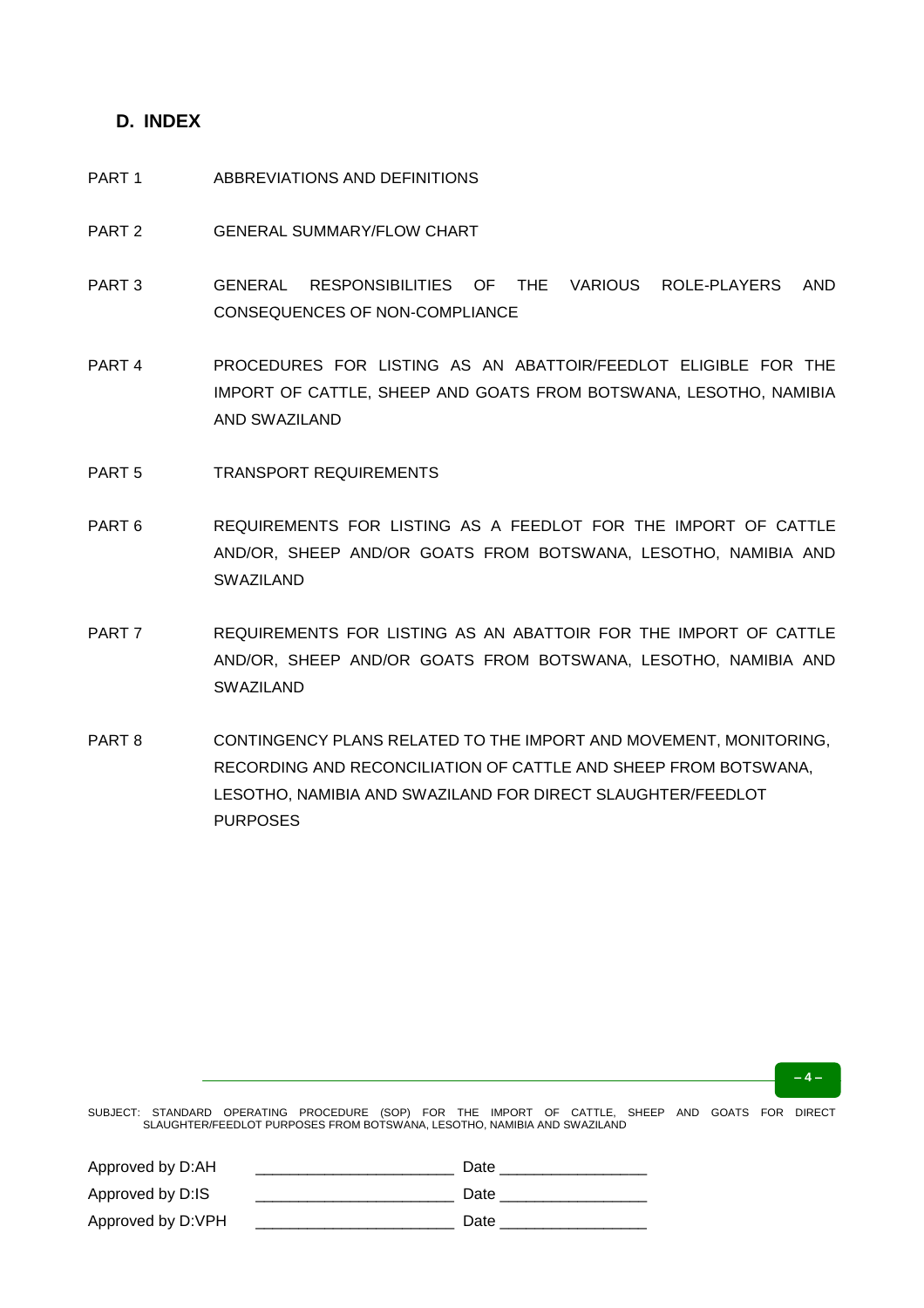# **E. ANNEXURES**

- ANNEX A APPLICATION FOR LISTING OF AN ABATTOIR/FEEDLOT ELIGIBLE FOR THE IMPORT OF CATTLE, SHEEP AND GOATS FROM BOTSWANA, LESOTHO, NAMIBIA AND SWAZILAND
- ANNEX B INSPECTION CHECKLIST FOR LISTING OF A FEEDLOT ELIGIBLE FOR THE IMPORT OF CATTLE, SHEEP AND GOATS FROM BOTSWANA, LESOTHO, NAMIBIA AND SWAZILAND
- ANNEX C INSPECTION CHECKLIST FOR LISTING OF AN ABATTOIR ELIGIBLE FOR THE IMPORT OF CATTLE, SHEEP AND GOATS FROM BOTSWANA, LESOTHO, NAMIBIA AND SWAZILAND
- ANNEX D RECONCILIATION RECORDS
- ANNEX E CORRECTIVE ACTION PLAN FOR NON- CONFORMANCES

**– 5 –**

| Approved by D:AH  | Date |
|-------------------|------|
| Approved by D:IS  | Date |
| Approved by D:VPH | Date |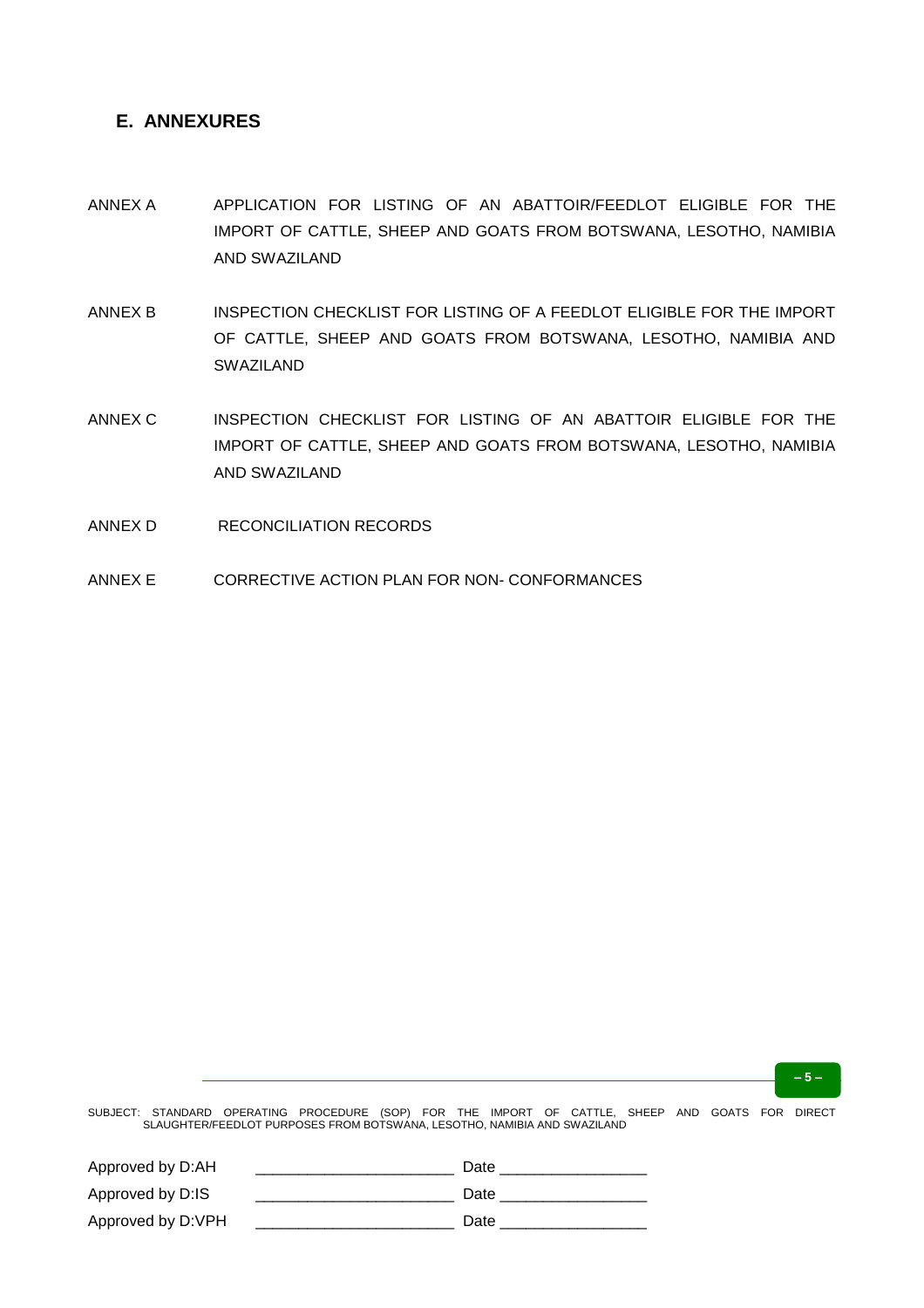# **PART 1:**

# **ABBREVIATIONS**

- *1. DAFF: Department of Agriculture, Forestry and Fisheries*
- *2. NVS: National Veterinary Services*
- *3. SOP: Standard Operating Procedure*
- *4. VHC: Veterinary Health Certificate*
- *5. VIP: Veterinary Import Permit*

# **DEFINITIONS**

- *1. Abattoir: Slaughter facility in respect of which a registration certificate has been issued in terms of section 8(1) and in respect of which a grading has been determined in terms of section 8(2) of the Meat Safety Act (Act No. 40 of 2000).*
- *2. Applicant: A South African person/business applying to have an abattoir/feedlot listed in terms of this SOP, who is also the owner or manager of the facility.*
- *3. Authorised private veterinarian: A veterinarian registered with the SAVC, and authorised to perform specified duties under the Animal Diseases Act, 1984 (Act No. 35 of 1984) on behalf of the Director Animal Health and the Meat Safety Act, 2000 (Act No. 40 of 2000) on behalf of the Director Veterinary Public Health.*
- *4. Backgrounding: An intermediate stage in cattle production where animals are put onto pastures, to prepare animals for and prior to placement in a feedlot/intensive feeding system. No backgrounding of imported animals will be allowed. Special permission for backgrounding of imported animals will be considered on a case by case basis subject to submission of detailed site plans, auditable traceability manual as well as declarations by the responsible person.*

*5. Department: The Department of Agriculture, Forestry and Fisheries.*

SUBJECT: STANDARD OPERATING PROCEDURE (SOP) FOR THE IMPORT OF CATTLE, SHEEP AND GOATS FOR DIRECT SLAUGHTER/FEEDLOT PURPOSES FROM BOTSWANA, LESOTHO, NAMIBIA AND SWAZILAND

**– 6 –**

| Approved by D:AH  | Date |
|-------------------|------|
| Approved by D:IS  | Date |
| Approved by D:VPH | Date |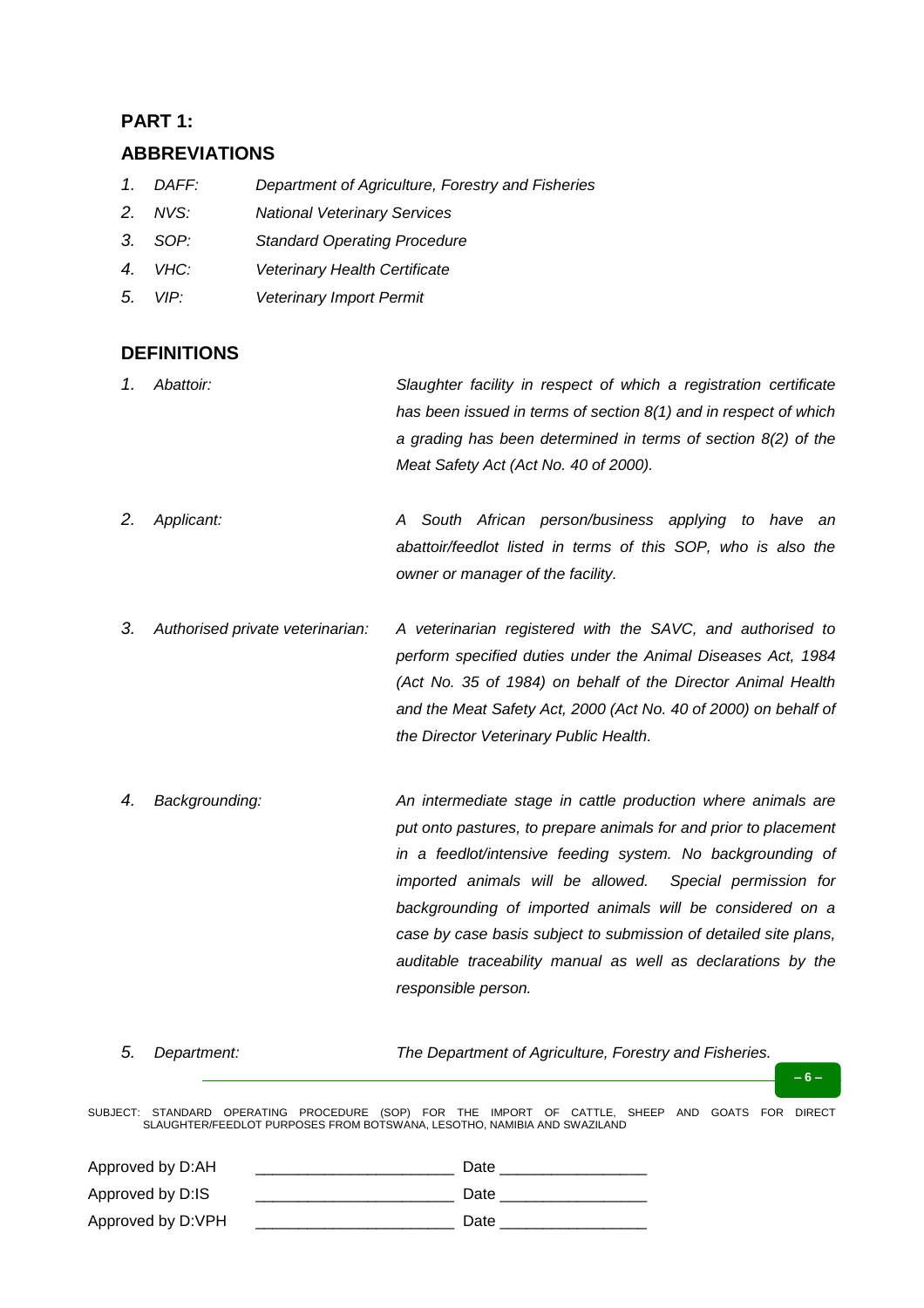- *6. Direct slaughter: Direct movement post import, to a listed abattoir for slaughter within 72 hours.*
- *7. First line auditors: Any independent person who has been authorized by the National Executive Officer and the Director Animal Health to perform an inspection, audit records, confirm inventories, audit procedures & processes.*
- *8. Feedlot A controlled intensive feeding system where livestock are prepared for eventual slaughter at an abattoir after accepted periods on feed.*
- *9. Importer: A South African person who shall be the owner/manager of an abattoir/feedlot listed in terms of this SOP, applying for a Veterinary Import Permit to import cattle, sheep and goats from Botswana, Lesotho, Namibia, Swaziland for direct slaughter/feedlot purposes, and is the person who will be held responsible for the entire process.*
- *10. Industry: All enterprises or groups dealing with livestock and/or their products as their primary business activity.*
- *11. Listed: Listed by the Department of Agriculture, Forestry and Fisheries in terms of this SOP.*
- *12. Listed abattoir An abattoir listed in terms of this SOP.*
- *13. Listed feedlot A feedlot listed in terms of this SOP.*
- *14. Livestock For the purposes of this SOP the term "livestock" will pertain to only cattle, sheep and goats.*

#### **– 7 –**

| Approved by D:AH  | Date |
|-------------------|------|
| Approved by D:IS  | Date |
| Approved by D:VPH | Date |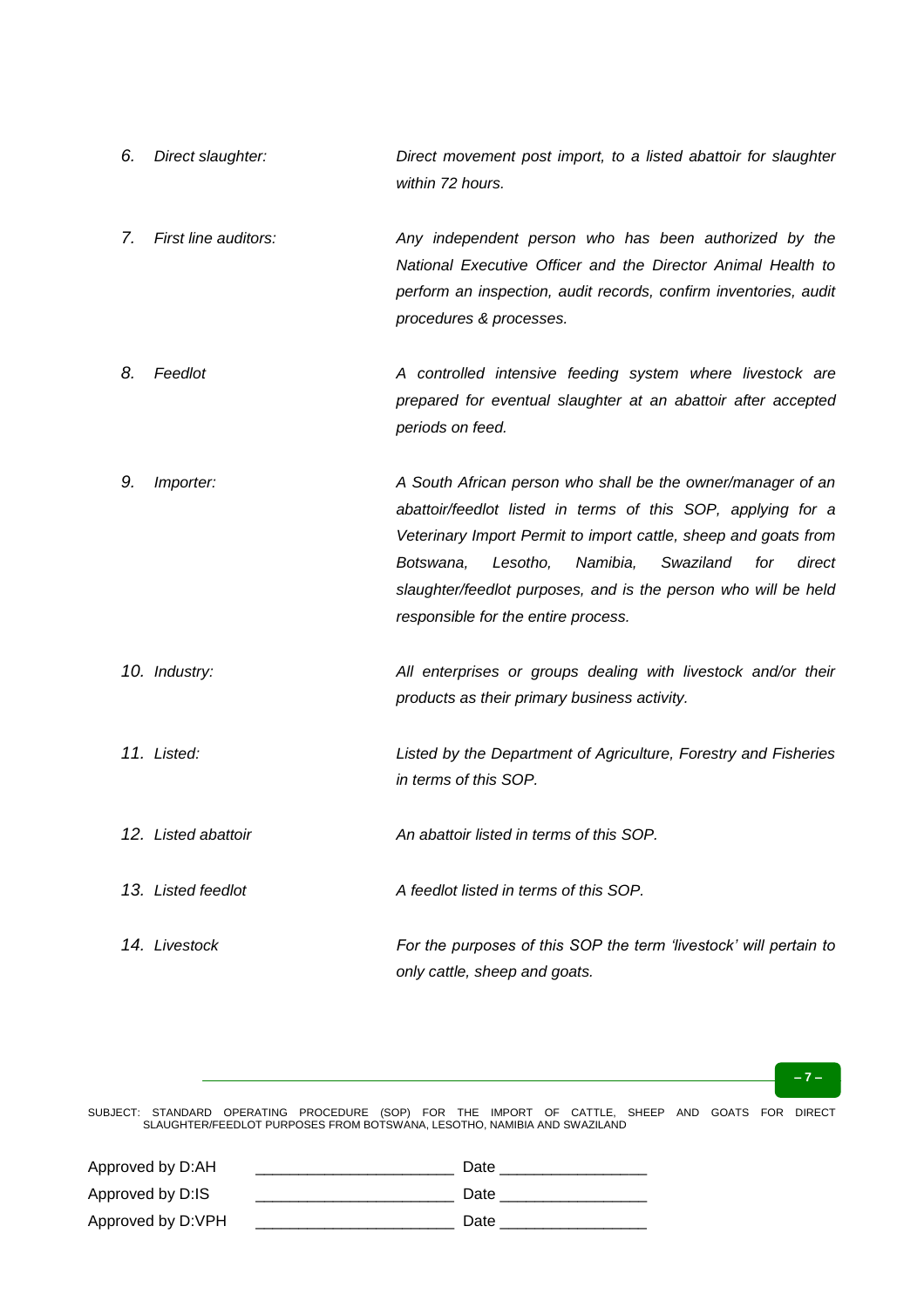- *15. National Veterinary Services: For the purposes of this SOP, the National Veterinary Services will include Animal Health, Veterinary Public Health and Inspection Services Directorates.*
- *16. Official Veterinarian: A veterinarian employed by the National or Provincial government and duly delegated in terms of the Animal Diseases Act, 1984 (Act No. 35 of 1984) and/or Meat Safety Act, 2000 (Act No. 40 of 2000).*
- *17. Owner/manager: Same as definitions supplied for "Applicant" and "Importer".*
- *18. Provincial Veterinary Services: The governmental authority in charge of official veterinary services in the relevant province.*
- *19. Registered abattoir: Abattoir registered in terms of the Meat Safety Act, 2000 (Act No. 40 of 2000).*
- *20. Responsibility: Owner/manager can authorise a person to oversee the monitoring, recording and reconciliation etc. of imported animals, slaughtering records etc. however the overall responsibility and accountability remains with the owner/manager.*
- *21. Slaughter: Killing of an animal and the performance of the usual 10 accompanying acts in connection therewith in order to obtain meat and animal products therefrom (according to the Meat Safety Act [Act No. 40 of 2000]).*
- *22. Veterinary public health officer A veterinarian or environmental health practitioner employed by the National or Provincial government in terms of the Meat Safety Act, 2000 (Act No. 40 of 2000).*

#### **– 8 –**

| Approved by D:AH  | Date |
|-------------------|------|
| Approved by D:IS  | Date |
| Approved by D:VPH | Date |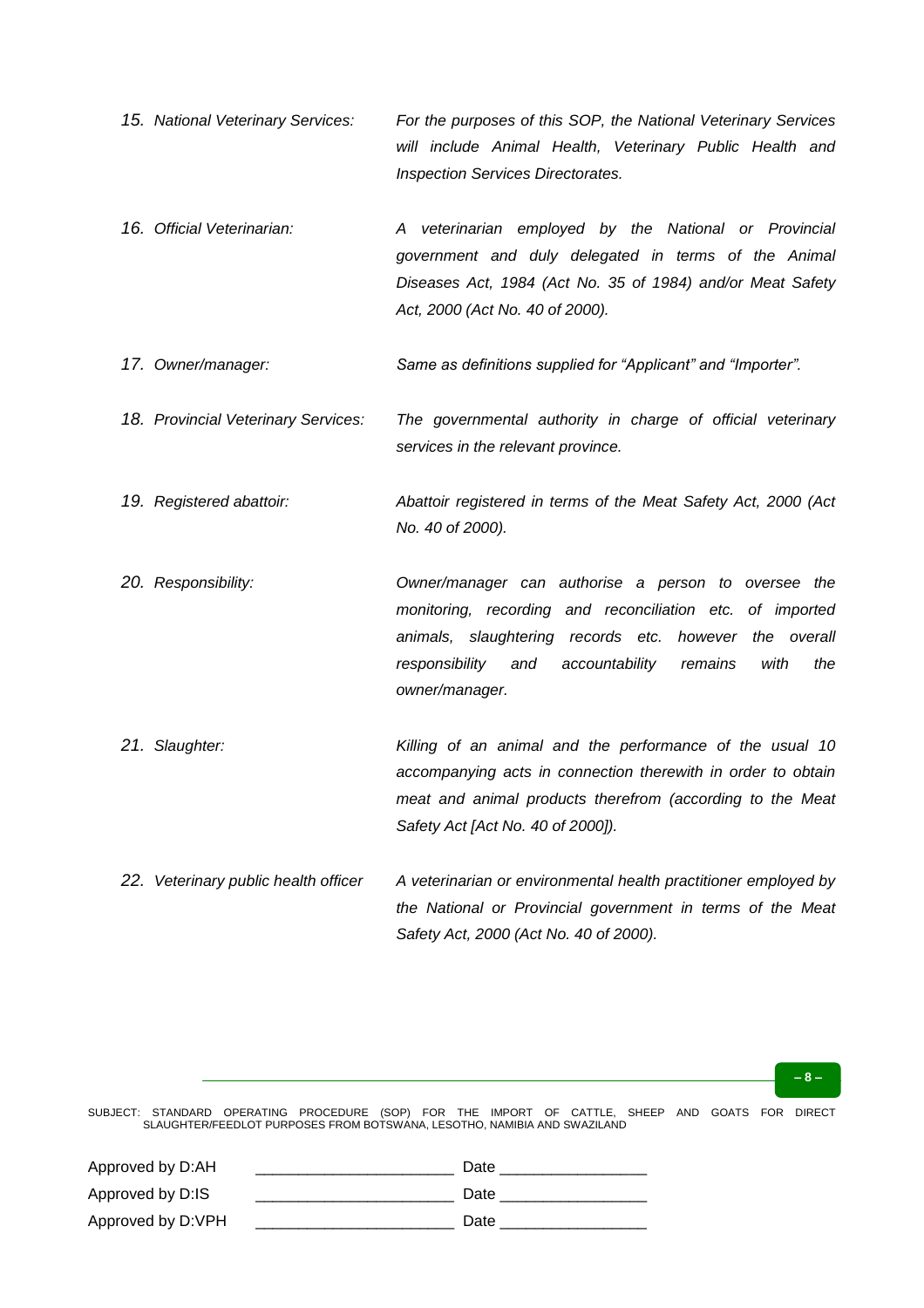# *23.* **PART 2: GENERAL SUMMARY/FLOW CHART**

(PLEASE NOTE: This flow chart is only intended as a summary of the required procedures. Please refer to the relevant section of this SOP for more detail.)



| Approved by D:AH  | Date |
|-------------------|------|
| Approved by D:IS  | Date |
| Approved by D:VPH | Date |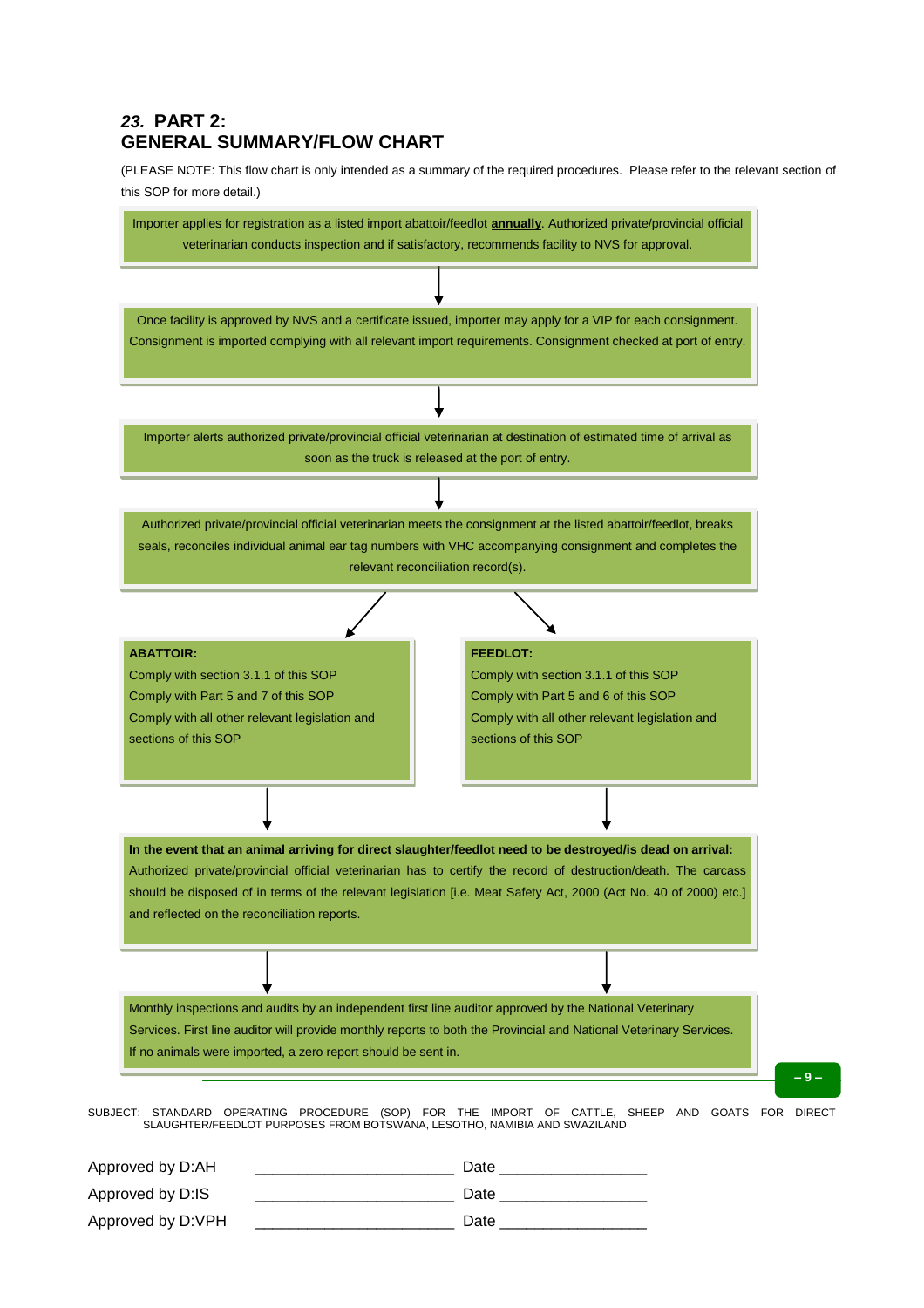# **PART 3:**

# **GENERAL RESPONSIBILITIES OF THE VARIOUS ROLE-PLAYERS AND CONSEQUENCES OF NON-COMPLIANCE**

## **3.1 GENERAL RESPONSIBILITIES OF THE VARIOUS ROLE-PLAYERS**

#### **3.1.1 Responsibility of importer (abattoir and/or feedlot owner)\***

- a. Propose first line auditors for approval by the National Veterinary Services. All first-line auditors must be independent, registered with the Southern African Auditor and Training Certification Authority (SAATCA) and approved by the National Veterinary Services.
- b. Once the first line auditors have been approved by the National Veterinary Services, the first line auditor and the importer shall enter into an agreement to conduct audits on a monthly basis at the facility.
- c. Remunerate the first line auditors.
- d. Apply for a Veterinary Import Permit (VIP) for each consignment.
- e. Comply with all requirements set out in the VIP and accompanying Veterinary Health Certificate (VHC).
- f. Alert the relevant veterinary officials of the estimated time of arrival as soon as the consignment is released at the port of entry, to ensure that the veterinary officials are available to receive the animals at the abattoir/feedlot.
- g. Ensure animals arrive at destined date and time at the abattoir/feedlot.
- h. Retain seals broken at the abattoir/feedlot by authorized private/official veterinarian and present the seals to the auditor on a monthly basis.
- i. Enter the individual identification of all imported animals in the consignment into the required records.
- j. In the case of animals imported for direct slaughter purposes:
	- Keep all records of slaughter with individual identification
	- Ensure the slaughter of the animals occur within 72 hours of arrival, according to the Meat Safety Act.
- k. Send by registered post/hand deliver any unused/expired VIP's to the office Director Animal Health (importer to retain proof of having returned permits and present to first-line auditor for monthly reconciliation) OR present unused/expired VIP's to the first line auditors directly for reconciliation during monthly audits.

**– 10 –**

| Approved by D:AH  | Date |
|-------------------|------|
| Approved by D:IS  | Date |
| Approved by D:VPH | Date |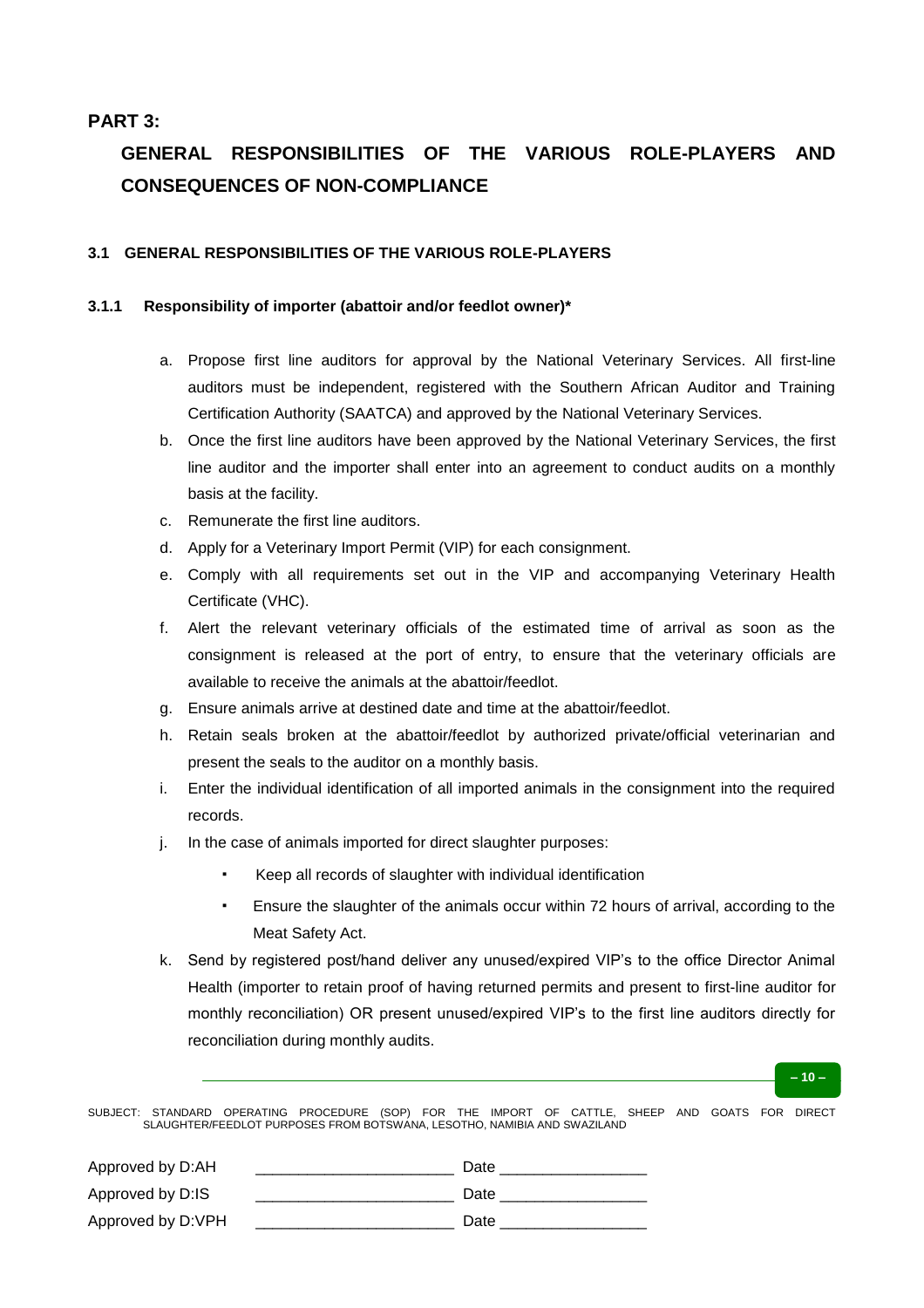- l. Ensure that all registers and records are signed off on a regular basis by the abattoir/feedlot manager (or person delegated by abattoir/feedlot manager) and be made available to the first line auditors during the monthly audits.
- m. Keep the following records and present to the auditor on a monthly basis:
	- Register of imported consignments received
	- All reconciliation reports required in terms of this SOP (please see Annex D).
	- Records of mortalities, with cause of death
	- Copy of VIP and proof of return of unused permits
	- Copy of VHC
	- Copy of waybill/bill of lading
	- Copy of red cross permit from port of entry directly to abattoir/feedlot, signed off upon arrival at the abattoir/feedlot
	- All records of proof of slaughter with individual identification (abattoirs)
	- Slaughter records with individual identification received from listed abattoir to which animals were moved for slaughter purposes (feedlots)
- n. Ensure that all the required reconciliation documents are kept up to date.
- o. Keep all records for a minimum of five (5) years.
- p. Ensure that the animals arriving are not removed from the abattoir. In the case of animals going to the listed feedlot, they may only be removed to the listed abattoir for slaughter. When moving animals from a listed feedlot to a listed abattoir, loading must be done under supervision of the authorized private/provincial official veterinarian and the appropriate reconciliation record (D3) signed by all relevant parties.
- q. Ensure that, in the event of a recorded seal(s) of the consignment being broken whilst en route to the abattoir/feedlot for whatever reason, that such shall be done under official supervision and the following certified by either SAPS or a Provincial State Veterinary Official:
	- i. Date
	- ii. Time
	- iii. Nearest town
	- iv. Reason for the seal being broken
	- v. New seal numbers $<sup>1</sup>$ </sup>

| (Resealing should only take place if the authorised official has numbered tags, undue holdups can have animal welfare |
|-----------------------------------------------------------------------------------------------------------------------|
| repercussions)                                                                                                        |

**– 11 –**

| Approved by D:AH  | Date |
|-------------------|------|
| Approved by D:IS  | Date |
| Approved by D:VPH | Date |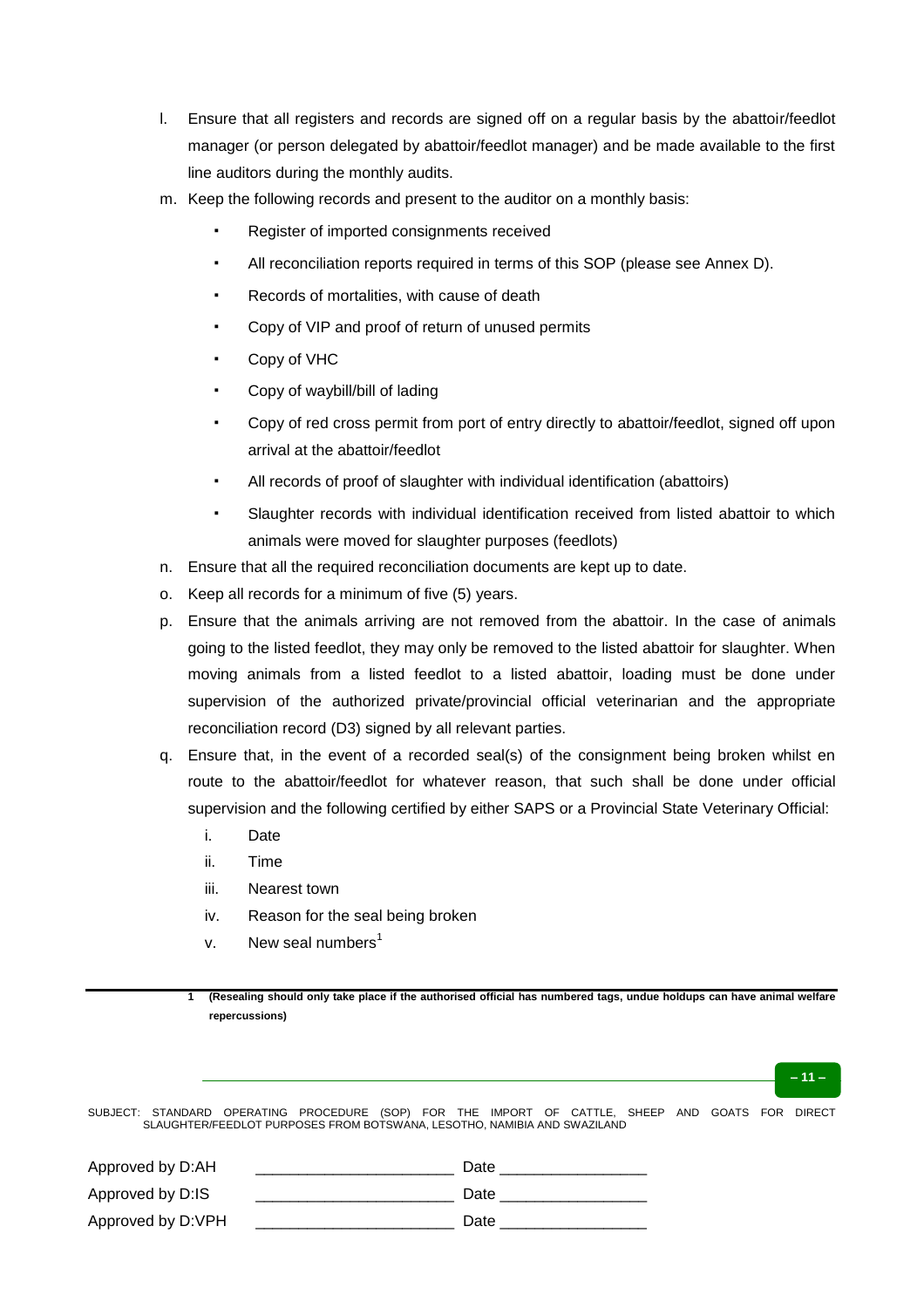- vi. Number of animals remaining in the truck/truck compartment
- vii. Verification that the health status of the animals were maintained/not compromised during the period which the consignment was not sealed, that all necessary measures have been taken to ensure that animals did not have contact with any other animals of a lesser health status whilst the seal(s) were broken and remained under official supervision until re-sealed.
- viii. The ear-tag number in the event of an animal being removed must be recorded as well as reasons for the removal

#### **3.1.2 Responsibility of Authorized private veterinarian/Provincial Veterinary Services**

- a. Assist clients wishing to list an abattoir/feedlot, in terms of this SOP.
- b. Assist clients wishing to renew their listing (annually).
- c. The official veterinarian must conduct an inspection at the abattoir/feedlot of the applicant, submit the recommendation, relevant information and documents to the National Veterinary Services for approval and listing. If the inspection is performed by an authorized private veterinarian all the relevant information and documents must be submitted to the relevant official veterinarian, who will submit everything including a recommendation of the facility to the National Veterinary Services for approval and listing.
- d. Complete relevant section of VIP application forms to confirm availability of space to take a consignment into the establishment as well as his/her availability to receive the consignment at a specified date and time at the listed abattoir/feedlot.
- e. Break seals upon arrival of the consignment. Reconcile seal numbers on truck/truck compartment with seal numbers listed on VHC issued by the exporting country. Reconcile individual animal identification numbers with individual animal identification numbers listed on the VHC issued by the exporting country.
- f. Immediately notify the National Veterinary Services if a consignment was offloaded at the relevant abattoir/feedlot without the presence of the authorized private/official veterinarian, with appropriate reasons.
- g. Sign and return red cross permit to port of entry (or fax copy) and retain a copy for own record keeping purposes.
- h. When moving animals from a listed feedlot to a listed abattoir, loading must be done under supervision of the authorized private/provincial official veterinarian and the appropriate reconciliation record (D3) signed by all relevant parties.
- i. Receive reconciled audit reports from the first line auditors.
- j. Manage corrective action as required.



| Approved by D:AH  | Date |
|-------------------|------|
| Approved by D:IS  | Date |
| Approved by D:VPH | Date |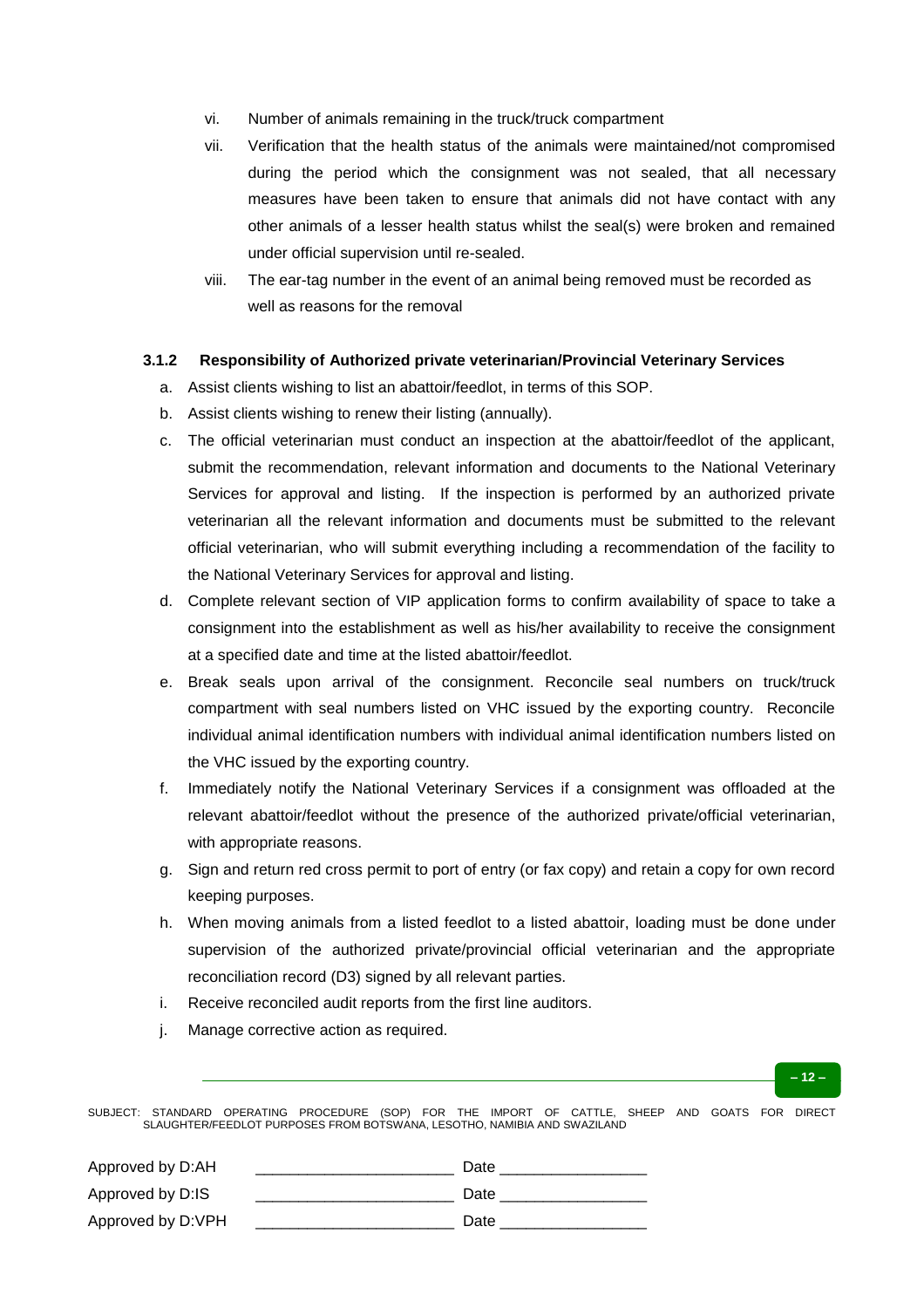- k. Immediately notify the National Veterinary Services immediately of any irregularities that may come to their attention.
- l. If this function is performed by an authorized private veterinarian, Provincial Veterinary Services will be responsible for doing random periodic checks.

## **3.1.3 Responsibility of National Veterinary Services**

- a. Make this SOP accessible.
- b. Receive applications and recommendations for facilities requesting to be listed, from Provincial Veterinary Services.
- c. Evaluation and approval of applications for facilities requesting to be listed.
- d. List and maintain register of listed facilities.
- e. Issue relevant VIP if monthly audit reports for the last 3 months are available.
- f. Maintain register of VIPs issued for cattle, sheep and goats under this SOP.
- g. Make the relevant VIP registers available to the first line auditors.
- h. Clear and release consignments upon entry into South Africa via a border post.
- i. Approve the independent first line auditors.
- j. Receive the monthly audit reports from first line auditors and take action as required.
- k. Receive immediate notices from authorized private/official veterinarian and take action as required (issue written warnings, notice of de-listing etc.).

### **3.1.4 Responsibilities of industry paid first line auditors:**

- a. Must be independent and registered with the Southern African Auditor and Training Certification Authority (SAATCA) will be required to sign a declaration of independence and confidentiality.
- b. Once the first line auditors have been approved by the National Veterinary Services, the first line auditor and the importer shall enter into an agreement to conduct audits on a monthly basis at the facility.
- c. Responsible for conducting first line audits and reconciliation of records on a monthly basis on listed abattoirs/feedlots that have procured his/her services, receiving imported cattle, sheep and goats from Botswana, Lesotho, Namibia and Swaziland, according to a checklist that will be provided by the NVS and the terms described in this SOP.
- d. Check register of VIPs issued to the importer, copies of VIPs used; check unused/expired VIPs or proof of VIPs returned to DAFF and adherence to conditions in VIP.
- e. Monthly reports to the National and Provincial Veterinary Services, if no animals were imported a zero report must be submitted.

**– 13 –**

| Approved by D:AH  | Date |  |
|-------------------|------|--|
| Approved by D:IS  | Date |  |
| Approved by D:VPH | Date |  |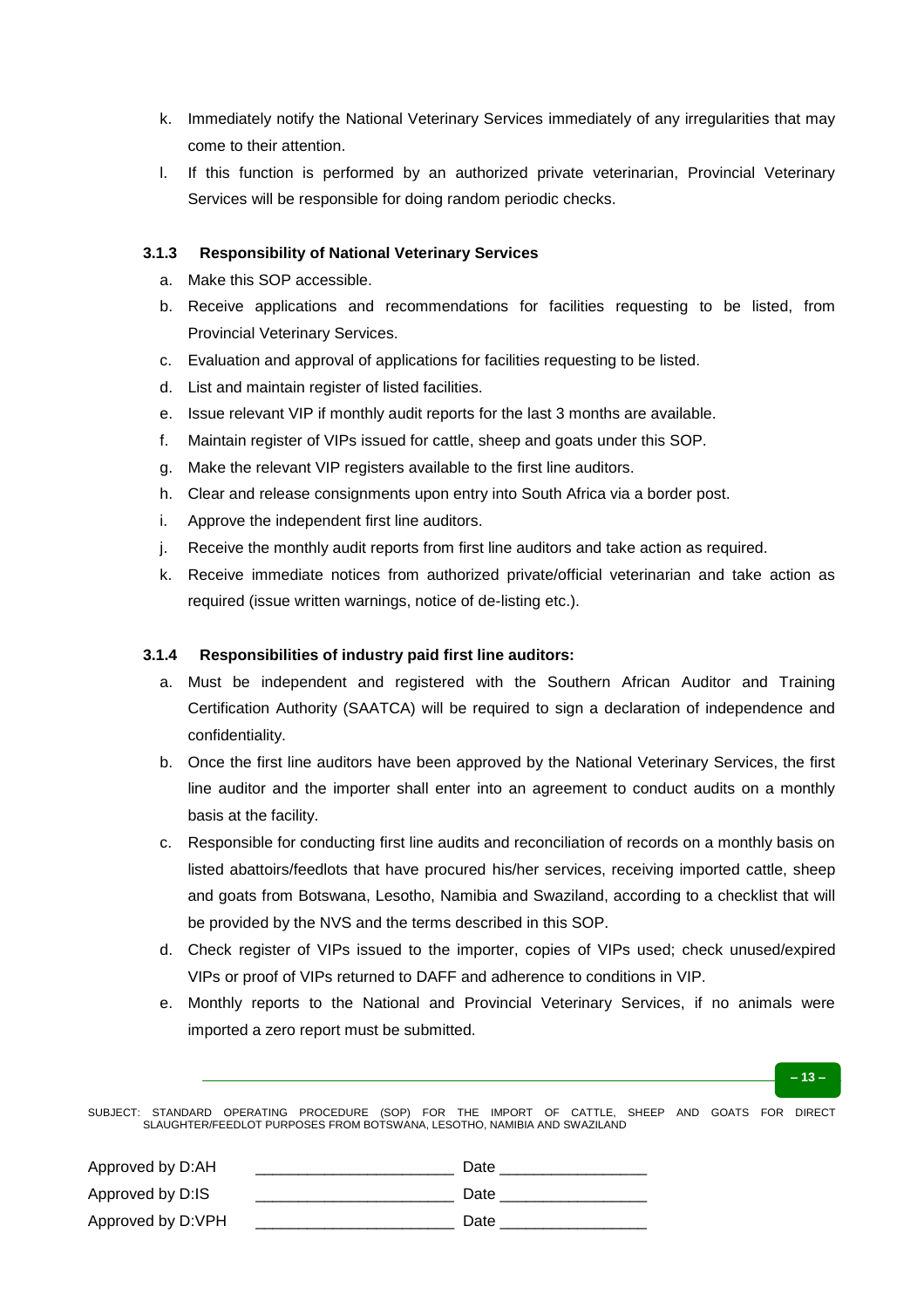#### **3.2 CONSEQUENCES OF NON-COMPLIANCE**

a. Non-compliance proven on clear grounds and after careful consideration, may be prosecuted in terms of the Animal Diseases Act, 1984 (Act No. 35 of 1984) and/or the Meat Safety Act, 2000 (Act No. 40 of 2000).

**– 14 –**

| Approved by D:AH  | Date |
|-------------------|------|
| Approved by D:IS  | Date |
| Approved by D:VPH | Date |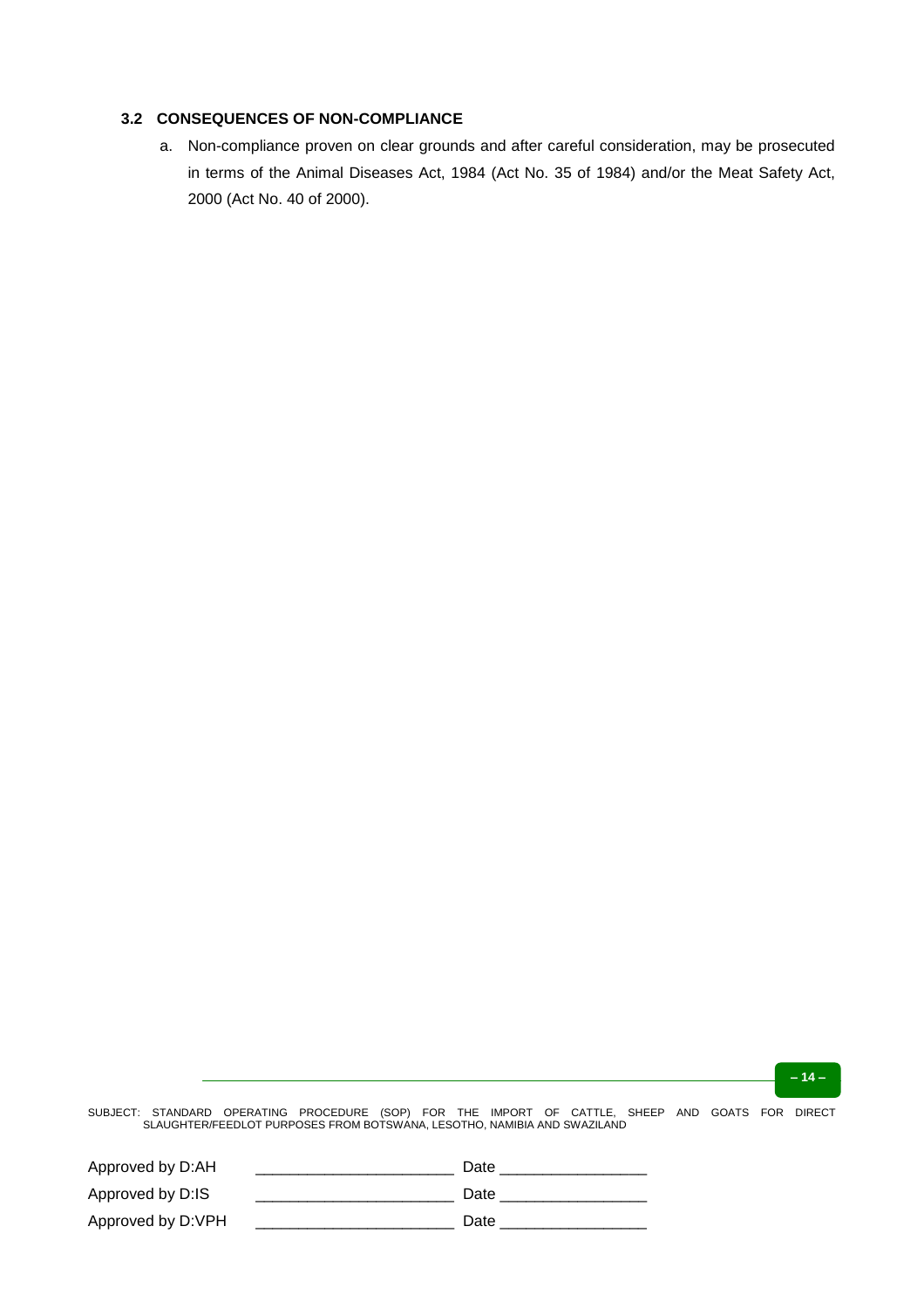## **PART 4:**

# **PROCEDURES FOR LISTING AS AN ABATTOIR/FEEDLOT ELIGIBLE FOR THE IMPORT OF CATTLE, SHEEP AND GOATS FROM BOTSWANA, LESOTHO, NAMIBIA AND SWAZILAND**

#### **4.1 APPLICATION FOR THE LISTING OF AN ABATTOIR/FEEDLOT**

- 4.1.1 Importers should arrange with the authorized private/official veterinarian for an inspection and establish a suitable date and time for the inspection to take place.
- 4.1.2 Once an inspection has been conducted, the documents listed below must be presented to the National Veterinary Services by the authorized private/official veterinarian on application for listing:
	- a. Application form (Annex A), completed and signed by the applicant and the authorized private/provincial official veterinarian responsible for supervision at the facility.
	- b. Inspection report (Annex B for feedlots, Annex C for abattoirs)
	- c. Site plan This plan must indicate the location of the facility and surrounding structures and the neighbouring activities. $<sup>2</sup>$ </sup>
	- d. Detailed plan The detailed plan must include the structures of the facility. The plans must also indicate the flow pattern of the product/animals, from receipt to dispatch.<sup>2</sup>
	- e. Copy of the agreement with first line auditors
	- f. Any other applicable documents
- 4.1.3 Application to list an abattoir/feedlot for purpose of import purposes must be made in writing to the National Veterinary Authority. The National Veterinary Services will then evaluate the application for approval and listing.

 $^2$ NB: The site plan and detailed plan(s) must be endorsed by the inspecting veterinary official to confirm the existence of **structures and the flow patterns.**

**– 15 –**

| Approved by D:AH  | Date |
|-------------------|------|
| Approved by D:IS  | Date |
| Approved by D:VPH | Date |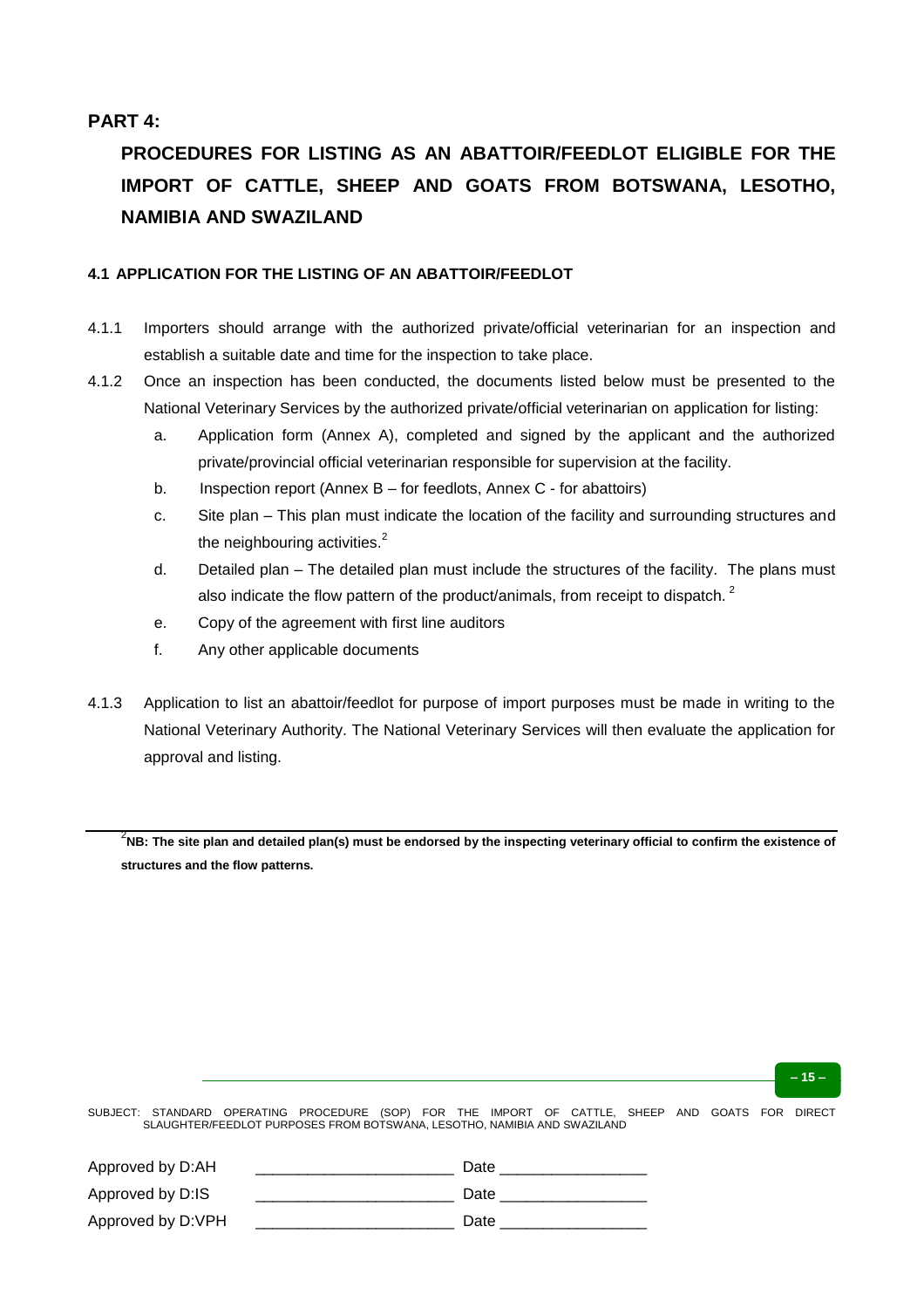# **4.2 INSPECTION TO RECOMMEND A FACILITY FOR IMPORT OF CATTLE, SHEEP AND GOATS IN TERMS OF THIS SOP**

- 4.2.1 An authorized private/provincial official veterinarian will inspect the facility according to this SOP.
- 4.2.2 The owner/business representative of the facility and the authorized private/provincial official veterinarian will agree upon a suitable date for the inspection. The authorized private/provincial official veterinarian will inform the owner/business representative of the facility of the conditions under which the inspection will be carried out.
- 4.2.3 The basis for recommendation will be compliance with the requirements as prescribed in this document.
- 4.2.4 The authorized private/provincial official veterinarian will be responsible for the following actions/procedures (in addition to the responsibilities listed under section 3.1.1 of this SOP):
	- a. Acquaint himself/herself with this SOP and the minimum requirements for a listed import abattoir/feedlot for cattle, sheep and goats from Botswana, Lesotho, Namibia and Swaziland.
	- b. Provide a new applicant with an application form that corresponds in form and content to the model in Annex A.
	- c. Inspect the facility and complete the relevant annex, with appropriate comments, upon receipt of the properly completed application form from the client. **If the facility does not comply with the requirements set out in this SOP, the authorized/provincial official veterinarian must provide the owner/business representative of the facility with a detailed report with the reasons why a facility cannot be listed. The report must correspond in form and content to the relevant Annex model (this form should also form part of the documents submitted to the National Veterinary Services). A corrective action plan with implementation dates must be discussed and agreed upon with the manager/owner of the facility (complete Annex E).**
	- d. Arrange for another inspection when the owner indicates that all the deficiencies have been rectified.
	- e. Keep the original application document on file.
	- f. Submit a copy of the application and all supporting documents to the National Veterinary Services, Department of Agriculture, Forestry and Fisheries (contact details on first page of this SOP).
	- g. Receive the original registration certificate, keep a copy thereof on file and give the original certificate to the applicant.

**– 16 –**

4.2.5 Approval will only be considered if an inspection and supervision service by the authorized private/official veterinarian is possible at the facility.

| Approved by D:AH  | Date |
|-------------------|------|
| Approved by D:IS  | Date |
| Approved by D:VPH | Date |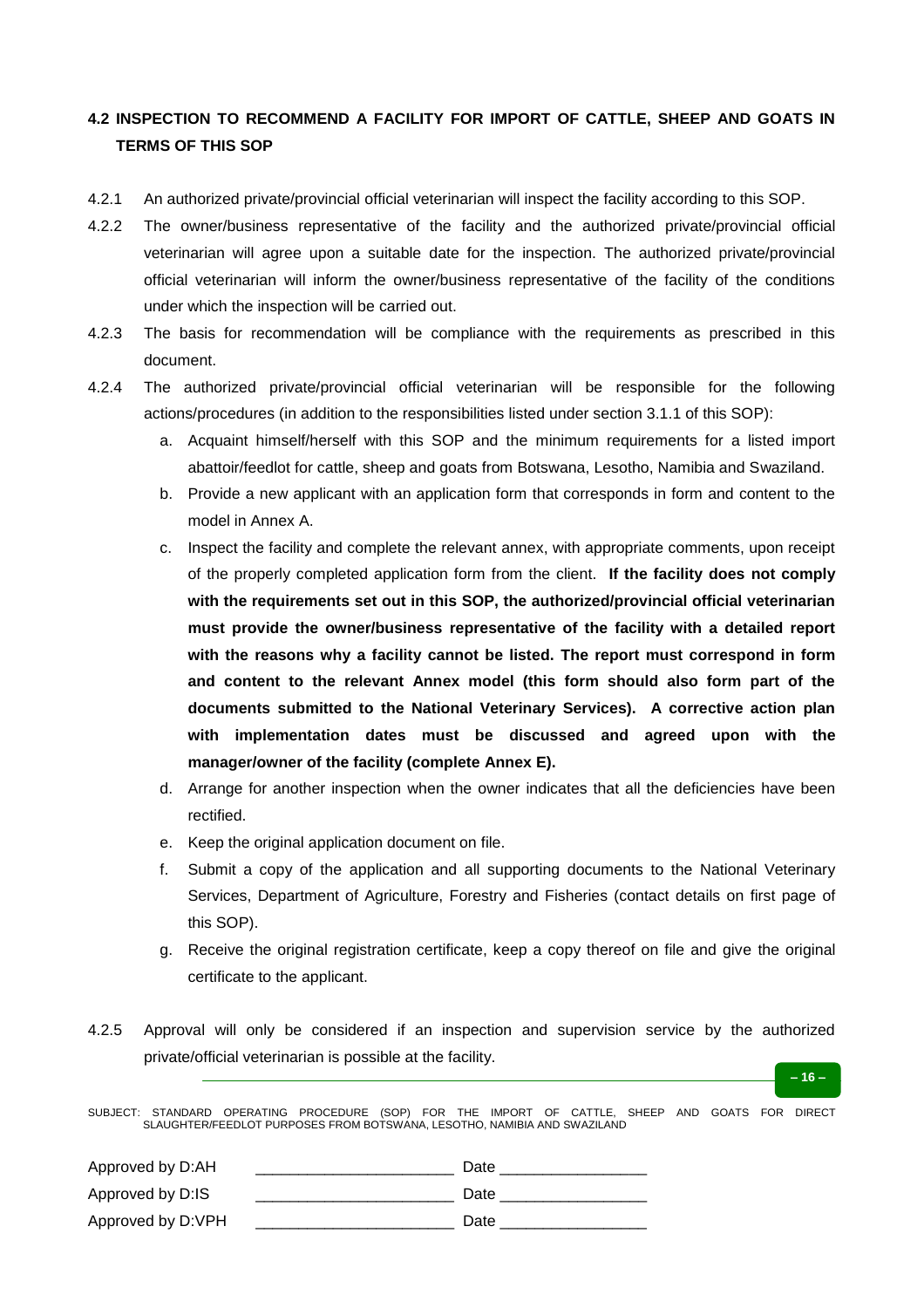#### **4.3 ANNUAL RE-LISTING**

- 4.3.1 Listing is only valid for a period of maximum 12 months, according to the dates indicated on the listing certificate issued to the client; thereafter the facility must reapply to be listed for another consecutive period. Re-application is also necessary where there has been a change in ownership and management or physical address of the facility.
- 4.3.2 For re-listing purposes, the facility must be inspected by the authorized private/official veterinarian, and the relevant annexes completed. These documents must be forwarded to the National Veterinary Services for re-approval and listing of the facility for another consecutive period.
- 4.3.3 The facility will be re-listed if all audit reports are up to date (up to 3 months prior to the submission of renewal) and once the application for re-listing has been received, evaluated and approved by the National Veterinary Services. A new certificate will be issued with each re-listing. The expiry date will be reflected on the certificate.
- **4.3.4 Owners of facilities must contact the relevant authorized private/provincial official veterinarian to arrange for annual re-inspection at least 3 months before expiry of the current listing certificate.**

# **4.4 LISTING OF ABATTOIRS/FEEDLOTS FOR THE IMPORT OF CATTLE, SHEEP AND GOATS FROM BOTSWANA, LESOTHO, NAMIBIA AND SWAZILAND**

- 4.4.1 A list of all facilities will be recorded and kept updated by the National Veterinary Services.
- 4.4.2 The list must contain the following information for each abattoir/feedlot:
	- a. Current listing number (in the case of reapplication)
	- b. Name of owner
	- c. Registered name of facility
	- d. In the case of a feedlot, the name(s) of abattoir(s) used for slaughter
	- e. In the case of an abattoir, the registration number issued by the province
	- f. Postal address
	- g. Telephone number(s)
	- h. Fax number(s)
	- i. Province
	- j. District/municipality
	- k. GPS co-ordinates
	- l. Physical address of facility
	- m. First line auditors responsible for auditing and reconciliation

SUBJECT: STANDARD OPERATING PROCEDURE (SOP) FOR THE IMPORT OF CATTLE, SHEEP AND GOATS FOR DIRECT SLAUGHTER/FEEDLOT PURPOSES FROM BOTSWANA, LESOTHO, NAMIBIA AND SWAZILAND

**– 17 –**

| Approved by D:AH  | Date |
|-------------------|------|
| Approved by D:IS  | Date |
| Approved by D:VPH | Date |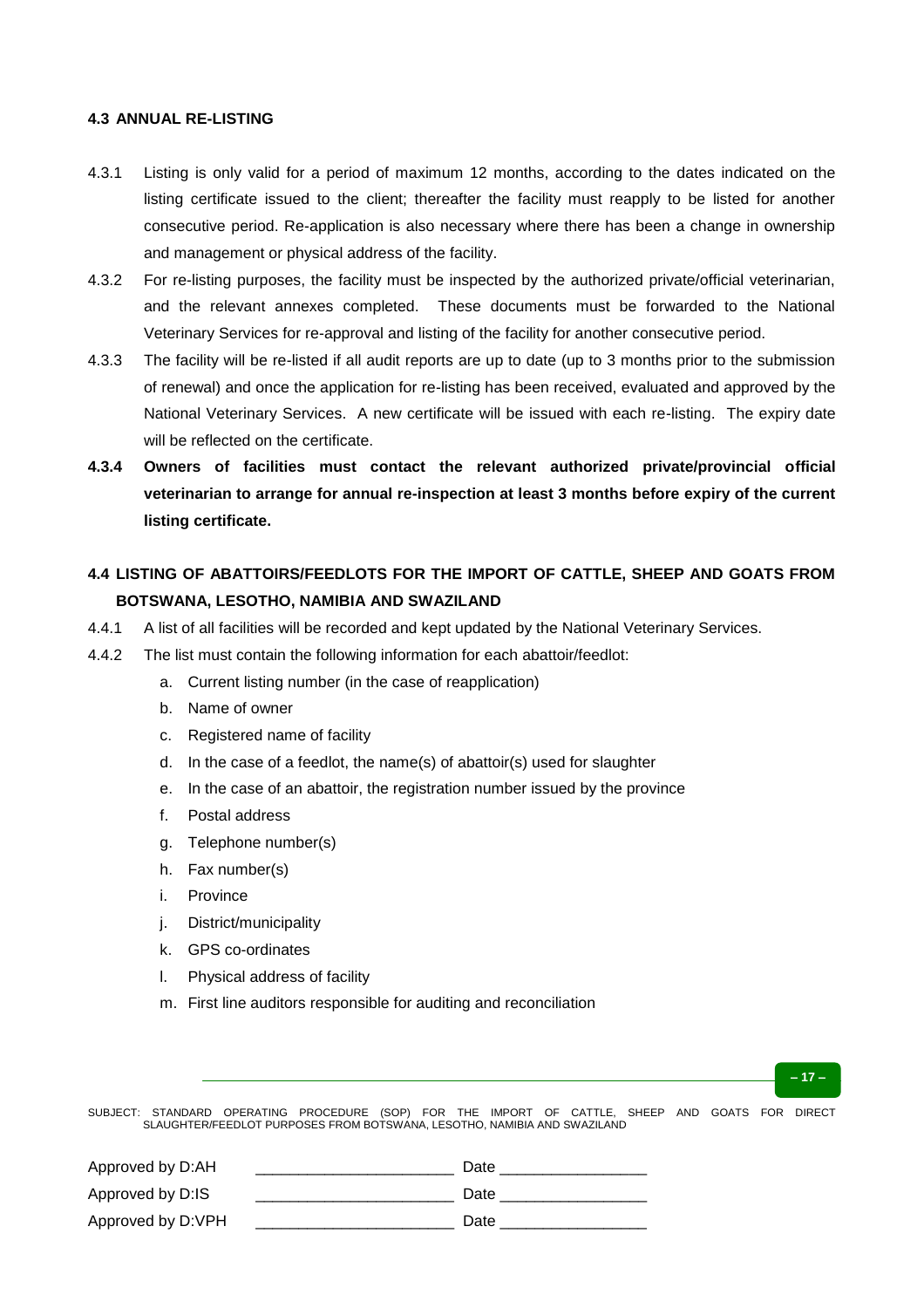4.4.3 Following listing or re-listing of a facility, the National Veterinary Services will issue a listing certificate with a unique listing number, which will be valid for a maximum period of 12 months. A new certificate will be issued with each re-listing. The expiry date will be reflected on the certificate. The original certificate will be sent to the provincial official veterinarian who submitted the application (copies to the authorized private veterinarian where applicable). A copy of the certificate will also be kept on file at the National Veterinary Services.

### **4.5 DE-LISTING**

- 4.5.1 Applications for re-listing must reach the office of the National Veterinary Services, Department of Agriculture, Forestry and Fisheries before the date of expiry of the current certificate. Failing this, the abattoir/feedlot will be considered to be de-listed and will no longer be eligible for the exemptions provided for by this SOP with regards to imported cattle, sheep and goats from Botswana, Lesotho, Namibia and Swaziland.
- 4.5.2 Listing of the abattoir/feedlot can be withdrawn at any time without warning, at the discretion of the National Veterinary Services, if major/critical non-compliances are detected.
- 4.5.3 Listing of the abattoir/feedlot will be withdrawn should the monthly reconciliations not be received by National Veterinary Services within 60 days of month end.

| Approved by D:AH  | Date |
|-------------------|------|
| Approved by D:IS  | Date |
| Approved by D:VPH | Date |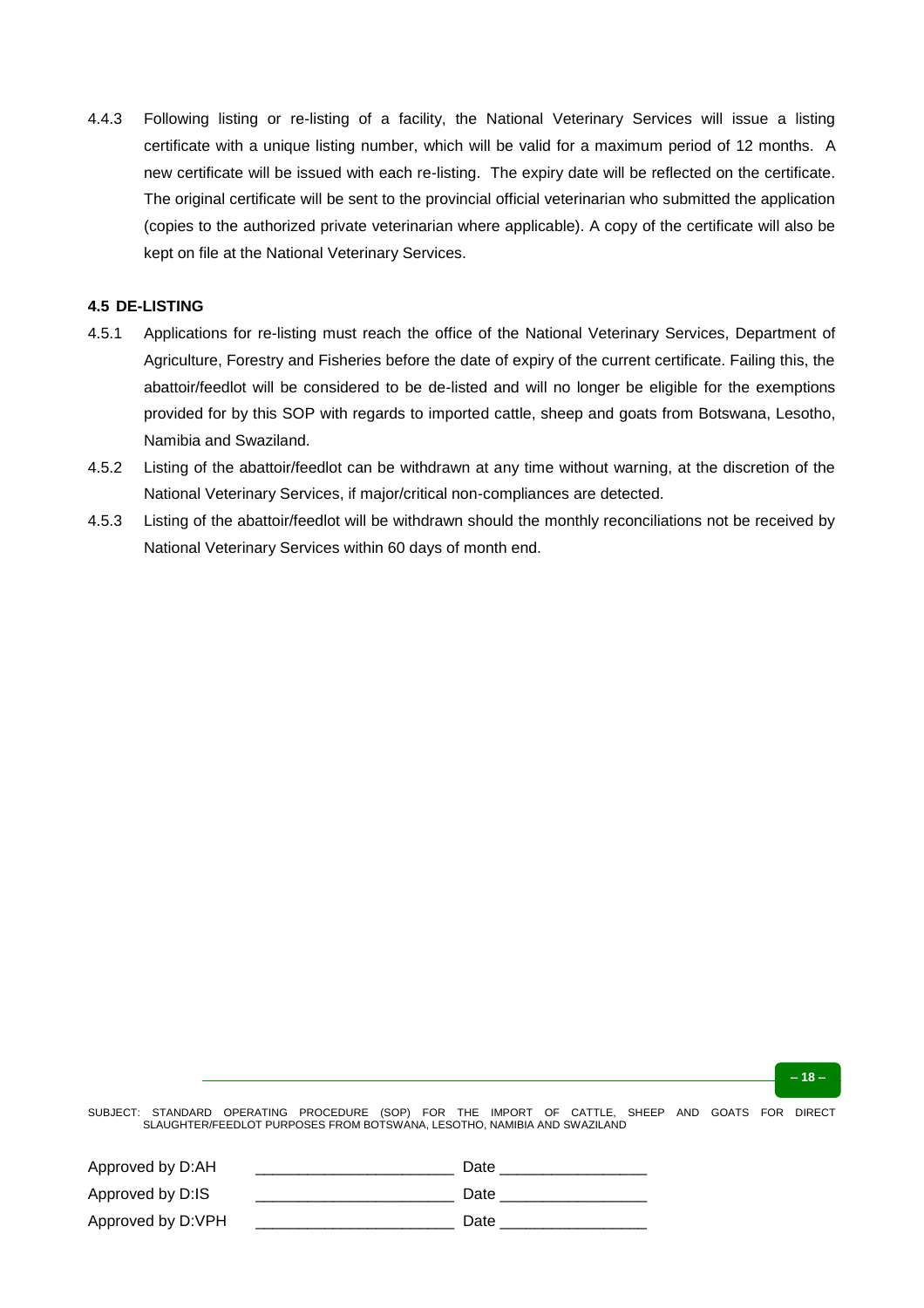## **PART 5:**

## **TRANSPORT REQUIREMENTS**

- 5.1 The destination of the animals shall be in accordance with the issued VIP to a listed facility in terms of this SOP. Livestock imported for feedlot/slaughter purposes may only be imported by a listed facility and all the required documents and records for such a movement must be kept, in accordance with this SOP.
- 5.2 All livestock shall be transported in accordance with the RSA national standard SANS 1488 for the humane transport of livestock by road.
- 5.3 The number of animals and the individual identification number of each animal per truck compartment shall be recorded on the VHC.
- 5.4 The truck gates shall be sealed with pre-numbered seals and recorded on the VHC.
- 5.5 In the event of a recorded seal(s) of the consignment being broken whilst en route to the abattoir/feedlot for whatever reason it shall be done under official supervision and the following certified by either SAPS or a Provincial State Veterinary Official:
	- a. Date
	- b. Time
	- c. Nearest town
	- d. Reason for the seal being broken
	- e. New seal numbers $3$
	- f. Number of animals remaining in the truck/truck compartment
	- g. Verification that the health status of the animals were maintained/not compromised during the period which the consignment was not sealed, that all necessary measures have been taken to ensure that animals did not have contact with any other animals of a lesser health status whilst the seal(s) were broken and remained under official supervision until re-sealed.
	- h. The ear-tag number in the event of an animal being removed must be recorded as well as reasons for the removal
	- **3 (Resealing should only take place if the authorised official has numbered tags, undue holdups can have animal welfare repercussions)**

#### **– 19 –**

| Approved by D:AH  | Date |
|-------------------|------|
| Approved by D:IS  | Date |
| Approved by D:VPH | Date |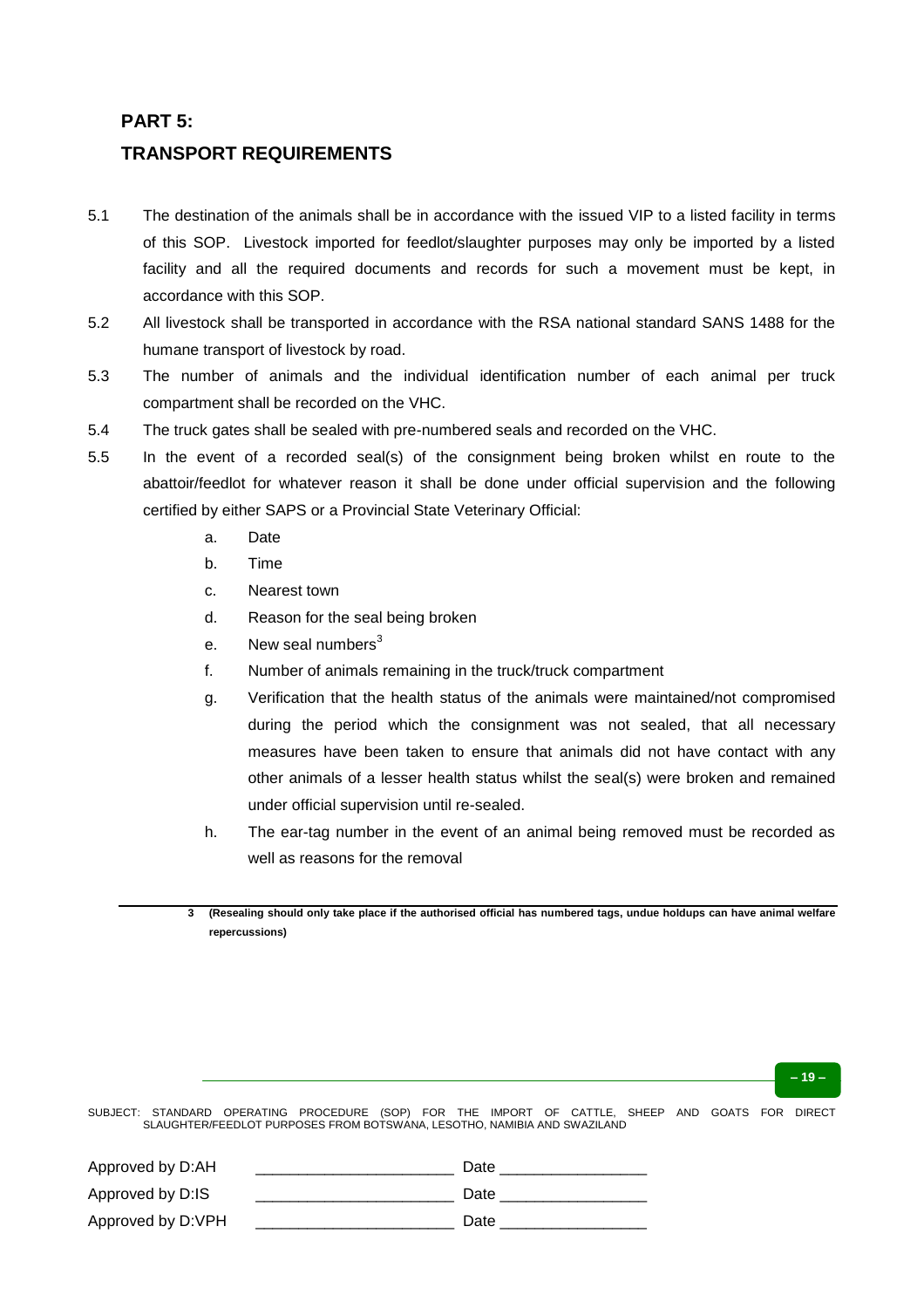# **REQUIREMENTS FOR LISTING AS A FEEDLOT FOR THE IMPORT OF CATTLE AND/OR, SHEEP AND/OR GOATS FROM BOTSWANA, LESOTHO, NAMIBIA AND SWAZILAND**

#### **6.1MINIMUM STRUCTURAL REQUIREMENTS**

- 6.1.1 Adequately fenced off from surrounding areas.
- 6.1.2 Access control for vehicles and livestock.
- 6.1.3 Separate and robust facilities for new arrivals and livestock in the production cycle.
- 6.1.4 **No backgrounding of imported animals will be allowed. Special permission for backgrounding of imported animals will be considered on a case by case basis subject to submission of detailed site plans, auditable traceability manual as well as declarations by the responsible person.**
- 6.1.5 Hospital treatment facilities separate from the production pens.
- 6.1.6 Adequate post mortem facilities.
- 6.1.7 Adequate facilities for discarding of mortalities.

#### **6.2MINIMUM PROCEDURAL/RECORD KEEPING FOR A LISTED IMPORT FEEDLOT**

- 6.2.1 Record of import permits issued, indicating which were used with dates, and originals of unused permits.
- 6.2.2 Imported stock reception reconciliation report and all associated records.
- 6.2.3 Imported stock mortality report and all associated records.
- 6.2.4 Imported stock movement report and all associated records.

### **6.3MANAGEMENT REQUIREMENTS FOR A LISTED IMPORT FEEDLOT**

- 6.3.1 Apply for listing as an import feedlot for cattle, sheep and goats for feedlot purposes using the appropriate procedures and documents described in this SOP.
- 6.3.2 Once listed as an import feedlot with the National Veterinary Services, the importer can apply for a South African VIP for cattle, sheep or goats from Botswana, Lesotho, Namibia and Swaziland for feedlot purposes.
- 6.3.3 Each imported animal must be in compliance with all of the relevant veterinary import requirements.
- **– 20 –** 6.3.4 The number of animals per species shall not exceed the number stipulated in the VIP issued and the country of origin VHC.

| Approved by D:AH  | Date |
|-------------------|------|
| Approved by D:IS  | Date |
| Approved by D:VPH | Date |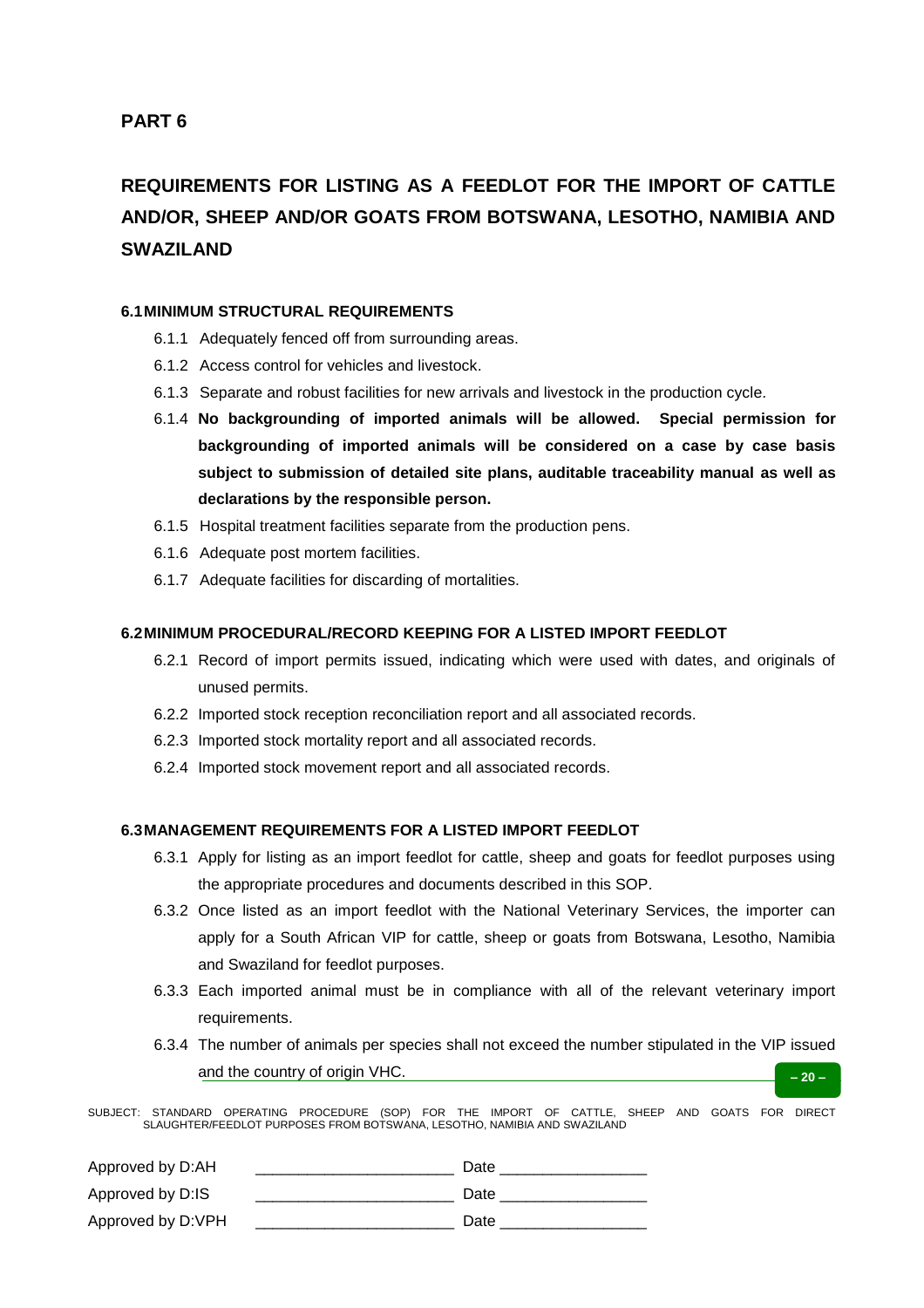- 6.3.5 Each animal must be identified using a unique tamper evident traceable pre-numbered tag and each animal's identification number recorded on the VHC issued by the country of origin.
- 6.3.6 All animals must be marked in compliance with the Animal Identification Act, 2002 (Act no. 6 of 2002) upon arrival in South Africa.
- 6.3.7 Truck containing animals arrive sealed, and must remain sealed until a duly authorized/delegated designated person breaks the seals. If not, the authorized private/provincial official veterinarian should inform the NVS immediately with reasons.
- 6.3.8 The destination shall only be in accordance with the issued VIP and directly to the listed import feedlot upon import. Reconciliation report D1 should be completed by the authorized private/provincial official veterinarian upon arrival of the consignment and countersigned by the manager/owner of the facility.
- 6.3.9 No movement of imported animals will be allowed from the feedlot except to a listed abattoir. Such movement must be recorded in the appropriate reconciliation report (D3).
- 6.3.10No animals will arrive after hours or over weekends and the feedlot and importers must be in close contact with the veterinary official regarding the imported consignment.
- 6.3.11After off-loading the truck must be cleaned and disinfected with a veterinary approved disinfectant before it leaves the feedlot premises.
- 6.3.12All relevant documents and records must be kept as required, to provide for the monthly reconciliation by an approved independent first-line auditor.
- 6.3.13All records will be maintained for inspection for a period of five years.

### **6.4ARRIVAL:**

- 6.4.1 The responsible authorized private/provincial official veterinarian shall be advised timeously (at least 24 hours before loading, and again when the truck leaves the port of entry) of the details of the pending arrival of the imported livestock and all records/documents will be made available by the responsible person.
- 6.4.2 Truck seal numbers shall be reconciled with the recorded numbers on the VHC.
- 6.4.3 In the event that a seal has been broken, certification by SAPS or a Provincial State Veterinary Official (as described under Part 5) shall be produced.
- 6.4.4 All animals' unique tag numbers will be reconciled with the numbers recorded on the VHC by the responsible person.

### **6.5FEEDLOT PRODUCTION**

6.5.1 The unique tag number shall remain on the animal during its entire lifetime.

SUBJECT: STANDARD OPERATING PROCEDURE (SOP) FOR THE IMPORT OF CATTLE, SHEEP AND GOATS FOR DIRECT SLAUGHTER/FEEDLOT PURPOSES FROM BOTSWANA, LESOTHO, NAMIBIA AND SWAZILAND

| Approved by D:AH  | Date |
|-------------------|------|
| Approved by D:IS  | Date |
| Approved by D:VPH | Date |

**– 21 –**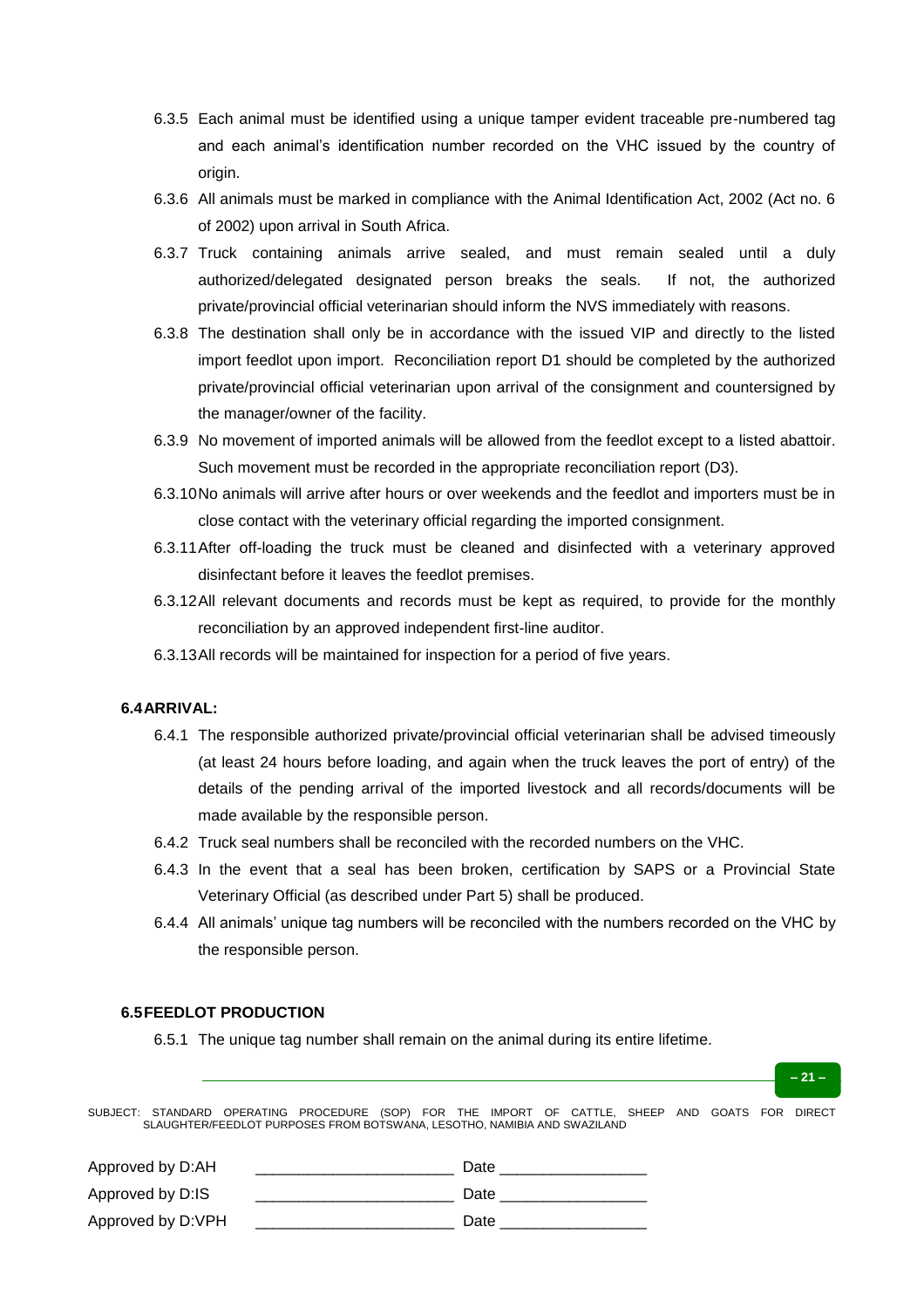- 6.5.2 All animals shall be held under secure controlled management during their entire lifetime at a listed feedlot. The animal may only leave the premises when moved to the listed abattoir for slaughter.
- 6.5.3 All mortalities shall have the date, unique tag number and diagnosis recorded.
- 6.5.4 The feedlot shall be under the supervision of an authorized/provincial official veterinarian.

#### **6.6MARKETING**

- 6.6.1 All the animals destined for feedlots/slaughter shall be delivered only to a facility registered in terms of this SOP.
- 6.6.2 In the case of a feedlot, animals may only be send to abattoir(s) listed in the application as abattoir of slaughter.

#### **6.7ADMINISTRATION**

- 6.7.1 Adherence to section 1.1 of Part 3 of this SOP [GENERAL RESPONSIBILITIES OF THE VARIOUS ROLE-PLAYERS AND CONSEQUENCES OF NON-COMPLIANCE: Responsibility of importer (abattoir and/or feedlot owner)].
- 6.7.2 Copies of all documents and all records will be maintained for inspection and auditing by the first line auditor on a monthly basis.
- 6.7.3 Copies of all documents, all records and all audit reports will be maintained for inspection for a period of five years.

**– 22 –**

| Approved by D:AH  | Date |
|-------------------|------|
| Approved by D:IS  | Date |
| Approved by D:VPH | Date |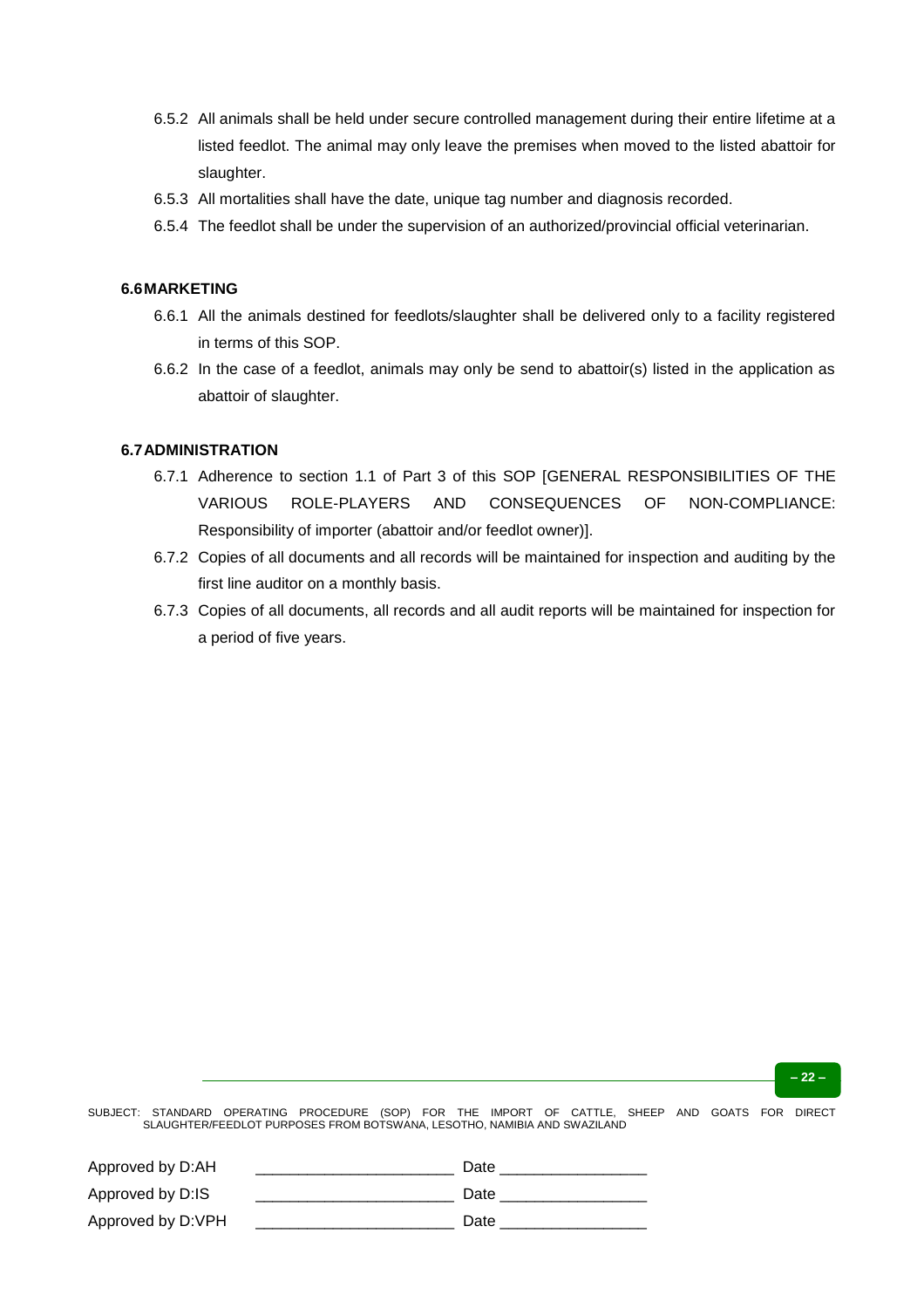# **PART 7**

# **REQUIREMENTS FOR LISTING AS AN ABATTOIR FOR THE IMPORT OF CATTLE AND/OR, SHEEP AND/OR GOATS FROM BOTSWANA, LESOTHO, NAMIBIA AND SWAZILAND**

### **7.1MINIMUM STRUCTURAL REQUIREMENTS FOR A LISTED IMPORT ABATTOIR**

- 7.1.1 Registered abattoir in terms of Meat Safety Act.
- 7.1.2 Note: Export approved abattoirs are eligible. However, if the abattoir slaughters for export purposes, the origin of the animals needs to be considered according to the import permit requirements before export certification is provided. It is the responsibility of the abattoir owner to ensure that the necessary measures are in place to comply with the requirements of the importing country and for this purpose supply a manual/SOP along with their application detailing how the two slaughter lines will be kept separate.

## **7.2MINIMUM PROCEDURAL/RECORD KEEPING FOR A LISTED IMPORT ABATTOIR**

- 7.2.1 Imported stock reception reconciliation report and all associated records, including proof of slaughter.
- 7.2.2 Imported stock mortality (dead on arrivals) report and all associated records.

## **7.3 MANAGEMENT REQUIREMENTS FOR A LISTED IMPORT ABATTOIR**

- 7.3.1 Apply for listing as an import abattoir for cattle, sheep and goats for direct slaughter purposes using the appropriate procedures and documents described in this SOP.
- 7.3.2 The abattoir must be a registered abattoir in terms of the Meat Safety Act.
- 7.3.3 Once listed as an import abattoir with the National Veterinary Services, the importer can apply for a South African VIP for cattle, sheep or goats from Botswana, Lesotho, Namibia and Swaziland for direct slaughter at the listed abattoir.
- 7.3.4 Each imported animal must be in compliance with all of the relevant veterinary import requirements.
- 7.3.5 The number of animals per species shall not exceed the number stipulated in the VIP issued and the country of origin VHC.
- 7.3.6 Each animal must be identified using a unique tamper evident traceable pre-numbered tag and each animal's identification number recorded on the VHC issued by the country of origin.

#### **– 23 –**

| Approved by D:AH  | Date |
|-------------------|------|
| Approved by D:IS  | Date |
| Approved by D:VPH | Date |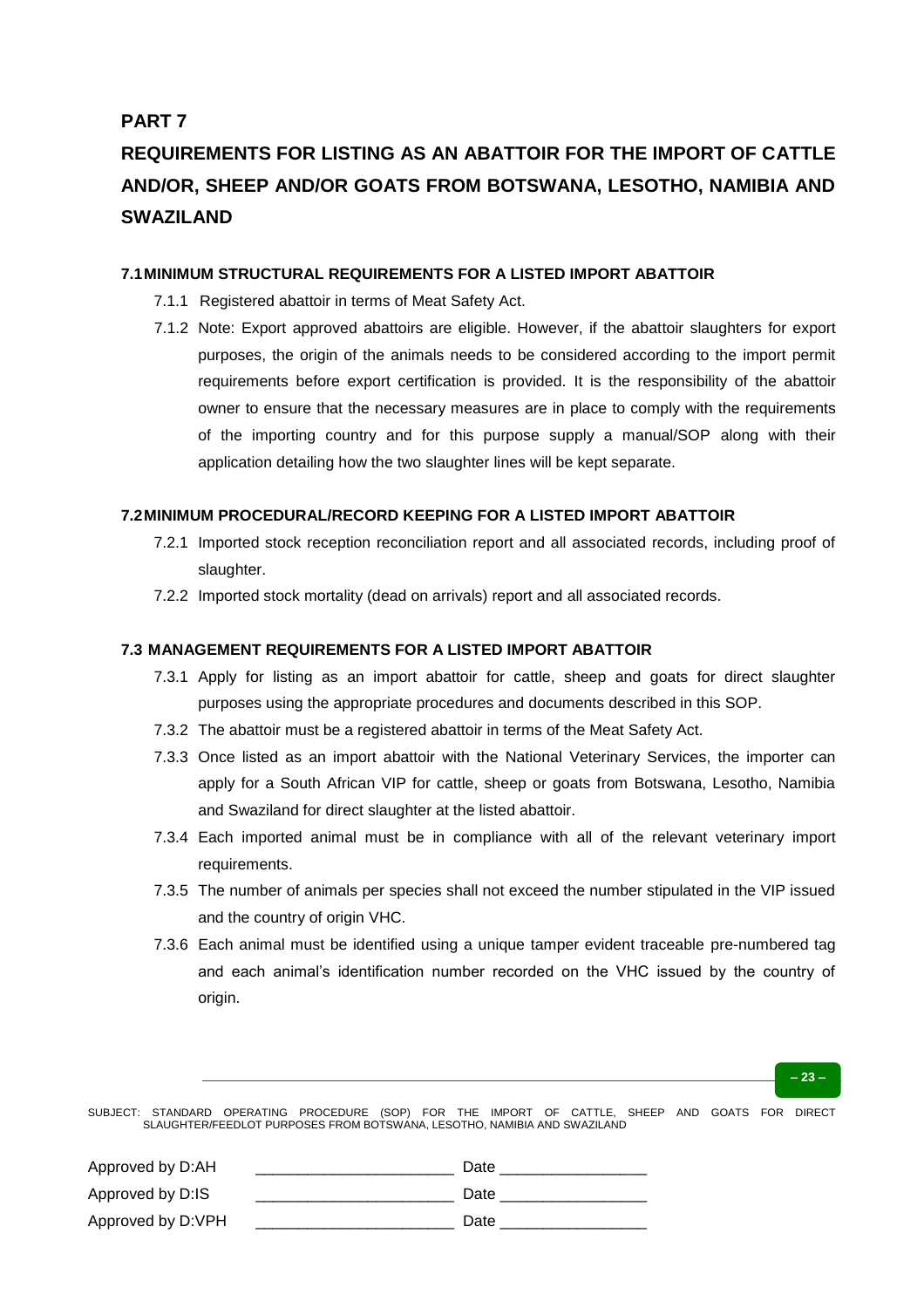- 7.3.7 Truck containing animals arrive sealed, and must remain sealed until a duly authorized/delegated designated person breaks the seals. If not, the authorized/provincial official veterinarian should inform the NVS immediately with reasons.
- 7.3.8 The destination shall only be in accordance with the issued VIP and directly to the listed import abattoir upon import. No movement of imported animals will be allowed from the abattoir as per the relevant section(s) of the Meat Safety Act.
- 7.3.9 No animals will arrive after hours or over weekends and the feedlot and importers must be in close contact with the veterinary official regarding the imported consignment.
- 7.3.10After off-loading the truck must be cleaned and disinfected with a veterinary approved disinfectant before it leaves the abattoir premise.
- 7.3.11All relevant documents and records must be kept as required, to provide for the monthly reconciliation by an approved independent first-line auditor.
- 7.3.12All records will be maintained for inspection for a period of five years.

#### **7.4ARRIVAL:**

- 7.4.1 The responsible authorized private/provincial official veterinarian shall be advised timeously (at least 24 hours before loading, and again when the truck leaves the port of entry) of the details of the pending arrival of the imported livestock and all records/documents will be made available by the responsible person.
- 7.4.2 Truck seal numbers shall be reconciled with the recorded numbers on the VHC.
- 7.4.3 In the event that a seal has been broken, certification by SAPS or a Provincial State Veterinary Official (as described under Part 5) shall be produced.
- 7.4.4 All animals' unique tag numbers will be reconciled with the numbers recorded on the VHC by the responsible person. When importing animals directly, reconciliation report D1 should be completed by the authorized private/provincial official veterinarian upon arrival of the consignment and countersigned by the manager/owner of the facility.

### **7.5ABATTOIR PRODUCTION**

- 7.5.1 The unique tag number shall remain on the animal during its entire lifetime
- 7.5.2 All animals shall be held under secure controlled management during their entire lifetime at the listed abattoir.
- 7.5.3 All mortalities (dead on arrivals) shall have the date, unique tag number and diagnosis recorded.
- 7.5.4 The abattoir shall be under the supervision of an authorized/provincial official veterinarian.
- 7.5.5 All records of receipt of livestock shall be kept according to the relevant legislation and as required by this SOP.

**– 24 –**

| Approved by D:AH  | Date |
|-------------------|------|
| Approved by D:IS  | Date |
| Approved by D:VPH | Date |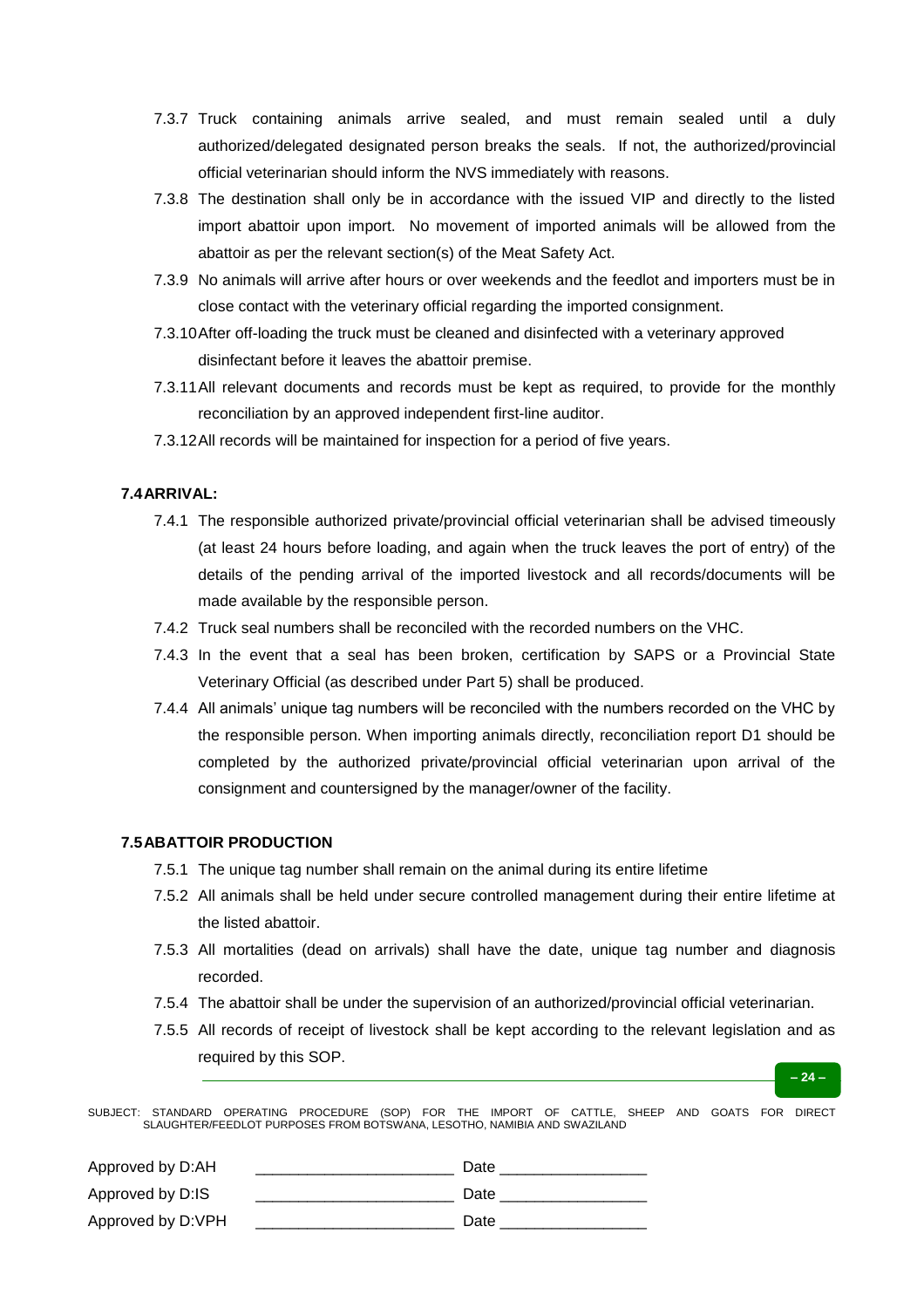#### **7.6MARKETING**

7.6.1 Animals may be imported by the listed abattoir directly or received from a feedlot listed in terms of this SOP.

#### **7.7ADMINISTRATION**

- 7.7.1 If receiving imported animals from a listed import feedlot, the following data will be recorded for all animals received by the abattoir and a confirmation of receipt sent to the relevant feedlot:
	- a. Date
	- b. Feedlot name and listing number from which animals were received
	- c. Number of animals received
	- d. All tag numbers of animals received
	- e. All slaughter records as required by law
- 7.7.2 Adherence to section 1.1 of Part 3 of this SOP [GENERAL RESPONSIBILITIES OF THE VARIOUS ROLE-PLAYERS AND CONSEQUENCES OF NON-COMPLIANCE: Responsibility of importer (abattoir and/or feedlot owner)].
- 7.7.3 Copies of all documents and all records will be maintained for inspection and auditing by the first line auditor on a monthly basis.
- 7.7.4 Copies of all documents and all records will be maintained for inspection for a period of five years.

**– 25 –**

| Approved by D:AH  | Date |
|-------------------|------|
| Approved by D:IS  | Date |
| Approved by D:VPH | Date |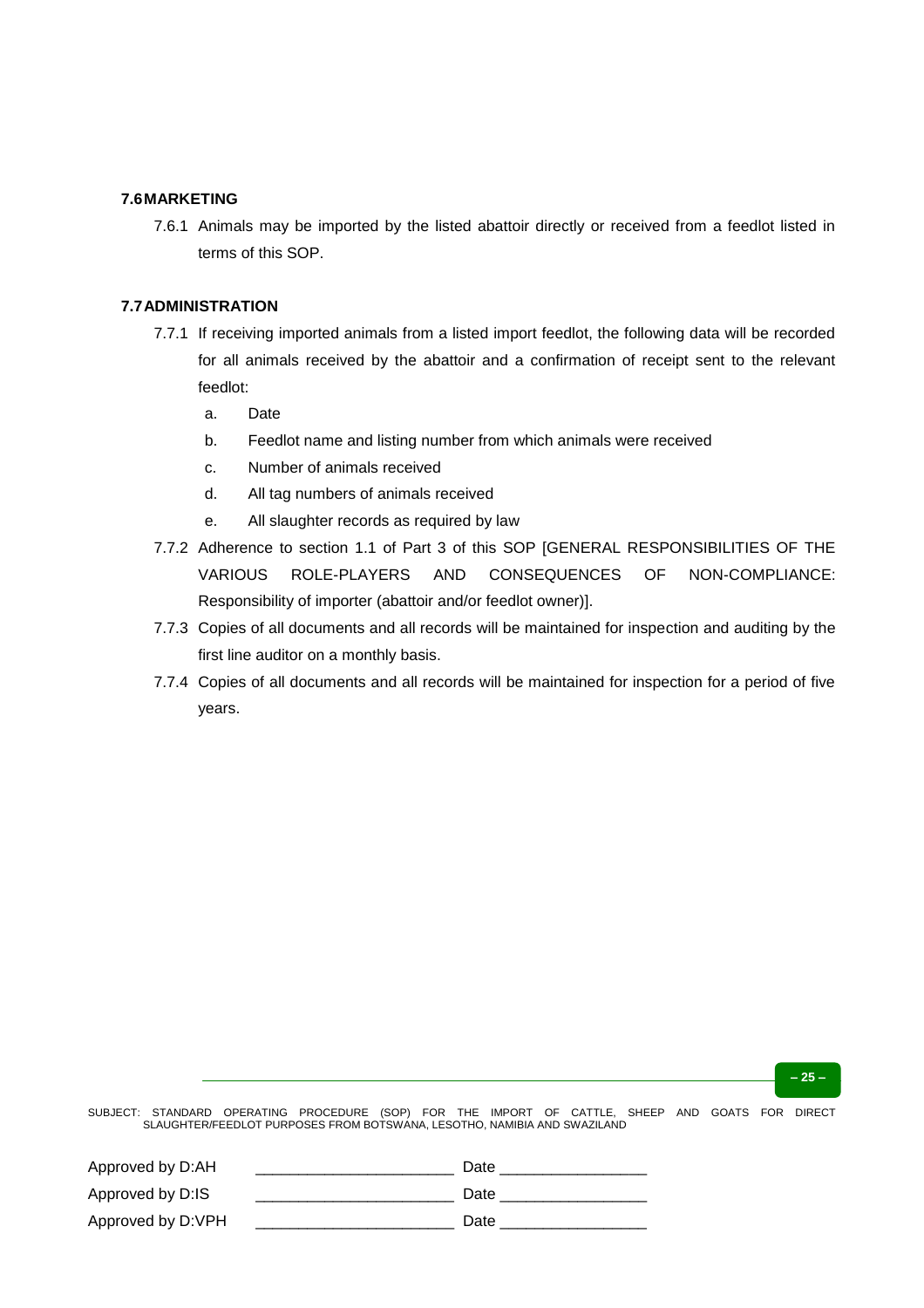# **PART 8**

**CONTINGENCY PLANS RELATED TO THE IMPORT AND MOVEMENT, MONITORING, RECORDING AND RECONCILIATION OF CATTLE AND SHEEP FROM BOTSWANA, LESOTHO, NAMIBIA AND SWAZILAND FOR FEEDLOT PURPOSES.**

#### **8.1CONTINENCY PLANS:**

The following part of this SOP will refer to contingency plans to prepare for possible events where the requirements of this SOP have not been complied with. It is in no way all-encompassing and in no way absolves the importer from complying with any legislation that might apply. Events/probabilities not mentioned in this part of the SOP will be dealt with on a case by case basis.

- **8.1.1 In the event that the animals arrive at the border post without a VIP:** Livestock cannot pass through the Border Control without a valid VIP.
- **8.1.2 In the event that the animals arrive at the border post without a VHC/a VHC that does not correspond to the South African import requirements (incorrect certification):** Livestock cannot pass through the Border control without a valid VHC.
- **8.1.3 In the event that the truck arrives at the port of entry unsealed:**

Border Control will inform the National Veterinary Services immediately. Each individual animal's ear tag will be checked for compliance with the ear tags indicated on the VHC accompanying the consignment. The importer will be issued with a written warning<sup>4</sup>.

**8.1.4 In the event that the truck arrives unsealed/with different seal numbers:**

If the importer is unable to provide satisfactory certification as described in section 5 of Part 5 (TRANSPORT REQUIREMENTS) of this SOP, the importer will be issued with a written warning $\raisebox{.15\baselineskip}{\hspace{.15ex}\raisebox{.15ex}{$\scriptscriptstyle\mathfrak{g}$}}$ 

**– 26 –**

**8.1.5 In the event that the ear tags identifying the animals are different to that indicated on the VHC:**

| Approved by D:AH  | Date |
|-------------------|------|
| Approved by D:IS  | Date |
| Approved by D:VPH | Date |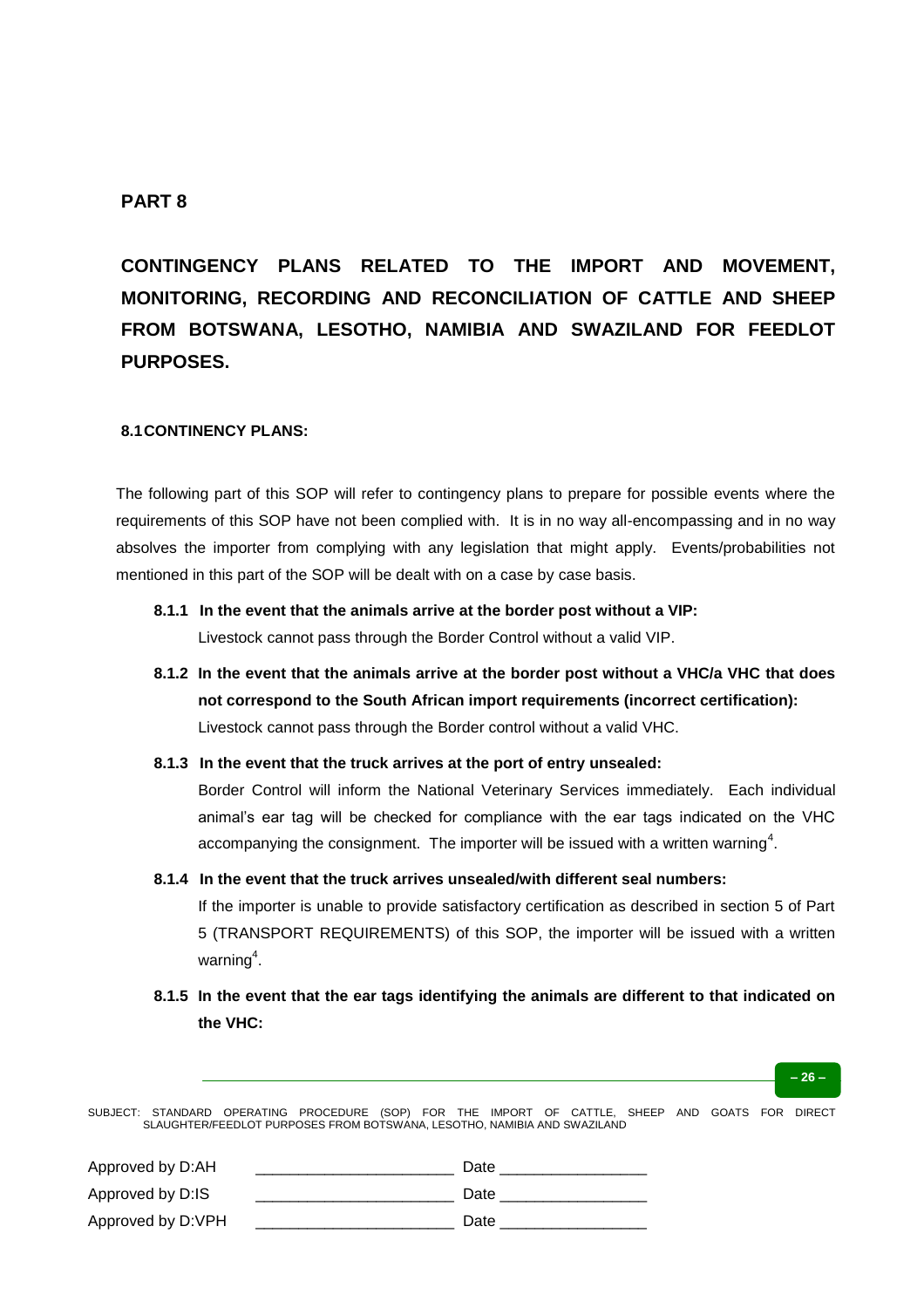The National Veterinary Services should be notified immediately. A written warning<sup>4</sup> will be issued to the importer and the facility may be de-listed with immediate effect.

# **8.1.6 In the event that animals cannot be reconciled during the monthly audit by the first line auditor:**

The importer will be issued with a written warning $\rm ^4$ .

# **8.1.7 In the event that an animal arriving for direct slaughter/feedlot need to be destroyed/is dead on arrival:**

Authorised private/provincial official veterinarian has to certify the record of destruction/death. The carcass should be disposed of in terms of the relevant legislation [i.e. Meat Safety Act, 2000 (Act No. 40 of 2000) etc.] and reflected on the reconciliation reports.

### **8.1.8 In the event that animals arriving are not clinically healthy**

They will be isolated and inspected by the authorized private/provincial official veterinarian for a professional decision and necessary action taken and reflected on the treatment reports.

**4 Upon issuing of a third written warning, the facility will be de-listed.**

**– 27 –**

| Approved by D:AH  | Date |
|-------------------|------|
| Approved by D:IS  | Date |
| Approved by D:VPH | Date |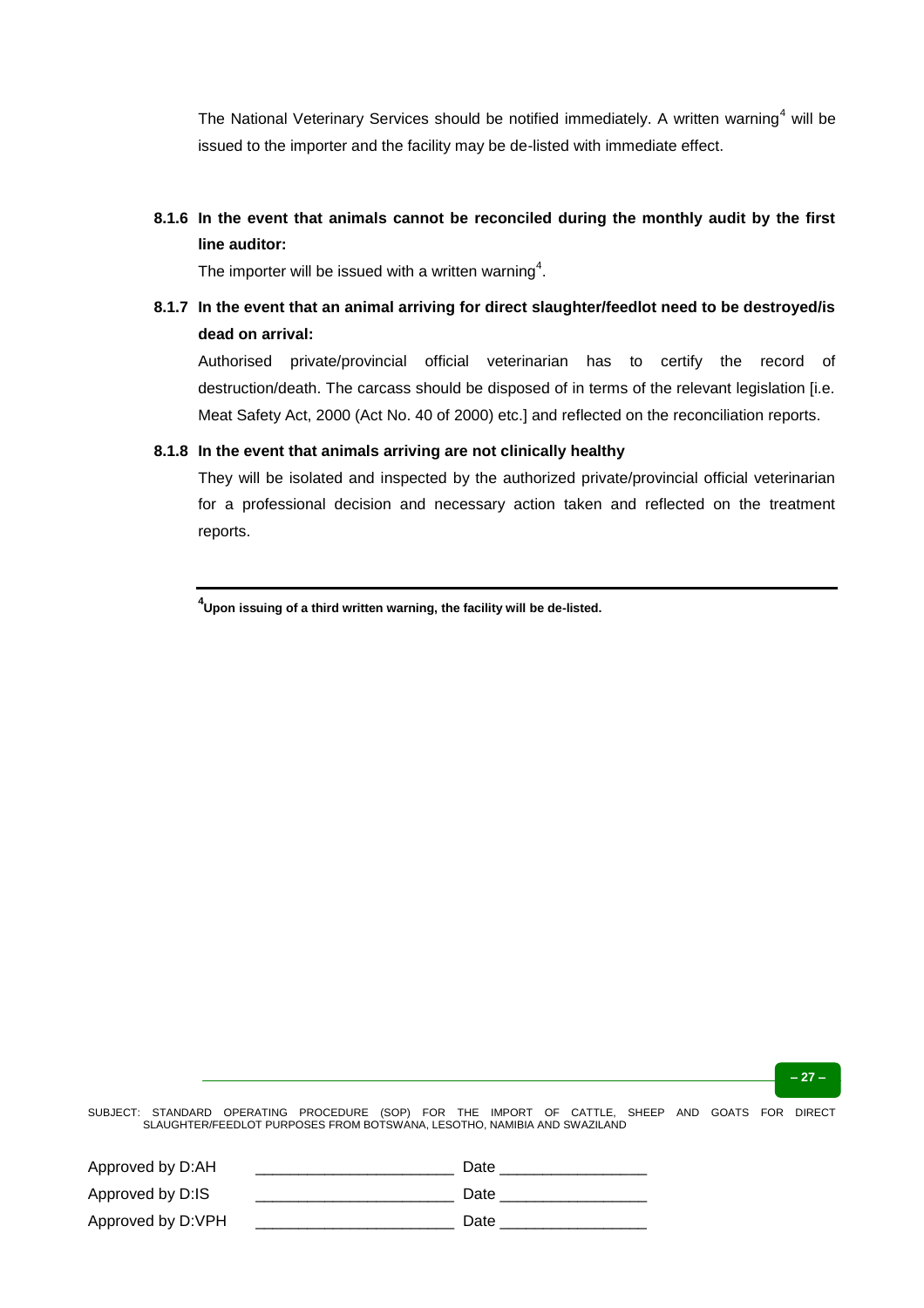# **ANNEX A**

# **APPLICATION FOR LISTING OF AN ABATTOIR/FEEDLOT ELIGIBLE FOR THE IMPORT OF CATTLE, SHEEP AND GOATS FROM BOTSWANA, LESOTHO, NAMIBIA AND SWAZILAND**

## **A1. GENERAL INFORMATION ON THE ESTABLISHMENT**

| NAME OF AUTHORISED PRIVATE/PROVINCIAL OFFICIAL<br>VETERINARIAN CONDUCTING INSPECTION<br><b>ABATTOIR</b><br>ABATTOIR/FEEDLOT (please mark)<br><b>FEEDLOT</b><br>REGISTERED NAME OF FACILITY<br>ABATTOIR REGISTRATION NUMBER (if applicable)<br>NAME(S) OF ABATTOIR(S) USED FOR SLAUGHTER (in the<br>case of a feedlot)<br>CURRENT LISTING NUMBER (in the case of reapplication)<br>NAME OF OWNER/MANAGER<br><b>GPS COORDINATE</b><br>PHYSICAL ADDRESS OF FACILITY<br>TOWN, PROVINCE<br>DISTRICT/MUNICIPALITY<br>POSTAL ADDRESS OF FACILITY<br>TELEPHONE NUMBER(S)<br>FAX NUMBER(S)<br>E-MAIL ADDRESS OF MANAGER/OWNER<br>FIRST LINE AUDITOR RESPONSIBLE FOR MONTHLY<br>AUDITING AND RECONCILIATION (if already approved by<br>the NVS)<br>$-28-$ | DATE OF INSPECTION |  |  |
|-------------------------------------------------------------------------------------------------------------------------------------------------------------------------------------------------------------------------------------------------------------------------------------------------------------------------------------------------------------------------------------------------------------------------------------------------------------------------------------------------------------------------------------------------------------------------------------------------------------------------------------------------------------------------------------------------------------------------------------------------|--------------------|--|--|
|                                                                                                                                                                                                                                                                                                                                                                                                                                                                                                                                                                                                                                                                                                                                                 |                    |  |  |
|                                                                                                                                                                                                                                                                                                                                                                                                                                                                                                                                                                                                                                                                                                                                                 |                    |  |  |
|                                                                                                                                                                                                                                                                                                                                                                                                                                                                                                                                                                                                                                                                                                                                                 |                    |  |  |
|                                                                                                                                                                                                                                                                                                                                                                                                                                                                                                                                                                                                                                                                                                                                                 |                    |  |  |
|                                                                                                                                                                                                                                                                                                                                                                                                                                                                                                                                                                                                                                                                                                                                                 |                    |  |  |
|                                                                                                                                                                                                                                                                                                                                                                                                                                                                                                                                                                                                                                                                                                                                                 |                    |  |  |
|                                                                                                                                                                                                                                                                                                                                                                                                                                                                                                                                                                                                                                                                                                                                                 |                    |  |  |
|                                                                                                                                                                                                                                                                                                                                                                                                                                                                                                                                                                                                                                                                                                                                                 |                    |  |  |
|                                                                                                                                                                                                                                                                                                                                                                                                                                                                                                                                                                                                                                                                                                                                                 |                    |  |  |
|                                                                                                                                                                                                                                                                                                                                                                                                                                                                                                                                                                                                                                                                                                                                                 |                    |  |  |
|                                                                                                                                                                                                                                                                                                                                                                                                                                                                                                                                                                                                                                                                                                                                                 |                    |  |  |
|                                                                                                                                                                                                                                                                                                                                                                                                                                                                                                                                                                                                                                                                                                                                                 |                    |  |  |
|                                                                                                                                                                                                                                                                                                                                                                                                                                                                                                                                                                                                                                                                                                                                                 |                    |  |  |
|                                                                                                                                                                                                                                                                                                                                                                                                                                                                                                                                                                                                                                                                                                                                                 |                    |  |  |
|                                                                                                                                                                                                                                                                                                                                                                                                                                                                                                                                                                                                                                                                                                                                                 |                    |  |  |
|                                                                                                                                                                                                                                                                                                                                                                                                                                                                                                                                                                                                                                                                                                                                                 |                    |  |  |

| Approved by D:AH  | Date |
|-------------------|------|
| Approved by D:IS  | Date |
| Approved by D:VPH | Date |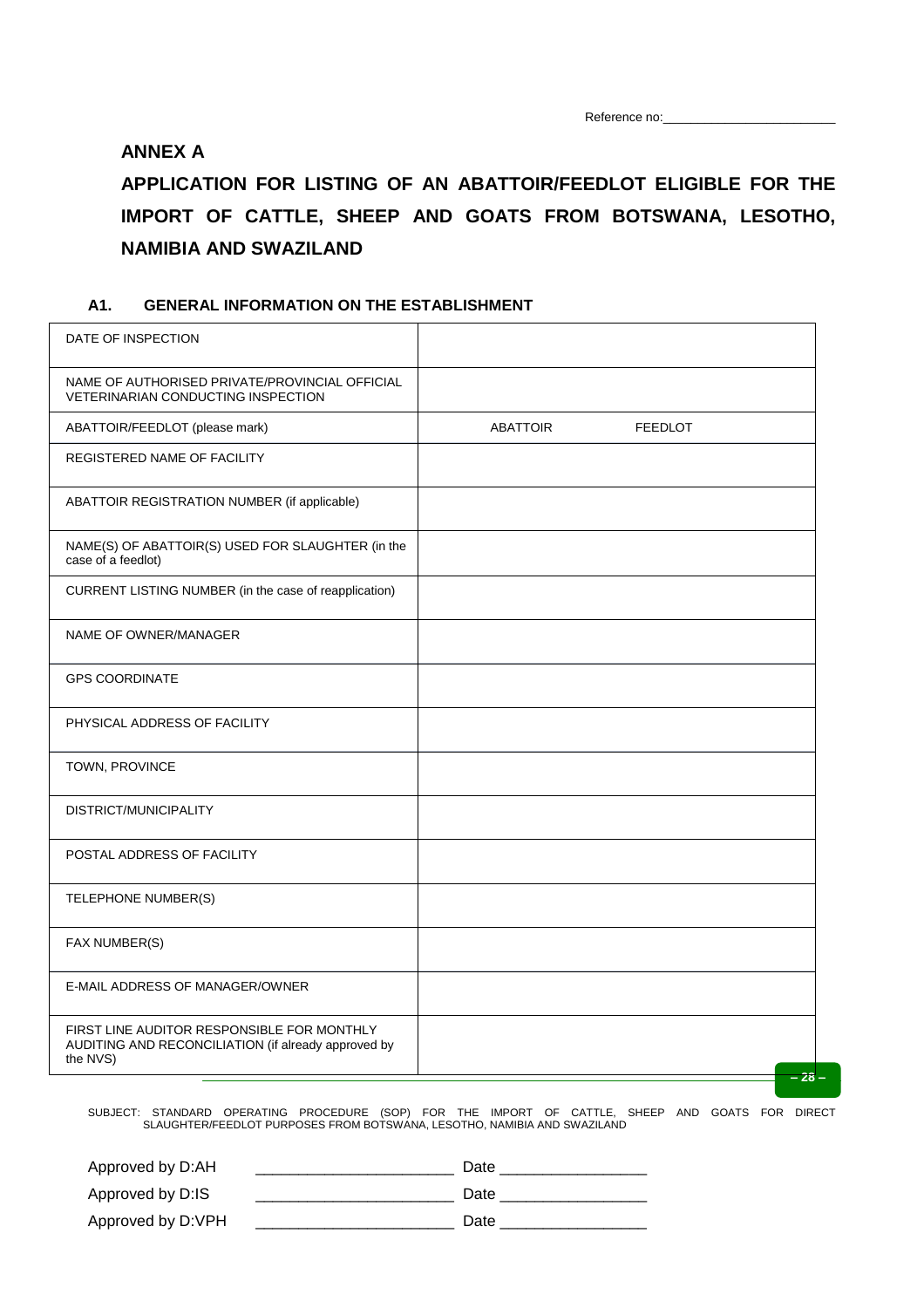#### **A2. DECLARATION BY OWNER/MANAGER OF THE FACILITY**

I, the contract of the contract of the contract of the contract of the contract of the contract of the contract of the contract of the contract of the contract of the contract of the contract of the contract of the contrac owner/manager of the establishment mentioned above, hereby agree to comply with all the requirements set by the Department of Agriculture, Forestry and Fisheries for the listing of this establishment and I agree to co-operate with the veterinary officials in this regard.

I understand the risks involved in this dispensation and absolve the Department of Agriculture, Forestry and Fisheries from any future claims for compensation should an outbreak of any disease occur as a result thereof.

I understand that the listing of the facility can be withdrawn at any time if any major/critical noncompliances are detected.

I agree to an authorized private veterinarian and provincial official veterinarian being granted access without notice to perform ad hoc audits and inspections. I also undertake to maintain my contract with the first line auditors, responsible for monthly reconciliation and audit functions (copy of contract attached in case of application for re-listing) as long as my facility is listed in terms of this SOP.

I am aware that the facility must be re-listed on an annual basis and that the onus for the application for re-listing rests with the owner of the facility.

I agree to supply documents, registers and reconciliations within the prescribed time.

I am aware of and understand my responsibilities as an importer and abattoir/feedlot owner in terms of the Animal Diseases Act, 1984 (Act No. 35 of 1984) and/or the Meat Safety Act, 2000 (Act No. 40 of 2000).

| Sign |  | - - |  |
|------|--|-----|--|
|      |  | רr. |  |
|      |  |     |  |

| Signature of owner/manager |
|----------------------------|
| Contact number:            |
| Email address:             |

**– 29 –**

| Approved by D:AH  | Date |
|-------------------|------|
| Approved by D:IS  | Date |
| Approved by D:VPH | Date |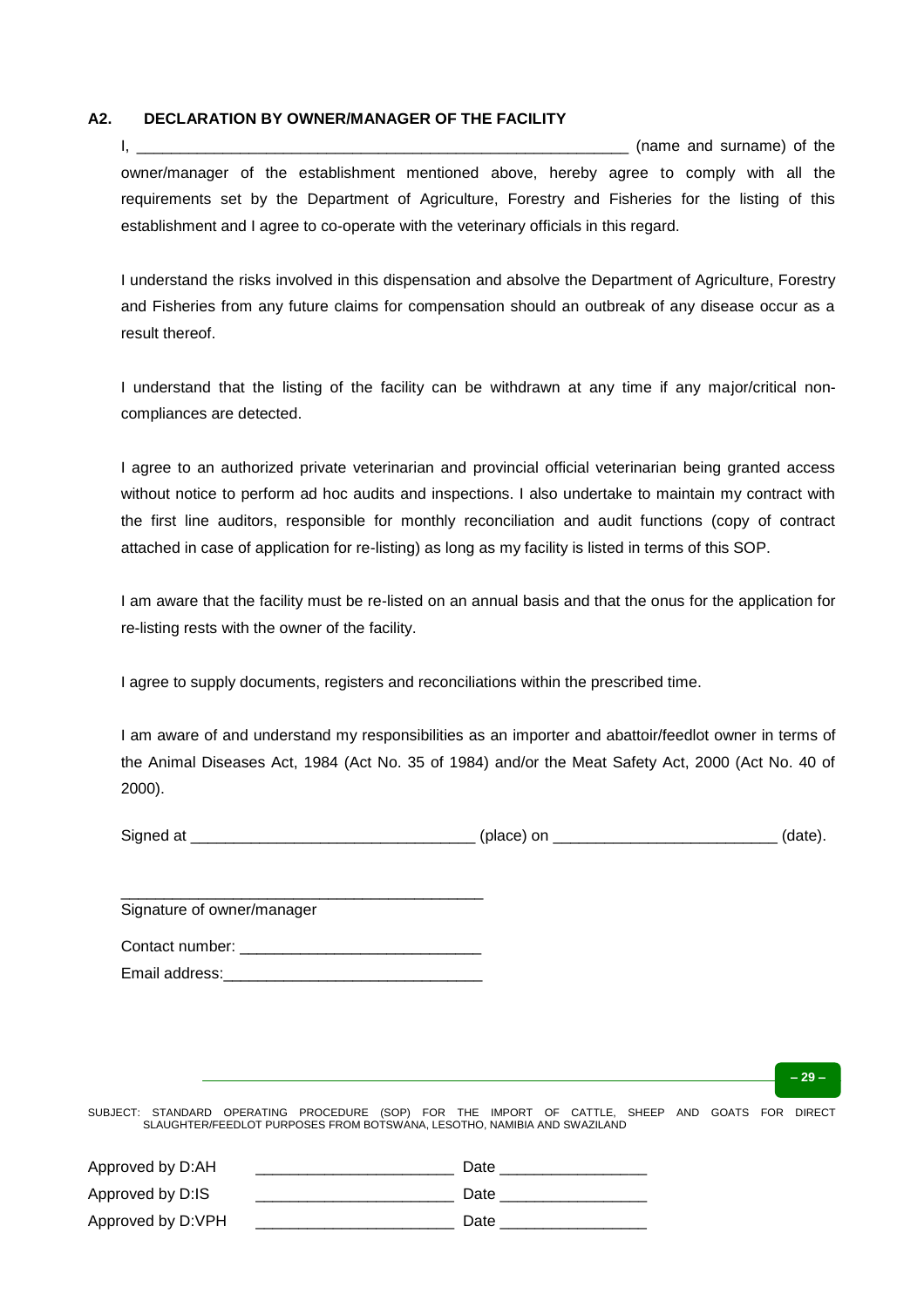# **A3. DECLARATION BY AUTHORISED PRIVATE/PROVINCIAL OFFICIAL VETERINARIAN RESPONSIBLE FOR THE FACILITY**

I, the authorized private/provincial official veterinarian responsible for providing a service at the facility as described in the preceding pages of this document, hereby agree to abide by the conditions set by the Department of Agriculture, Forestry and Fisheries.

A comprehensive inspection report as per the prescribed annex is attached to this application and if this is a new listing, all supporting documents are provided.

I hereby also acknowledge that I understand that all movements of imported cattle, sheep and goats imported from Botswana, Lesotho, Namibia and Swaziland for direct slaughter/feedlot purposes will be under strict control by auditable records as described in this SOP. I understand that auditable records are required to demonstrate that all cattle and sheep imported for the purpose of direct slaughter reached the listed abattoir and were subsequently slaughtered. I therefore undertake to fulfill the function of conducting (at least) yearly inspections and recommending $^5$  the facility if found to be satisfactory.

I also undertake to ensure my availability, as per prior arrangement with the importer, for breaking seals and reconciliation of each imported consignment upon arrival.

The suggested date of re-listing is the same as the same as the same as the same as the same as the same as the same as the same as the same as the same as the same as the same as the same as the same as the same as the sa the expiry date of the current certificate, please supply supporting reasons:

\_\_\_\_\_\_\_\_\_\_\_\_\_\_\_\_\_\_\_\_\_\_\_\_\_\_\_\_\_\_\_\_\_\_\_\_\_\_\_\_\_\_\_\_\_\_\_\_\_\_\_\_\_\_\_\_\_\_\_\_\_\_\_\_\_\_\_\_\_\_\_\_\_\_\_\_\_\_\_\_\_

| Authorized private/provincial official veterinarian signature                                                                                                                                                                  |                                                                                                                 | Stamp |
|--------------------------------------------------------------------------------------------------------------------------------------------------------------------------------------------------------------------------------|-----------------------------------------------------------------------------------------------------------------|-------|
|                                                                                                                                                                                                                                |                                                                                                                 |       |
| Designation: 2000 and 2000 and 2000 and 2000 and 2000 and 2000 and 2000 and 2000 and 2000 and 2000 and 2000 and 2000 and 2000 and 2000 and 2000 and 2000 and 2000 and 2000 and 2000 and 2000 and 2000 and 2000 and 2000 and 20 |                                                                                                                 |       |
|                                                                                                                                                                                                                                |                                                                                                                 |       |
|                                                                                                                                                                                                                                | Email address: Management Contract and Tennis and Tennis and Tennis and Tennis and Tennis and Tennis and Tennis |       |

\_\_\_\_\_\_\_\_\_\_\_\_\_\_\_\_\_\_\_\_\_\_\_\_\_\_\_\_\_\_\_\_\_\_\_\_

*5 Should an authorized private veterinarian conduct the inspection, the application and recommendation must first be forwarded to the Provincial Veterinary Services who will forward the information to the National Veterinary Services with a recommendation letter attached.*

SUBJECT: STANDARD OPERATING PROCEDURE (SOP) FOR THE IMPORT OF CATTLE, SHEEP AND GOATS FOR DIRECT SLAUGHTER/FEEDLOT PURPOSES FROM BOTSWANA, LESOTHO, NAMIBIA AND SWAZILAND Approved by D:AH \_\_\_\_\_\_\_\_\_\_\_\_\_\_\_\_\_\_\_\_\_\_\_ Date \_\_\_\_\_\_\_\_\_\_\_\_\_\_\_\_\_ Approved by D:IS **Definition** Date **Discussed** Date **Definition** Date **Definition** Approved by D:VPH Date Date Date **– 30 –**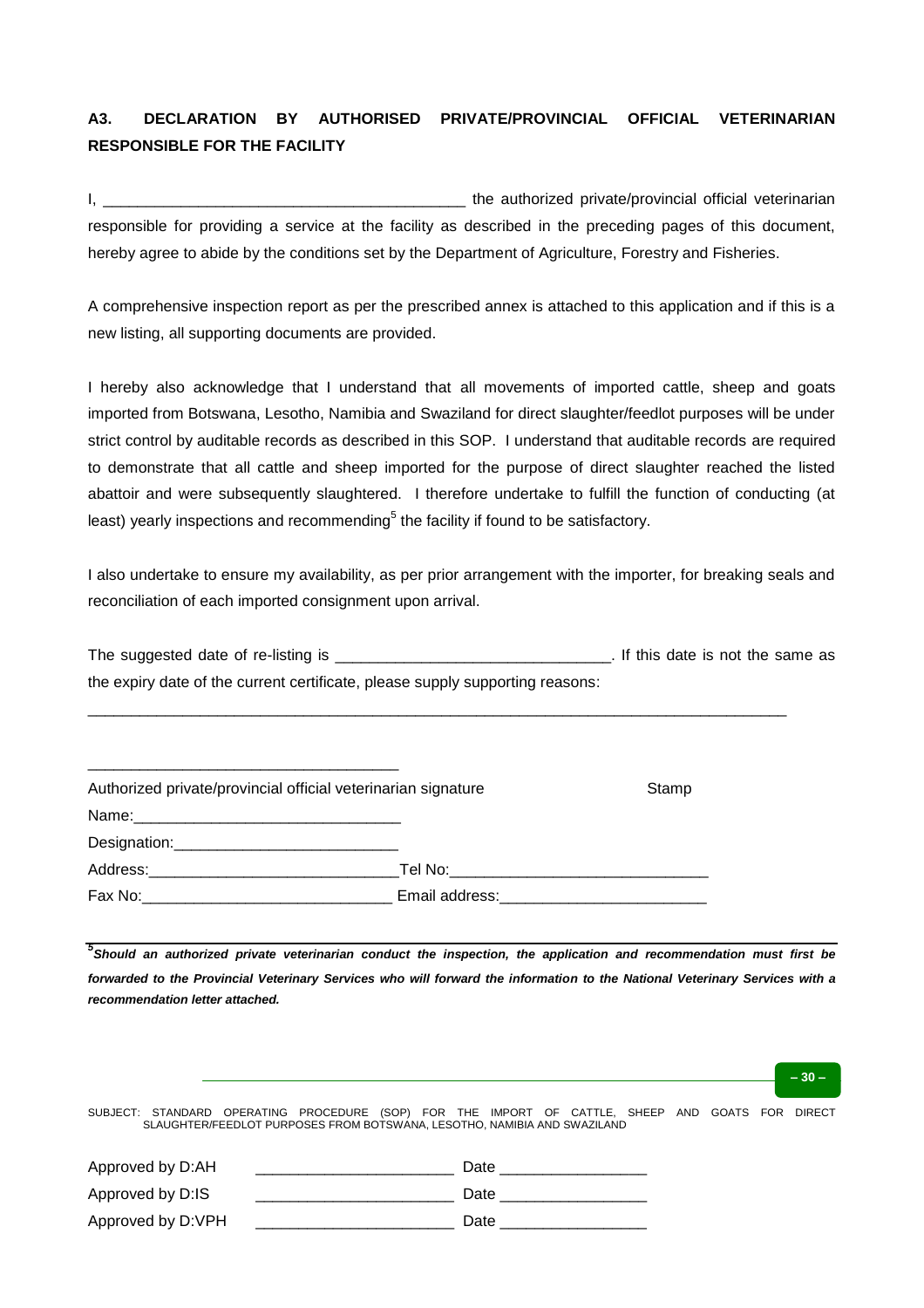## **ANNEX B**

**INSPECTION CHECKLIST FOR LISTING OF A FEEDLOT ELIGIBLE FOR THE IMPORT OF CATTLE, SHEEP AND GOATS FROM BOTSWANA, LESOTHO, NAMIBIA AND SWAZILAND (This checklist must be completed by the authorized private/provincial official veterinarian at the time of inspection of the feedlot.)**

## **B1. GENERAL MANAGEMENT REQUIREMENTS**

- 1. In case of re-listing, is the current listing certificate displayed at the facility? **YES/NO**
- 2. Remark on the general housekeeping standards of premises and equipment:
- 3. Remark on management's co-operation with the veterinary officials and perceived level of commitment of the management to comply with the terms of this SOP:

\_\_\_\_\_\_\_\_\_\_\_\_\_\_\_\_\_\_\_\_\_\_\_\_\_\_\_\_\_\_\_\_\_\_\_\_\_\_\_\_\_\_\_\_\_\_\_\_\_\_\_\_\_\_\_\_\_\_\_\_\_\_\_\_\_\_\_\_\_\_\_\_\_\_\_\_\_\_\_\_\_\_\_\_\_\_ \_\_\_\_\_\_\_\_\_\_\_\_\_\_\_\_\_\_\_\_\_\_\_\_\_\_\_\_\_\_\_\_\_\_\_\_\_\_\_\_\_\_\_\_\_\_\_\_\_\_\_\_\_\_\_\_\_\_\_\_\_\_\_\_\_\_\_\_\_\_\_\_\_\_\_\_\_\_\_\_\_\_\_\_\_\_

\_\_\_\_\_\_\_\_\_\_\_\_\_\_\_\_\_\_\_\_\_\_\_\_\_\_\_\_\_\_\_\_\_\_\_\_\_\_\_\_\_\_\_\_\_\_\_\_\_\_\_\_\_\_\_\_\_\_\_\_\_\_\_\_\_\_\_\_\_\_\_\_\_\_\_\_\_\_\_\_\_\_\_\_\_\_ \_\_\_\_\_\_\_\_\_\_\_\_\_\_\_\_\_\_\_\_\_\_\_\_\_\_\_\_\_\_\_\_\_\_\_\_\_\_\_\_\_\_\_\_\_\_\_\_\_\_\_\_\_\_\_\_\_\_\_\_\_\_\_\_\_\_\_\_\_\_\_\_\_\_\_\_\_\_\_\_\_\_\_\_\_\_

- 4. Abattoir(s) used by the feedlot at the end of the feedlot period for slaughter purposes:
- 4.1. \_\_\_\_\_\_\_\_\_\_\_\_\_\_\_\_\_\_\_\_\_\_\_\_\_
- 4.2. \_\_\_\_\_\_\_\_\_\_\_\_\_\_\_\_\_\_\_\_\_\_\_\_\_
- 4.3. \_\_\_\_\_\_\_\_\_\_\_\_\_\_\_\_\_\_\_\_\_\_\_\_\_
- 5. The management of the feedlot supplied the following document(s), which is attached to this application:
- 5.1. \_\_\_\_\_\_\_\_\_\_\_\_\_\_\_\_\_\_\_\_\_\_\_\_\_
- 5.2. \_\_\_\_\_\_\_\_\_\_\_\_\_\_\_\_\_\_\_\_\_\_\_\_\_
- 5.3. \_\_\_\_\_\_\_\_\_\_\_\_\_\_\_\_\_\_\_\_\_\_\_\_\_

## **B2. RECORD KEEPING**

1. Is there an efficient record keeping system currently in place? **YES/NO**

SUBJECT: STANDARD OPERATING PROCEDURE (SOP) FOR THE IMPORT OF CATTLE, SHEEP AND GOATS FOR DIRECT SLAUGHTER/FEEDLOT PURPOSES FROM BOTSWANA, LESOTHO, NAMIBIA AND SWAZILAND Approved by D:AH \_\_\_\_\_\_\_\_\_\_\_\_\_\_\_\_\_\_\_\_\_\_\_ Date \_\_\_\_\_\_\_\_\_\_\_\_\_\_\_\_\_

**– 31 –**

| <b>Apployed by D.AIT</b> | Dale |
|--------------------------|------|
| Approved by D:IS         | Date |
| Approved by D:VPH        | Date |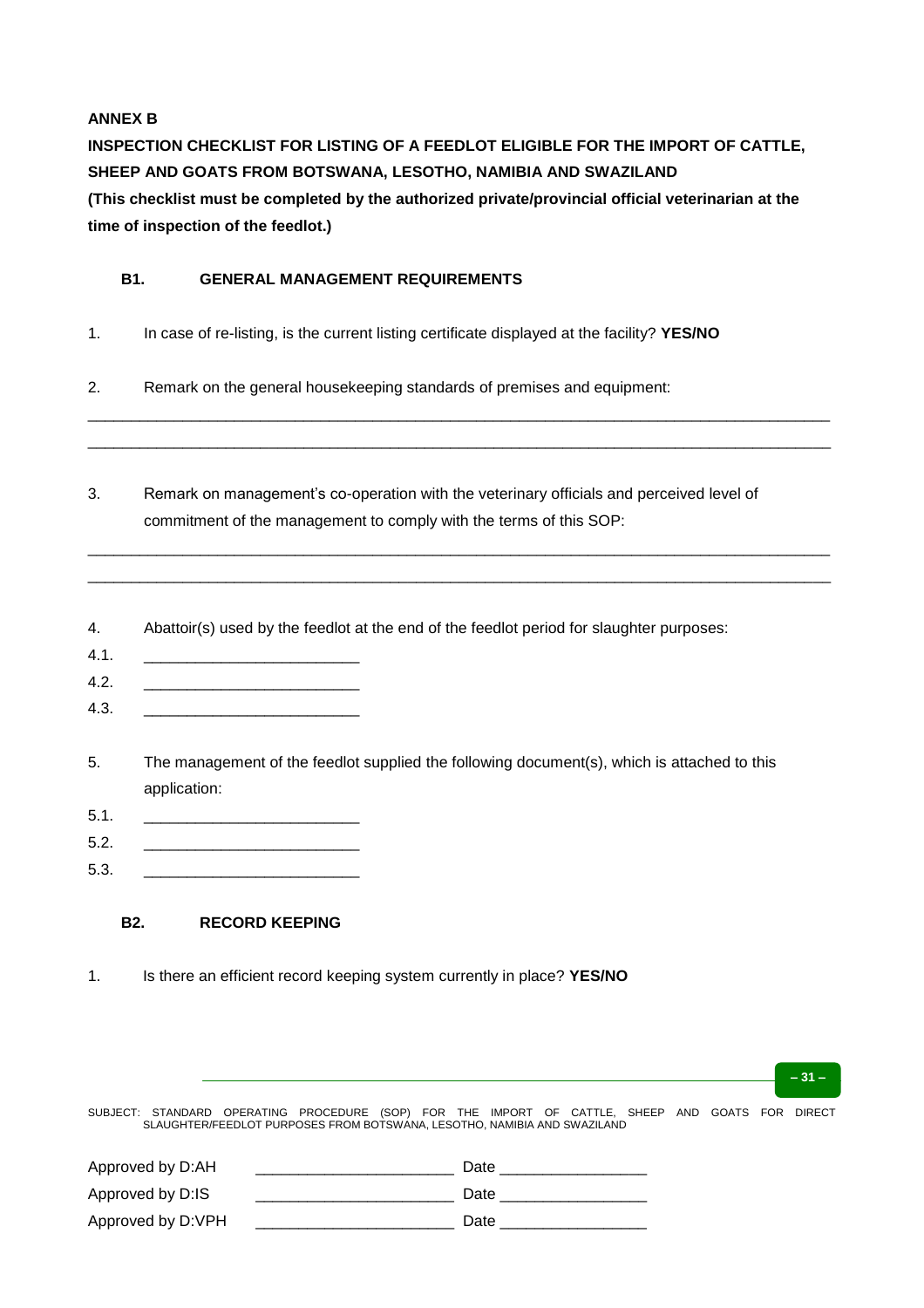2. Has management adequately prepared for the system of monthly reconciliation as will be required in terms of this SOP? Please comment:

\_\_\_\_\_\_\_\_\_\_\_\_\_\_\_\_\_\_\_\_\_\_\_\_\_\_\_\_\_\_\_\_\_\_\_\_\_\_\_\_\_\_\_\_\_\_\_\_\_\_\_\_\_\_\_\_\_\_\_\_\_\_\_\_\_\_\_\_\_\_\_\_\_\_\_\_\_\_\_\_\_\_\_\_\_\_ \_\_\_\_\_\_\_\_\_\_\_\_\_\_\_\_\_\_\_\_\_\_\_\_\_\_\_\_\_\_\_\_\_\_\_\_\_\_\_\_\_\_\_\_\_\_\_\_\_\_\_\_\_\_\_\_\_\_\_\_\_\_\_\_\_\_\_\_\_\_\_\_\_\_\_\_\_\_\_\_\_\_\_\_\_\_

- 3. Are copies of all documents and records maintained for monthly inspection and auditing by the first line auditor? **YES/NO**
- 4. Is management familiar with the contents of this SOP and in no doubt of what will be required from the feedlot and its management in terms of this SOP? **YES/NO**

\_\_\_\_\_\_\_\_\_\_\_\_\_\_\_\_\_\_\_\_\_\_\_\_\_\_\_\_\_\_\_\_\_\_\_\_\_\_\_\_\_\_\_\_\_\_\_\_\_\_\_\_\_\_\_\_\_\_\_\_\_\_\_\_\_\_\_\_\_\_\_\_\_\_\_\_\_\_\_\_\_\_\_\_\_\_ \_\_\_\_\_\_\_\_\_\_\_\_\_\_\_\_\_\_\_\_\_\_\_\_\_\_\_\_\_\_\_\_\_\_\_\_\_\_\_\_\_\_\_\_\_\_\_\_\_\_\_\_\_\_\_\_\_\_\_\_\_\_\_\_\_\_\_\_\_\_\_\_\_\_\_\_\_\_\_\_\_\_\_\_\_\_

Comments:

5. **Were the following reports and all associated records available during the inspection:**

- 5.1. Imported stock reception reconciliation report **YES/NO**
- 5.2. Imported stock mortality report **YES/NO**
- 5.3. Imported stock movement report **YES/NO**

(All records of receipt of livestock shall be kept according to the relevant legislation and as required by this SOP.)

6. Are copies of all documents and records maintained for inspection for a period of at least five years? **YES/NO**

\_\_\_\_\_\_\_\_\_\_\_\_\_\_\_\_\_\_\_\_\_\_\_\_\_\_\_\_\_\_\_\_\_\_\_\_\_\_\_\_\_\_\_\_\_\_\_\_\_\_\_\_\_\_\_\_\_\_\_\_\_\_\_\_\_\_\_\_\_\_\_\_\_\_\_\_\_\_\_\_\_\_\_\_\_\_ \_\_\_\_\_\_\_\_\_\_\_\_\_\_\_\_\_\_\_\_\_\_\_\_\_\_\_\_\_\_\_\_\_\_\_\_\_\_\_\_\_\_\_\_\_\_\_\_\_\_\_\_\_\_\_\_\_\_\_\_\_\_\_\_\_\_\_\_\_\_\_\_\_\_\_\_\_\_\_\_\_\_\_\_\_\_ \_\_\_\_\_\_\_\_\_\_\_\_\_\_\_\_\_\_\_\_\_\_\_\_\_\_\_\_\_\_\_\_\_\_\_\_\_\_\_\_\_\_\_\_\_\_\_\_\_\_\_\_\_\_\_\_\_\_\_\_\_\_\_\_\_\_\_\_\_\_\_\_\_\_\_\_\_\_\_\_\_\_\_\_\_\_ \_\_\_\_\_\_\_\_\_\_\_\_\_\_\_\_\_\_\_\_\_\_\_\_\_\_\_\_\_\_\_\_\_\_\_\_\_\_\_\_\_\_\_\_\_\_\_\_\_\_\_\_\_\_\_\_\_\_\_\_\_\_\_\_\_\_\_\_\_\_\_\_\_\_\_\_\_\_\_\_\_\_\_\_\_\_

7. General comments:

### **B3. FACILITIES**

- 1. Access control:
- 1.1. Describe the access control (fence, lockable gates etc.) at the facility:

|                   |                                                                                                                                                                              | $-32-$ |
|-------------------|------------------------------------------------------------------------------------------------------------------------------------------------------------------------------|--------|
|                   | SUBJECT: STANDARD OPERATING PROCEDURE (SOP) FOR THE IMPORT OF CATTLE, SHEEP AND GOATS FOR DIRECT<br>SLAUGHTER/FEEDLOT PURPOSES FROM BOTSWANA, LESOTHO, NAMIBIA AND SWAZILAND |        |
| Approved by D:AH  | Date                                                                                                                                                                         |        |
| Approved by D:IS  | Date                                                                                                                                                                         |        |
| Approved by D:VPH | Date                                                                                                                                                                         |        |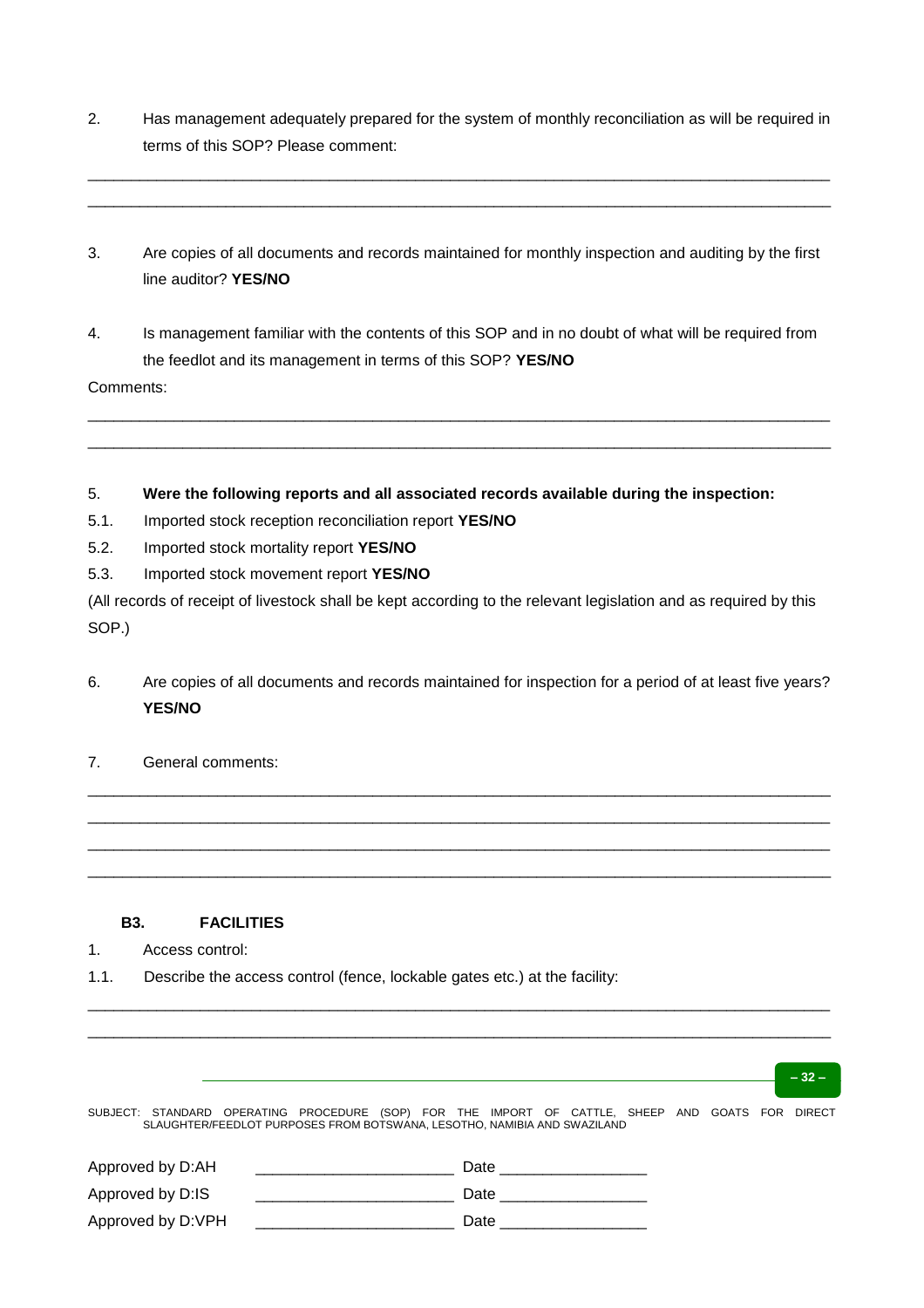- 2. Are there signs at all entrances, indicating that no unauthorized entry is allowed? **YES/NO**
- 3. After off-loading the truck must be cleaned and disinfected with a veterinary approved disinfectant before it leaves the feedlot premises. Will this be possible? **YES/NO**

\_\_\_\_\_\_\_\_\_\_\_\_\_\_\_\_\_\_\_\_\_\_\_\_\_\_\_\_\_\_\_\_\_\_\_\_\_\_\_\_\_\_\_\_\_\_\_\_\_\_\_\_\_\_\_\_\_\_\_\_\_\_\_\_\_\_\_\_\_\_\_\_\_\_\_\_\_\_\_\_\_\_\_\_\_\_ \_\_\_\_\_\_\_\_\_\_\_\_\_\_\_\_\_\_\_\_\_\_\_\_\_\_\_\_\_\_\_\_\_\_\_\_\_\_\_\_\_\_\_\_\_\_\_\_\_\_\_\_\_\_\_\_\_\_\_\_\_\_\_\_\_\_\_\_\_\_\_\_\_\_\_\_\_\_\_\_\_\_\_\_\_\_

\_\_\_\_\_\_\_\_\_\_\_\_\_\_\_\_\_\_\_\_\_\_\_\_\_\_\_\_\_\_\_\_\_\_\_\_\_\_\_\_\_\_\_\_\_\_\_\_\_\_\_\_\_\_\_\_\_\_\_\_\_\_\_\_\_\_\_\_\_\_\_\_\_\_\_\_\_\_\_\_\_\_\_\_\_\_ \_\_\_\_\_\_\_\_\_\_\_\_\_\_\_\_\_\_\_\_\_\_\_\_\_\_\_\_\_\_\_\_\_\_\_\_\_\_\_\_\_\_\_\_\_\_\_\_\_\_\_\_\_\_\_\_\_\_\_\_\_\_\_\_\_\_\_\_\_\_\_\_\_\_\_\_\_\_\_\_\_\_\_\_\_\_

If the answer is NO, please provide reasons:

- 4. Are you as the inspecting veterinary official satisfied with the following:
- 4.1. Facility is adequately fenced off from surrounding areas **YES/NO**
- 4.2. Access control for vehicles and livestock **YES/NO**

If the answer to any of the above is NO, please provide reasons:

- 5. Feedlot facility management:
- 5.1. Are there separate and robust facilities for new arrivals and livestock in the production cycle? **YES/NO**
- 5.2. Do the unique tamper evident traceable pre-numbered tag identifying each imported animal, remain on the animal during its entire lifetime? **YES/NO**

\_\_\_\_\_\_\_\_\_\_\_\_\_\_\_\_\_\_\_\_\_\_\_\_\_\_\_\_\_\_\_\_\_\_\_\_\_\_\_\_\_\_\_\_\_\_\_\_\_\_\_\_\_\_\_\_\_\_\_\_\_\_\_\_\_\_\_\_\_\_\_\_\_\_\_\_\_\_\_\_\_\_\_\_\_\_ \_\_\_\_\_\_\_\_\_\_\_\_\_\_\_\_\_\_\_\_\_\_\_\_\_\_\_\_\_\_\_\_\_\_\_\_\_\_\_\_\_\_\_\_\_\_\_\_\_\_\_\_\_\_\_\_\_\_\_\_\_\_\_\_\_\_\_\_\_\_\_\_\_\_\_\_\_\_\_\_\_\_\_\_\_\_

\_\_\_\_\_\_\_\_\_\_\_\_\_\_\_\_\_\_\_\_\_\_\_\_\_\_\_\_\_\_\_\_\_\_\_\_\_\_\_\_\_\_\_\_\_\_\_\_\_\_\_\_\_\_\_\_\_\_\_\_\_\_\_\_\_\_\_\_\_\_\_\_\_\_\_\_\_\_\_\_\_\_\_\_\_\_ \_\_\_\_\_\_\_\_\_\_\_\_\_\_\_\_\_\_\_\_\_\_\_\_\_\_\_\_\_\_\_\_\_\_\_\_\_\_\_\_\_\_\_\_\_\_\_\_\_\_\_\_\_\_\_\_\_\_\_\_\_\_\_\_\_\_\_\_\_\_\_\_\_\_\_\_\_\_\_\_\_\_\_\_\_\_

5.3. Do trucks containing animals arrive sealed, and remain sealed until a duly authorized/delegated designated person breaks the seals? **YES/NO**

\_\_\_\_\_\_\_\_\_\_\_\_\_\_\_\_\_\_\_\_\_\_\_\_\_\_\_\_\_\_\_\_\_\_\_\_\_\_\_\_\_\_\_\_\_\_\_\_\_\_\_\_\_\_\_\_\_\_\_\_\_\_\_\_\_\_\_\_\_\_\_\_\_\_\_\_\_\_\_\_\_\_\_\_\_\_ \_\_\_\_\_\_\_\_\_\_\_\_\_\_\_\_\_\_\_\_\_\_\_\_\_\_\_\_\_\_\_\_\_\_\_\_\_\_\_\_\_\_\_\_\_\_\_\_\_\_\_\_\_\_\_\_\_\_\_\_\_\_\_\_\_\_\_\_\_\_\_\_\_\_\_\_\_\_\_\_\_\_\_\_\_\_

5.4. Is the responsible authorized/provincial official veterinarian advised timeously of the details of the pending arrival of the imported livestock? **YES/NO**

|                   |                                                                                                                                                                              |                                                                                                                 |  | $-33-$ |
|-------------------|------------------------------------------------------------------------------------------------------------------------------------------------------------------------------|-----------------------------------------------------------------------------------------------------------------|--|--------|
|                   | SUBJECT: STANDARD OPERATING PROCEDURE (SOP) FOR THE IMPORT OF CATTLE, SHEEP AND GOATS FOR DIRECT<br>SLAUGHTER/FEEDLOT PURPOSES FROM BOTSWANA, LESOTHO, NAMIBIA AND SWAZILAND |                                                                                                                 |  |        |
| Approved by D:AH  |                                                                                                                                                                              | Date and the set of the set of the set of the set of the set of the set of the set of the set of the set of the |  |        |
| Approved by D:IS  | Date                                                                                                                                                                         |                                                                                                                 |  |        |
| Approved by D:VPH | Date                                                                                                                                                                         |                                                                                                                 |  |        |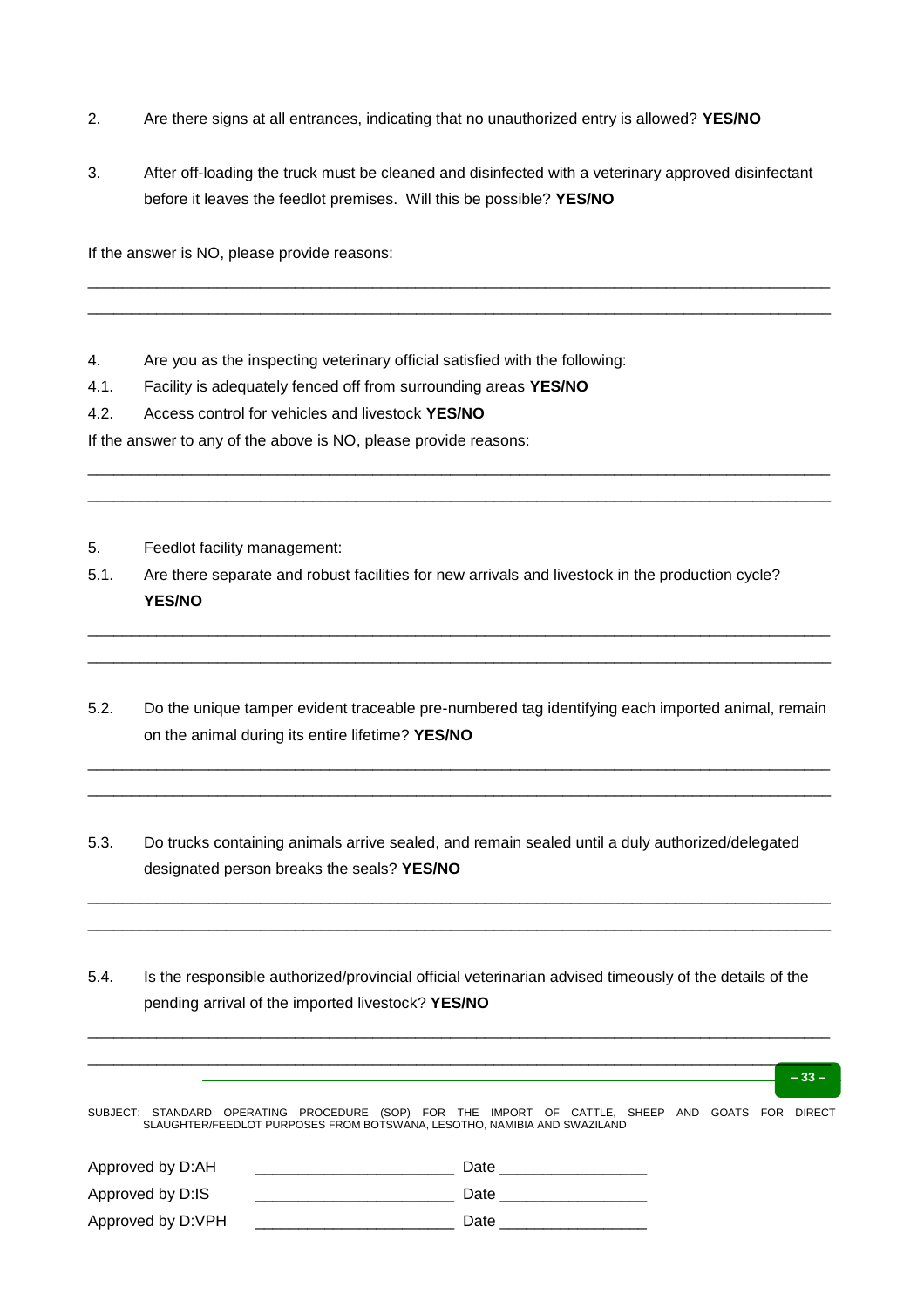5.5. Are all records/documents made available to the responsible authorized private/provincial official veterinarian for reconciliation upon arrival at the consignment? **YES/NO**

\_\_\_\_\_\_\_\_\_\_\_\_\_\_\_\_\_\_\_\_\_\_\_\_\_\_\_\_\_\_\_\_\_\_\_\_\_\_\_\_\_\_\_\_\_\_\_\_\_\_\_\_\_\_\_\_\_\_\_\_\_\_\_\_\_\_\_\_\_\_\_\_\_\_\_\_\_\_\_\_\_\_\_\_\_\_ \_\_\_\_\_\_\_\_\_\_\_\_\_\_\_\_\_\_\_\_\_\_\_\_\_\_\_\_\_\_\_\_\_\_\_\_\_\_\_\_\_\_\_\_\_\_\_\_\_\_\_\_\_\_\_\_\_\_\_\_\_\_\_\_\_\_\_\_\_\_\_\_\_\_\_\_\_\_\_\_\_\_\_\_\_\_

5.6. Are all animals held under secure controlled management during their entire lifetime at the feedlot? (The animal may only leave the premises when moved to the listed abattoir for slaughter.) **YES/NO**

\_\_\_\_\_\_\_\_\_\_\_\_\_\_\_\_\_\_\_\_\_\_\_\_\_\_\_\_\_\_\_\_\_\_\_\_\_\_\_\_\_\_\_\_\_\_\_\_\_\_\_\_\_\_\_\_\_\_\_\_\_\_\_\_\_\_\_\_\_\_\_\_\_\_\_\_\_\_\_\_\_\_\_\_\_\_ \_\_\_\_\_\_\_\_\_\_\_\_\_\_\_\_\_\_\_\_\_\_\_\_\_\_\_\_\_\_\_\_\_\_\_\_\_\_\_\_\_\_\_\_\_\_\_\_\_\_\_\_\_\_\_\_\_\_\_\_\_\_\_\_\_\_\_\_\_\_\_\_\_\_\_\_\_\_\_\_\_\_\_\_\_\_

- 6. Are you as the inspecting veterinary official satisfied with the following:
- 6.1. Hospital treatment facilities separate from the production pens **YES/NO**
- 6.2. Adequate post mortem facilities **YES/NO**
- 6.3. Adequate facilities for discarding of mortalities **YES/NO**
- 6.4. No backgrounding\* of imported animals is allowed **YES/NO**

\* Special permission for backgrounding will only be considered on a case by case basis subject to submission of detailed site plans, auditable traceability manual as well as declarations by the responsible person.

\_\_\_\_\_\_\_\_\_\_\_\_\_\_\_\_\_\_\_\_\_\_\_\_\_\_\_\_\_\_\_\_\_\_\_\_\_\_\_\_\_\_\_\_\_\_\_\_\_\_\_\_\_\_\_\_\_\_\_\_\_\_\_\_\_\_\_\_\_\_\_\_\_\_\_\_\_\_\_\_\_\_ \_\_\_\_\_\_\_\_\_\_\_\_\_\_\_\_\_\_\_\_\_\_\_\_\_\_\_\_\_\_\_\_\_\_\_\_\_\_\_\_\_\_\_\_\_\_\_\_\_\_\_\_\_\_\_\_\_\_\_\_\_\_\_\_\_\_\_\_\_\_\_\_\_\_\_\_\_\_\_\_\_\_

\_\_\_\_\_\_\_\_\_\_\_\_\_\_\_\_\_\_\_\_\_\_\_\_\_\_\_\_\_\_\_\_\_\_\_\_\_\_\_\_\_\_\_\_\_\_\_\_\_\_\_\_\_\_\_\_\_\_\_\_\_\_\_\_\_\_\_\_\_\_\_\_\_\_\_\_\_\_\_\_\_\_\_\_\_\_ \_\_\_\_\_\_\_\_\_\_\_\_\_\_\_\_\_\_\_\_\_\_\_\_\_\_\_\_\_\_\_\_\_\_\_\_\_\_\_\_\_\_\_\_\_\_\_\_\_\_\_\_\_\_\_\_\_\_\_\_\_\_\_\_\_\_\_\_\_\_\_\_\_\_\_\_\_\_\_\_\_\_\_\_\_\_ \_\_\_\_\_\_\_\_\_\_\_\_\_\_\_\_\_\_\_\_\_\_\_\_\_\_\_\_\_\_\_\_\_\_\_\_\_\_\_\_\_\_\_\_\_\_\_\_\_\_\_\_\_\_\_\_\_\_\_\_\_\_\_\_\_\_\_\_\_\_\_\_\_\_\_\_\_\_\_\_\_\_\_\_\_\_ \_\_\_\_\_\_\_\_\_\_\_\_\_\_\_\_\_\_\_\_\_\_\_\_\_\_\_\_\_\_\_\_\_\_\_\_\_\_\_\_\_\_\_\_\_\_\_\_\_\_\_\_\_\_\_\_\_\_\_\_\_\_\_\_\_\_\_\_\_\_\_\_\_\_\_\_\_\_\_\_\_\_\_\_\_\_

If the answer to any of the above is NO, please provide reasons:

#### **General Comments:**

 $\overline{\phantom{a}}$ 

**– 34 –**

| Approved by D:AH  | Date |
|-------------------|------|
| Approved by D:IS  | Date |
| Approved by D:VPH | Date |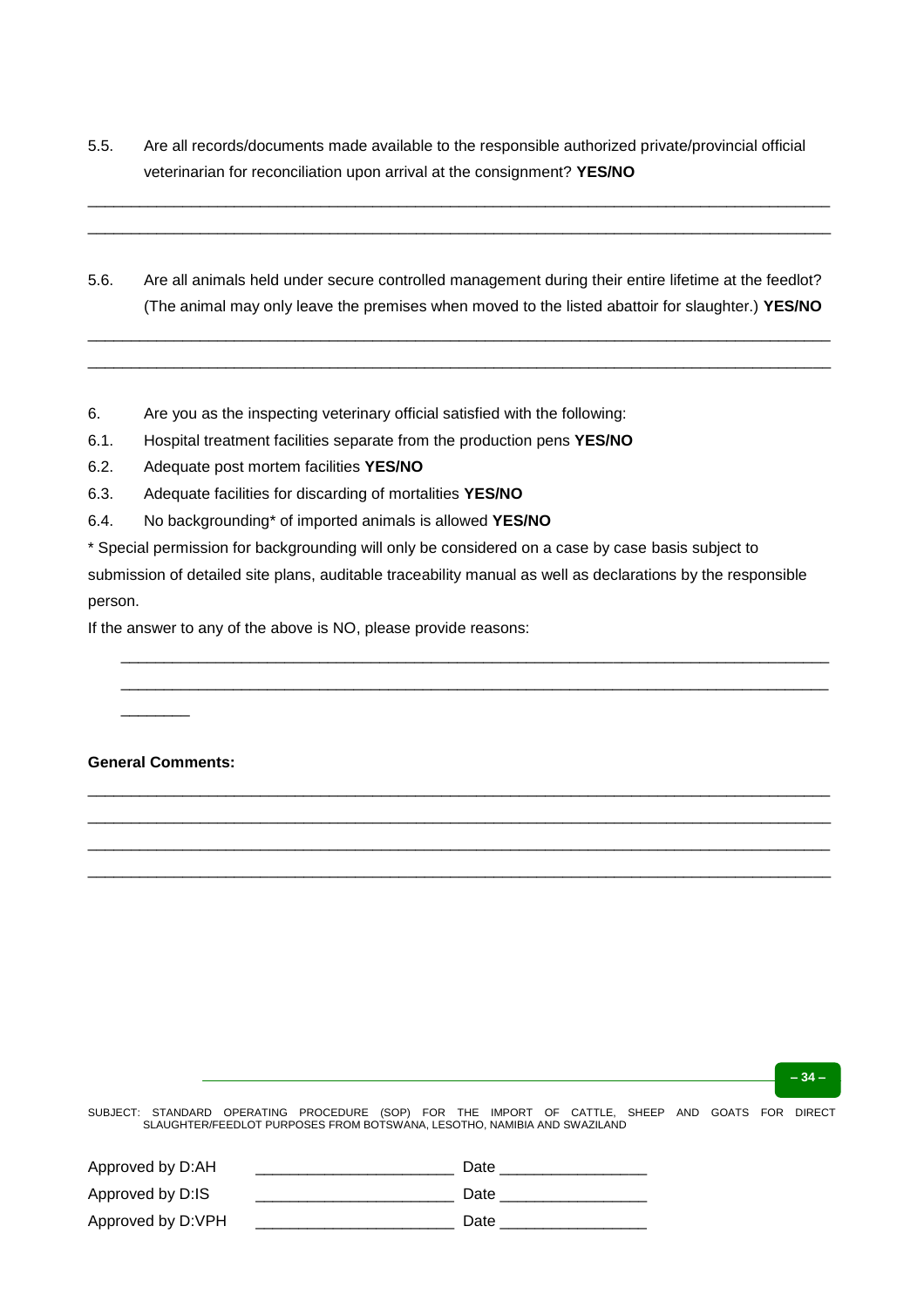| I.                                                                                                                    |                                                                                                             |  |
|-----------------------------------------------------------------------------------------------------------------------|-------------------------------------------------------------------------------------------------------------|--|
|                                                                                                                       | (Name)                                                                                                      |  |
|                                                                                                                       | (Department/Practice)                                                                                       |  |
| certify that I have today inspected the facility                                                                      |                                                                                                             |  |
|                                                                                                                       | (Name of facility)                                                                                          |  |
|                                                                                                                       |                                                                                                             |  |
|                                                                                                                       | (Physical Address)                                                                                          |  |
|                                                                                                                       | and found the above detailed conditions. I recommend the listing of this facility as a feedlot eligible for |  |
| purposes, in terms of this SOP.                                                                                       | the import of cattle, sheep and goats from Botswana, Lesotho, Namibia and Swaziland for feedlot             |  |
|                                                                                                                       |                                                                                                             |  |
| Authorized private/provincial official veterinarian signature                                                         | Stamp                                                                                                       |  |
|                                                                                                                       |                                                                                                             |  |
| Designation:________________________________                                                                          |                                                                                                             |  |
|                                                                                                                       |                                                                                                             |  |
| <u> 1989 - Johann Barbara, martin da basar da basar da basar da basar da basar da basar da basar da basar da basa</u> |                                                                                                             |  |
|                                                                                                                       |                                                                                                             |  |
|                                                                                                                       |                                                                                                             |  |
|                                                                                                                       |                                                                                                             |  |
|                                                                                                                       |                                                                                                             |  |
|                                                                                                                       |                                                                                                             |  |

**– 35 –**

| Approved by D:AH  | Date |
|-------------------|------|
| Approved by D:IS  | Date |
| Approved by D:VPH | Date |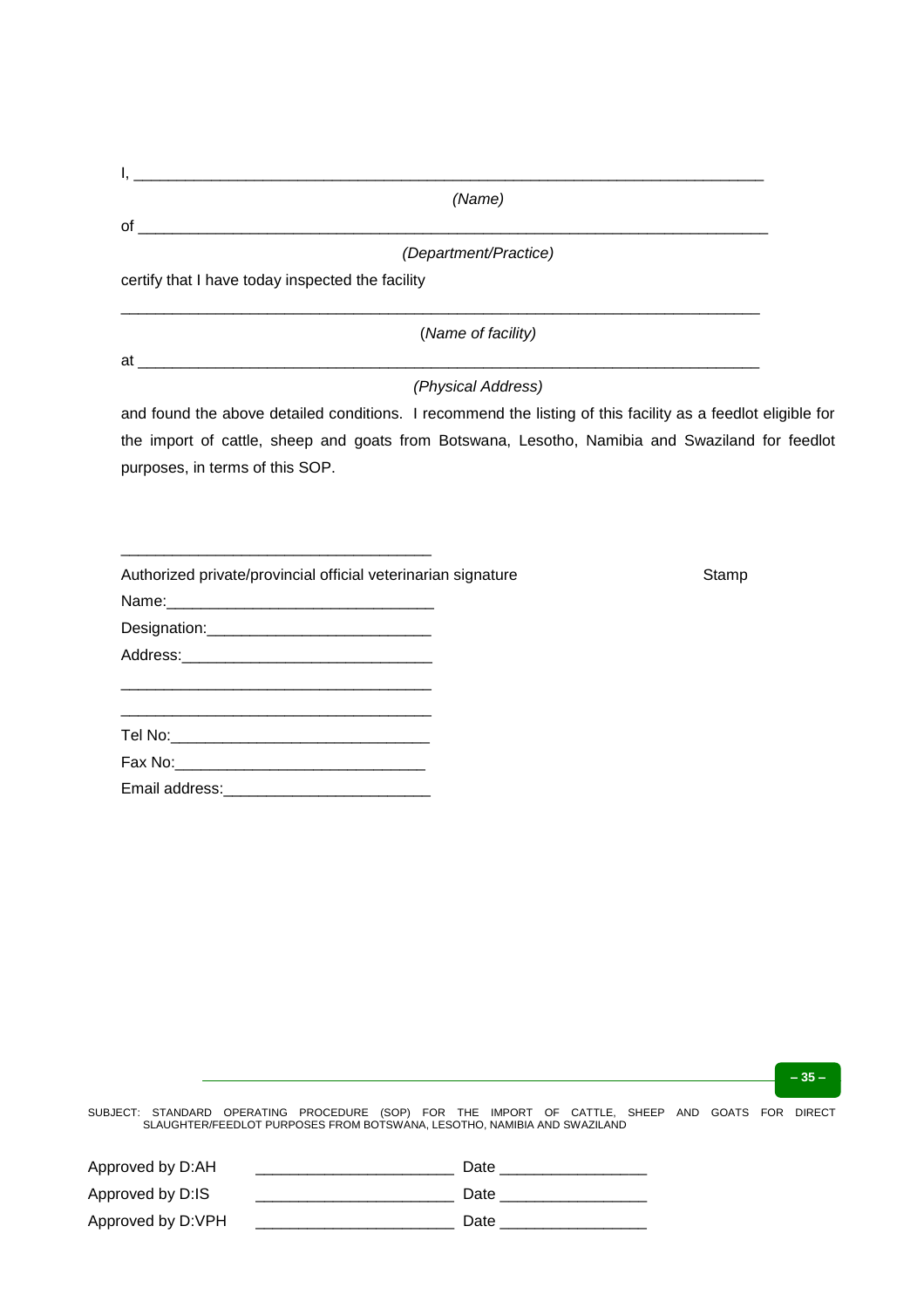# **ANNEX C**

# **INSPECTION CHECKLIST FOR LISTING OF AN ABATTOIR ELIGIBLE FOR THE IMPORT OF CATTLE, SHEEP AND GOATS FROM BOTSWANA, LESOTHO, NAMIBIA AND SWAZILAND**

**(This checklist must be completed by the authorized private/provincial official veterinarian at the time of inspection of the abattoir.)**

## **C1. GENERAL MANAGEMENT REQUIREMENTS**

- 1. Is this abattoir registered in terms of Meat Safety Act, 2000 (Act No. 40 of 2000)? **YES/NO**
- 2. In case of re-listing, is the current listing certificate displayed at the facility? **YES/NO**
- 3. Remark on the general housekeeping standards of premises and equipment:
- 4. Remark on management's co-operation with the veterinary officials and perceived level of commitment of the management to comply with the terms of this SOP:

\_\_\_\_\_\_\_\_\_\_\_\_\_\_\_\_\_\_\_\_\_\_\_\_\_\_\_\_\_\_\_\_\_\_\_\_\_\_\_\_\_\_\_\_\_\_\_\_\_\_\_\_\_\_\_\_\_\_\_\_\_\_\_\_\_\_\_\_\_\_\_\_\_\_\_\_\_\_\_\_\_\_\_\_\_\_ \_\_\_\_\_\_\_\_\_\_\_\_\_\_\_\_\_\_\_\_\_\_\_\_\_\_\_\_\_\_\_\_\_\_\_\_\_\_\_\_\_\_\_\_\_\_\_\_\_\_\_\_\_\_\_\_\_\_\_\_\_\_\_\_\_\_\_\_\_\_\_\_\_\_\_\_\_\_\_\_\_\_\_\_\_\_

\_\_\_\_\_\_\_\_\_\_\_\_\_\_\_\_\_\_\_\_\_\_\_\_\_\_\_\_\_\_\_\_\_\_\_\_\_\_\_\_\_\_\_\_\_\_\_\_\_\_\_\_\_\_\_\_\_\_\_\_\_\_\_\_\_\_\_\_\_\_\_\_\_\_\_\_\_\_\_\_\_\_\_\_\_\_ \_\_\_\_\_\_\_\_\_\_\_\_\_\_\_\_\_\_\_\_\_\_\_\_\_\_\_\_\_\_\_\_\_\_\_\_\_\_\_\_\_\_\_\_\_\_\_\_\_\_\_\_\_\_\_\_\_\_\_\_\_\_\_\_\_\_\_\_\_\_\_\_\_\_\_\_\_\_\_\_\_\_\_\_\_\_

- 5. The management of the abattoir supplied the following document(s), which is attached to this application:
- 5.1. \_\_\_\_\_\_\_\_\_\_\_\_\_\_\_\_\_\_\_\_\_\_\_\_\_
- 5.2. \_\_\_\_\_\_\_\_\_\_\_\_\_\_\_\_\_\_\_\_\_\_\_\_\_
- 5.3. \_\_\_\_\_\_\_\_\_\_\_\_\_\_\_\_\_\_\_\_\_\_\_\_\_

### **C2. RECORD KEEPING**

1. Is there an efficient record keeping system currently in place? **YES/NO**

| Approved by D:AH  | Date |
|-------------------|------|
| Approved by D:IS  | Date |
| Approved by D:VPH | Date |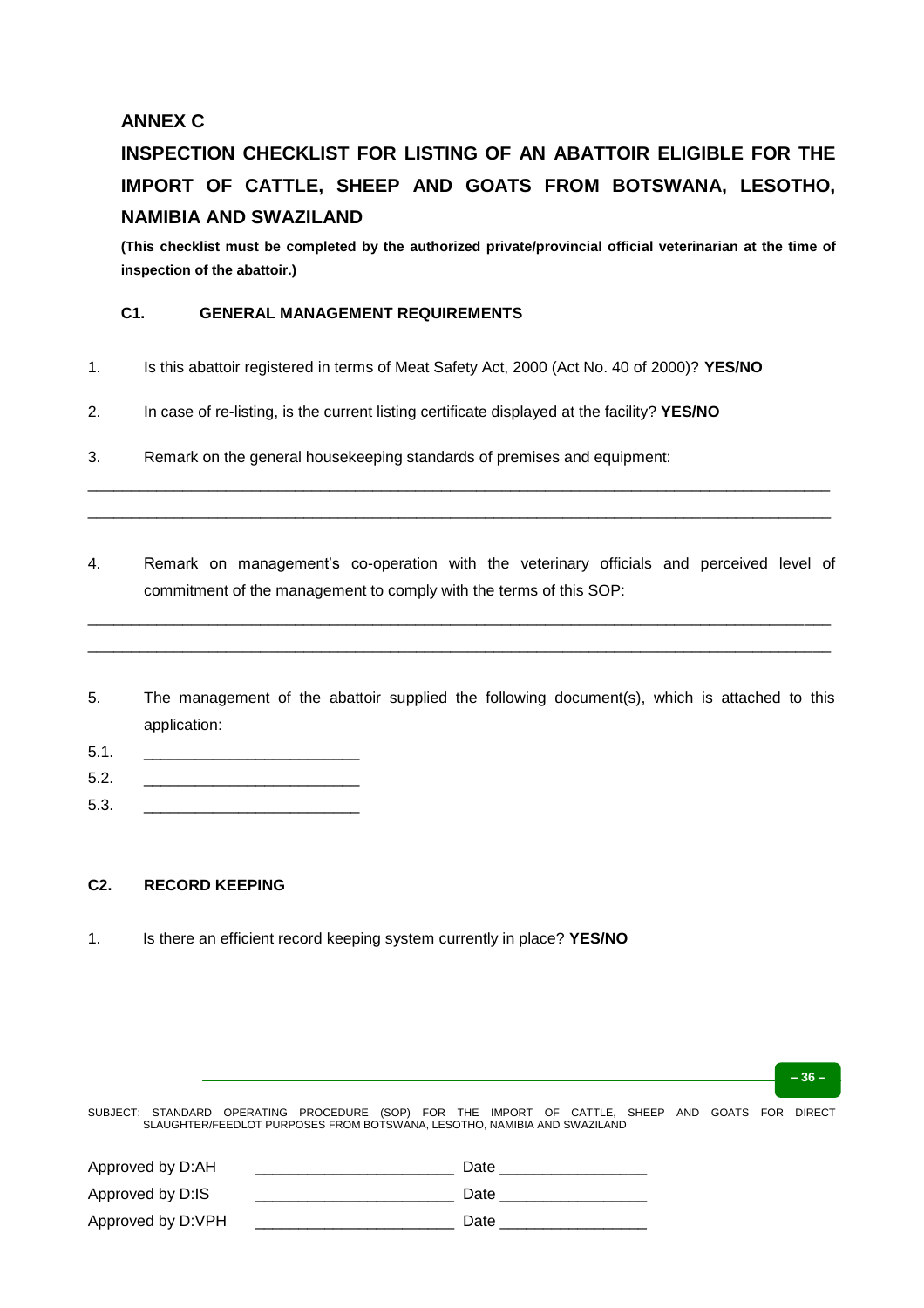2. Has management adequately prepared for the system of monthly reconciliation as will be required in terms of this SOP? Please comment:

\_\_\_\_\_\_\_\_\_\_\_\_\_\_\_\_\_\_\_\_\_\_\_\_\_\_\_\_\_\_\_\_\_\_\_\_\_\_\_\_\_\_\_\_\_\_\_\_\_\_\_\_\_\_\_\_\_\_\_\_\_\_\_\_\_\_\_\_\_\_\_\_\_\_\_\_\_\_\_\_\_\_\_\_\_\_ \_\_\_\_\_\_\_\_\_\_\_\_\_\_\_\_\_\_\_\_\_\_\_\_\_\_\_\_\_\_\_\_\_\_\_\_\_\_\_\_\_\_\_\_\_\_\_\_\_\_\_\_\_\_\_\_\_\_\_\_\_\_\_\_\_\_\_\_\_\_\_\_\_\_\_\_\_\_\_\_\_\_\_\_\_\_

- 3. Are copies of all documents and records maintained for monthly inspection and auditing by the first line auditor? **YES/NO**
- 4. Is management familiar with the contents of this SOP and in no doubt of what will be required from the abattoir and its management in terms of this SOP? **YES/NO** Comments:

\_\_\_\_\_\_\_\_\_\_\_\_\_\_\_\_\_\_\_\_\_\_\_\_\_\_\_\_\_\_\_\_\_\_\_\_\_\_\_\_\_\_\_\_\_\_\_\_\_\_\_\_\_\_\_\_\_\_\_\_\_\_\_\_\_\_\_\_\_\_\_\_\_\_\_\_\_\_\_\_\_\_\_\_\_\_ \_\_\_\_\_\_\_\_\_\_\_\_\_\_\_\_\_\_\_\_\_\_\_\_\_\_\_\_\_\_\_\_\_\_\_\_\_\_\_\_\_\_\_\_\_\_\_\_\_\_\_\_\_\_\_\_\_\_\_\_\_\_\_\_\_\_\_\_\_\_\_\_\_\_\_\_\_\_\_\_\_\_\_\_\_\_

### 5. **Were the following reports and all associated records available during the inspection:**

- 5.1. Imported stock reception reconciliation report **YES/NO**
- 5.2. Imported stock mortality report **YES/NO**

(All records of receipt of livestock shall be kept according to the relevant legislation and as required by this SOP.)

6. Are copies of all documents and records maintained for inspection for a period of at least five years? **YES/NO**

\_\_\_\_\_\_\_\_\_\_\_\_\_\_\_\_\_\_\_\_\_\_\_\_\_\_\_\_\_\_\_\_\_\_\_\_\_\_\_\_\_\_\_\_\_\_\_\_\_\_\_\_\_\_\_\_\_\_\_\_\_\_\_\_\_\_\_\_\_\_\_\_\_\_\_\_\_\_\_\_\_\_\_\_\_\_ \_\_\_\_\_\_\_\_\_\_\_\_\_\_\_\_\_\_\_\_\_\_\_\_\_\_\_\_\_\_\_\_\_\_\_\_\_\_\_\_\_\_\_\_\_\_\_\_\_\_\_\_\_\_\_\_\_\_\_\_\_\_\_\_\_\_\_\_\_\_\_\_\_\_\_\_\_\_\_\_\_\_\_\_\_\_ \_\_\_\_\_\_\_\_\_\_\_\_\_\_\_\_\_\_\_\_\_\_\_\_\_\_\_\_\_\_\_\_\_\_\_\_\_\_\_\_\_\_\_\_\_\_\_\_\_\_\_\_\_\_\_\_\_\_\_\_\_\_\_\_\_\_\_\_\_\_\_\_\_\_\_\_\_\_\_\_\_\_\_\_\_\_ \_\_\_\_\_\_\_\_\_\_\_\_\_\_\_\_\_\_\_\_\_\_\_\_\_\_\_\_\_\_\_\_\_\_\_\_\_\_\_\_\_\_\_\_\_\_\_\_\_\_\_\_\_\_\_\_\_\_\_\_\_\_\_\_\_\_\_\_\_\_\_\_\_\_\_\_\_\_\_\_\_\_\_\_\_\_

7. General comments:

### **C3. FACILITIES**

- 1. Access control:
- 1.1. Describe the access control (fence, lockable gates etc.) at the facility:

| _ |   | _ |
|---|---|---|
|   | ٠ |   |
|   |   |   |

SUBJECT: STANDARD OPERATING PROCEDURE (SOP) FOR THE IMPORT OF CATTLE, SHEEP AND GOATS FOR DIRECT SLAUGHTER/FEEDLOT PURPOSES FROM BOTSWANA, LESOTHO, NAMIBIA AND SWAZILAND

\_\_\_\_\_\_\_\_\_\_\_\_\_\_\_\_\_\_\_\_\_\_\_\_\_\_\_\_\_\_\_\_\_\_\_\_\_\_\_\_\_\_\_\_\_\_\_\_\_\_\_\_\_\_\_\_\_\_\_\_\_\_\_\_\_\_\_\_\_\_\_\_\_\_\_\_\_\_\_\_\_\_\_\_\_\_ \_\_\_\_\_\_\_\_\_\_\_\_\_\_\_\_\_\_\_\_\_\_\_\_\_\_\_\_\_\_\_\_\_\_\_\_\_\_\_\_\_\_\_\_\_\_\_\_\_\_\_\_\_\_\_\_\_\_\_\_\_\_\_\_\_\_\_\_\_\_\_\_\_\_\_\_\_\_\_\_\_\_\_\_\_\_

| Approved by D:AH  | Date |
|-------------------|------|
| Approved by D:IS  | Date |
| Approved by D:VPH | Date |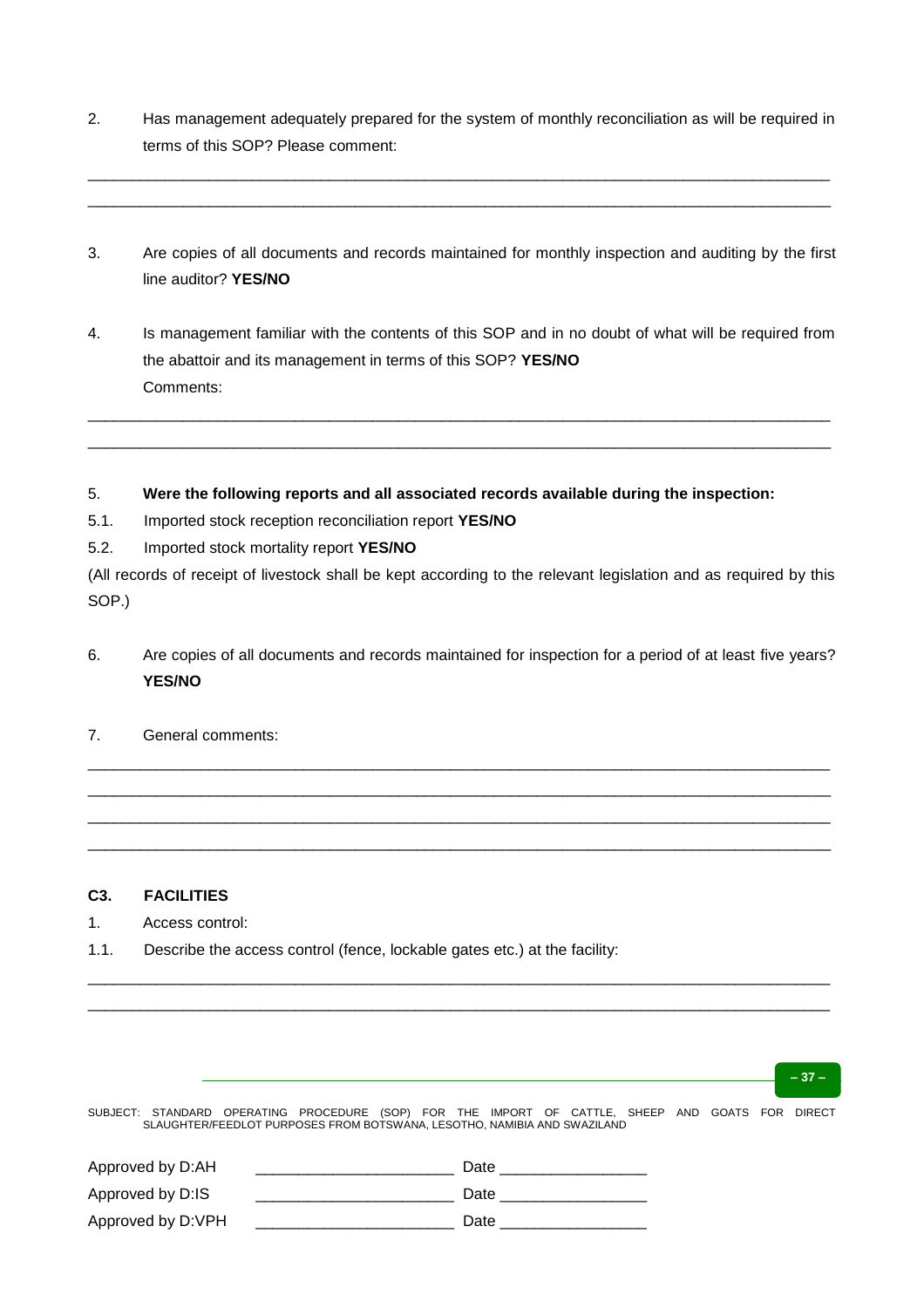- 2. Are there signs at all entrances, indicating that no unauthorized entry is allowed? **YES/NO**
- 3. After off-loading the truck must be cleaned and disinfected with a veterinary approved disinfectant before it leaves the feedlot premises. Will this be possible? **YES/NO**

\_\_\_\_\_\_\_\_\_\_\_\_\_\_\_\_\_\_\_\_\_\_\_\_\_\_\_\_\_\_\_\_\_\_\_\_\_\_\_\_\_\_\_\_\_\_\_\_\_\_\_\_\_\_\_\_\_\_\_\_\_\_\_\_\_\_\_\_\_\_\_\_\_\_\_\_\_\_\_\_\_\_\_\_\_\_ \_\_\_\_\_\_\_\_\_\_\_\_\_\_\_\_\_\_\_\_\_\_\_\_\_\_\_\_\_\_\_\_\_\_\_\_\_\_\_\_\_\_\_\_\_\_\_\_\_\_\_\_\_\_\_\_\_\_\_\_\_\_\_\_\_\_\_\_\_\_\_\_\_\_\_\_\_\_\_\_\_\_\_\_\_\_

\_\_\_\_\_\_\_\_\_\_\_\_\_\_\_\_\_\_\_\_\_\_\_\_\_\_\_\_\_\_\_\_\_\_\_\_\_\_\_\_\_\_\_\_\_\_\_\_\_\_\_\_\_\_\_\_\_\_\_\_\_\_\_\_\_\_\_\_\_\_\_\_\_\_\_\_\_\_\_\_\_\_\_\_\_\_ \_\_\_\_\_\_\_\_\_\_\_\_\_\_\_\_\_\_\_\_\_\_\_\_\_\_\_\_\_\_\_\_\_\_\_\_\_\_\_\_\_\_\_\_\_\_\_\_\_\_\_\_\_\_\_\_\_\_\_\_\_\_\_\_\_\_\_\_\_\_\_\_\_\_\_\_\_\_\_\_\_\_\_\_\_\_

If the answer is NO, please provide reasons:

4. Are you as the inspecting veterinary official satisfied with the following:

4.1. Facility is adequately fenced off from surrounding areas **YES/NO**

4.2. Access control for vehicles and livestock **YES/NO**

If the answer to any of the above is NO, please provide reasons:

5. Abattoir facility management:

- 5.1. Do trucks containing animals arrive sealed, and remain sealed until a duly authorized/delegated designated person breaks the seals? **YES/NO**
- 5.2. Is the responsible authorized private/provincial official veterinarian advised timeously of the details of the pending arrival of the imported livestock? **YES/NO**

\_\_\_\_\_\_\_\_\_\_\_\_\_\_\_\_\_\_\_\_\_\_\_\_\_\_\_\_\_\_\_\_\_\_\_\_\_\_\_\_\_\_\_\_\_\_\_\_\_\_\_\_\_\_\_\_\_\_\_\_\_\_\_\_\_\_\_\_\_\_\_\_\_\_\_\_\_\_\_\_\_\_\_\_\_\_ \_\_\_\_\_\_\_\_\_\_\_\_\_\_\_\_\_\_\_\_\_\_\_\_\_\_\_\_\_\_\_\_\_\_\_\_\_\_\_\_\_\_\_\_\_\_\_\_\_\_\_\_\_\_\_\_\_\_\_\_\_\_\_\_\_\_\_\_\_\_\_\_\_\_\_\_\_\_\_\_\_\_\_\_\_\_

\_\_\_\_\_\_\_\_\_\_\_\_\_\_\_\_\_\_\_\_\_\_\_\_\_\_\_\_\_\_\_\_\_\_\_\_\_\_\_\_\_\_\_\_\_\_\_\_\_\_\_\_\_\_\_\_\_\_\_\_\_\_\_\_\_\_\_\_\_\_\_\_\_\_\_\_\_\_\_\_\_\_\_\_\_\_ \_\_\_\_\_\_\_\_\_\_\_\_\_\_\_\_\_\_\_\_\_\_\_\_\_\_\_\_\_\_\_\_\_\_\_\_\_\_\_\_\_\_\_\_\_\_\_\_\_\_\_\_\_\_\_\_\_\_\_\_\_\_\_\_\_\_\_\_\_\_\_\_\_\_\_\_\_\_\_\_\_\_\_\_\_\_

- 5.3. Are all records/documents made available to the responsible authorized private/provincial official veterinarian for reconciliation upon arrival at the consignment? **YES/NO**
- 5.4. Are all animals held under secure controlled management during their entire lifetime at the abattoir? **YES/NO**

\_\_\_\_\_\_\_\_\_\_\_\_\_\_\_\_\_\_\_\_\_\_\_\_\_\_\_\_\_\_\_\_\_\_\_\_\_\_\_\_\_\_\_\_\_\_\_\_\_\_\_\_\_\_\_\_\_\_\_\_\_\_\_\_\_\_\_\_\_\_\_\_\_\_\_\_\_\_\_\_\_\_\_\_\_\_ \_\_\_\_\_\_\_\_\_\_\_\_\_\_\_\_\_\_\_\_\_\_\_\_\_\_\_\_\_\_\_\_\_\_\_\_\_\_\_\_\_\_\_\_\_\_\_\_\_\_\_\_\_\_\_\_\_\_\_\_\_\_\_\_\_\_\_\_\_\_\_\_\_\_\_\_\_\_\_\_\_\_\_\_\_\_

|                                                                                                  |                                                                          |      |                                                                                                                                                                                                                                |  |  | $-38-$ |
|--------------------------------------------------------------------------------------------------|--------------------------------------------------------------------------|------|--------------------------------------------------------------------------------------------------------------------------------------------------------------------------------------------------------------------------------|--|--|--------|
| SUBJECT: STANDARD OPERATING PROCEDURE (SOP) FOR THE IMPORT OF CATTLE, SHEEP AND GOATS FOR DIRECT | SLAUGHTER/FEEDLOT PURPOSES FROM BOTSWANA, LESOTHO, NAMIBIA AND SWAZILAND |      |                                                                                                                                                                                                                                |  |  |        |
| Approved by D:AH                                                                                 |                                                                          |      | Date and the contract of the contract of the contract of the contract of the contract of the contract of the contract of the contract of the contract of the contract of the contract of the contract of the contract of the c |  |  |        |
| Approved by D:IS                                                                                 |                                                                          | Date |                                                                                                                                                                                                                                |  |  |        |
| Approved by D:VPH                                                                                |                                                                          | Date |                                                                                                                                                                                                                                |  |  |        |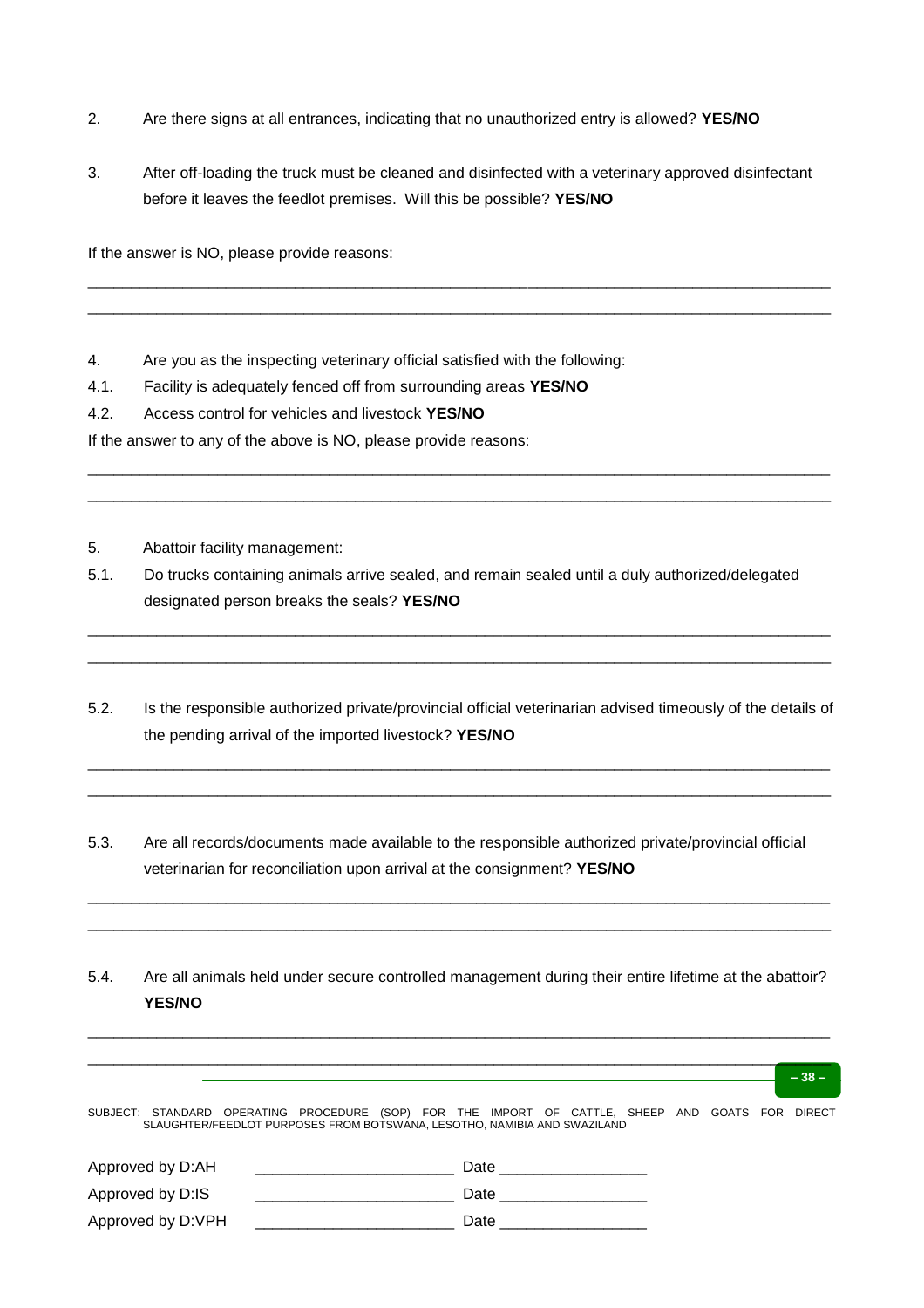- 6. Are you as the inspecting veterinary official satisfied with the following:
- 6.1. proper ante-mortal and post-mortal inspection **YES/NO**
- 6.2. effective holding facilities for live animals **YES/NO**
- 6.3. effective holding facilities for carcasses for secondary meat inspection **YES/NO**

\_\_\_\_\_\_\_\_\_\_\_\_\_\_\_\_\_\_\_\_\_\_\_\_\_\_\_\_\_\_\_\_\_\_\_\_\_\_\_\_\_\_\_\_\_\_\_\_\_\_\_\_\_\_\_\_\_\_\_\_\_\_\_\_\_\_\_\_\_\_\_\_\_\_\_\_\_\_\_\_\_\_\_\_\_\_ \_\_\_\_\_\_\_\_\_\_\_\_\_\_\_\_\_\_\_\_\_\_\_\_\_\_\_\_\_\_\_\_\_\_\_\_\_\_\_\_\_\_\_\_\_\_\_\_\_\_\_\_\_\_\_\_\_\_\_\_\_\_\_\_\_\_\_\_\_\_\_\_\_\_\_\_\_\_\_\_\_\_\_\_\_\_

\_\_\_\_\_\_\_\_\_\_\_\_\_\_\_\_\_\_\_\_\_\_\_\_\_\_\_\_\_\_\_\_\_\_\_\_\_\_\_\_\_\_\_\_\_\_\_\_\_\_\_\_\_\_\_\_\_\_\_\_\_\_\_\_\_\_\_\_\_\_\_\_\_\_\_\_\_\_\_\_\_\_\_\_\_\_ \_\_\_\_\_\_\_\_\_\_\_\_\_\_\_\_\_\_\_\_\_\_\_\_\_\_\_\_\_\_\_\_\_\_\_\_\_\_\_\_\_\_\_\_\_\_\_\_\_\_\_\_\_\_\_\_\_\_\_\_\_\_\_\_\_\_\_\_\_\_\_\_\_\_\_\_\_\_\_\_\_\_\_\_\_\_ \_\_\_\_\_\_\_\_\_\_\_\_\_\_\_\_\_\_\_\_\_\_\_\_\_\_\_\_\_\_\_\_\_\_\_\_\_\_\_\_\_\_\_\_\_\_\_\_\_\_\_\_\_\_\_\_\_\_\_\_\_\_\_\_\_\_\_\_\_\_\_\_\_\_\_\_\_\_\_\_\_\_\_\_\_\_ \_\_\_\_\_\_\_\_\_\_\_\_\_\_\_\_\_\_\_\_\_\_\_\_\_\_\_\_\_\_\_\_\_\_\_\_\_\_\_\_\_\_\_\_\_\_\_\_\_\_\_\_\_\_\_\_\_\_\_\_\_\_\_\_\_\_\_\_\_\_\_\_\_\_\_\_\_\_\_\_\_\_\_\_\_\_

If the answer to any of the above is NO, please provide reasons:

#### **General Comments:**

**– 39 –**

| Approved by D:AH  | Date |
|-------------------|------|
| Approved by D:IS  | Date |
| Approved by D:VPH | Date |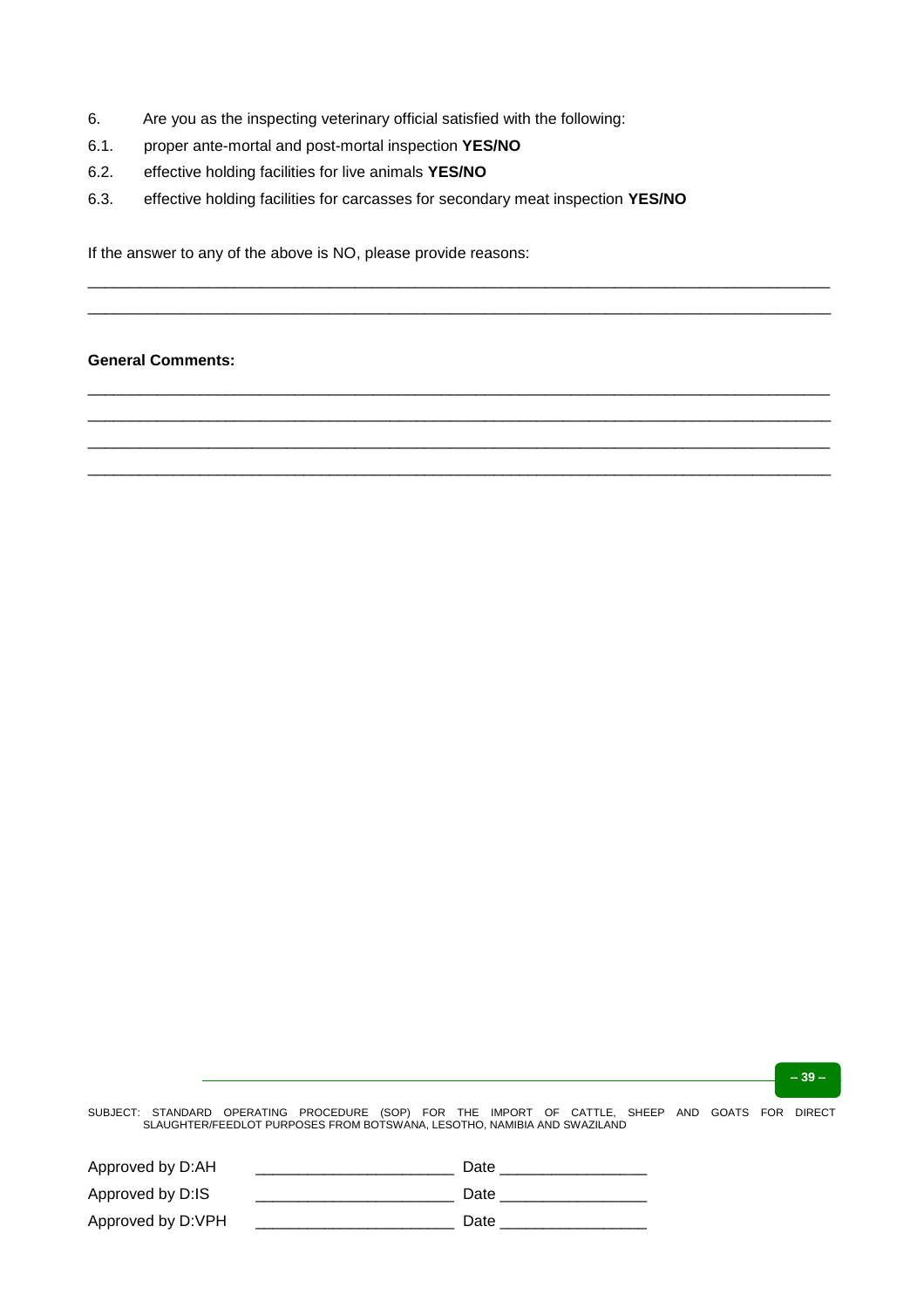|    | (Name)                                           |
|----|--------------------------------------------------|
| of |                                                  |
|    | (Department/Practice)                            |
|    | certify that I have today inspected the facility |
|    | (Name of facility)                               |
| at |                                                  |
|    | (Physical Address)                               |

and found the above detailed conditions. I recommend the listing of this facility as an abattoir eligible for the import of cattle, sheep and goats from Botswana, Lesotho, Namibia and Swaziland for direct slaughter purposes, in terms of this SOP.

| Authorized private/provincial official veterinarian signature                                      | Stamp |
|----------------------------------------------------------------------------------------------------|-------|
|                                                                                                    |       |
|                                                                                                    |       |
|                                                                                                    |       |
|                                                                                                    |       |
| and the state of the state of the state of the state of the state of the state of the state of the |       |
|                                                                                                    |       |
|                                                                                                    |       |
|                                                                                                    |       |

**– 40 –**

| Approved by D:AH  | Date |
|-------------------|------|
| Approved by D:IS  | Date |
| Approved by D:VPH | Date |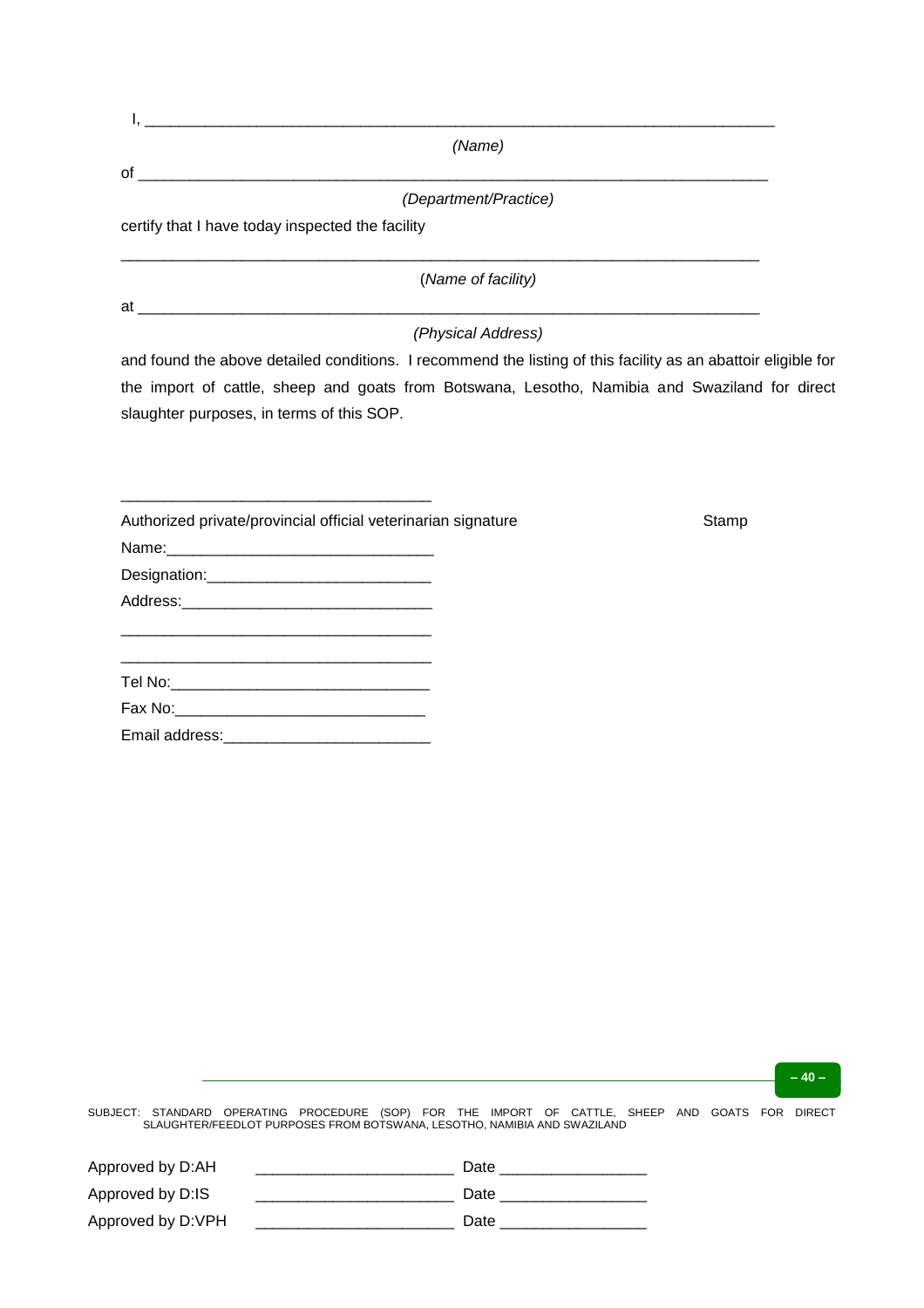# **ANNEX D**

# **RECONCILIATION RECORDS**

- **D1. IMPORTED STOCK RECEPTION RECONCILIATION REPORT**
- **D2. IMPORTED STOCK MORTALITY REPORT**
- **D3. IMPORTED STOCK MOVEMENT REPORT**

**– 41 –**

| Approved by D:AH  | Date |
|-------------------|------|
| Approved by D:IS  | Date |
| Approved by D:VPH | Date |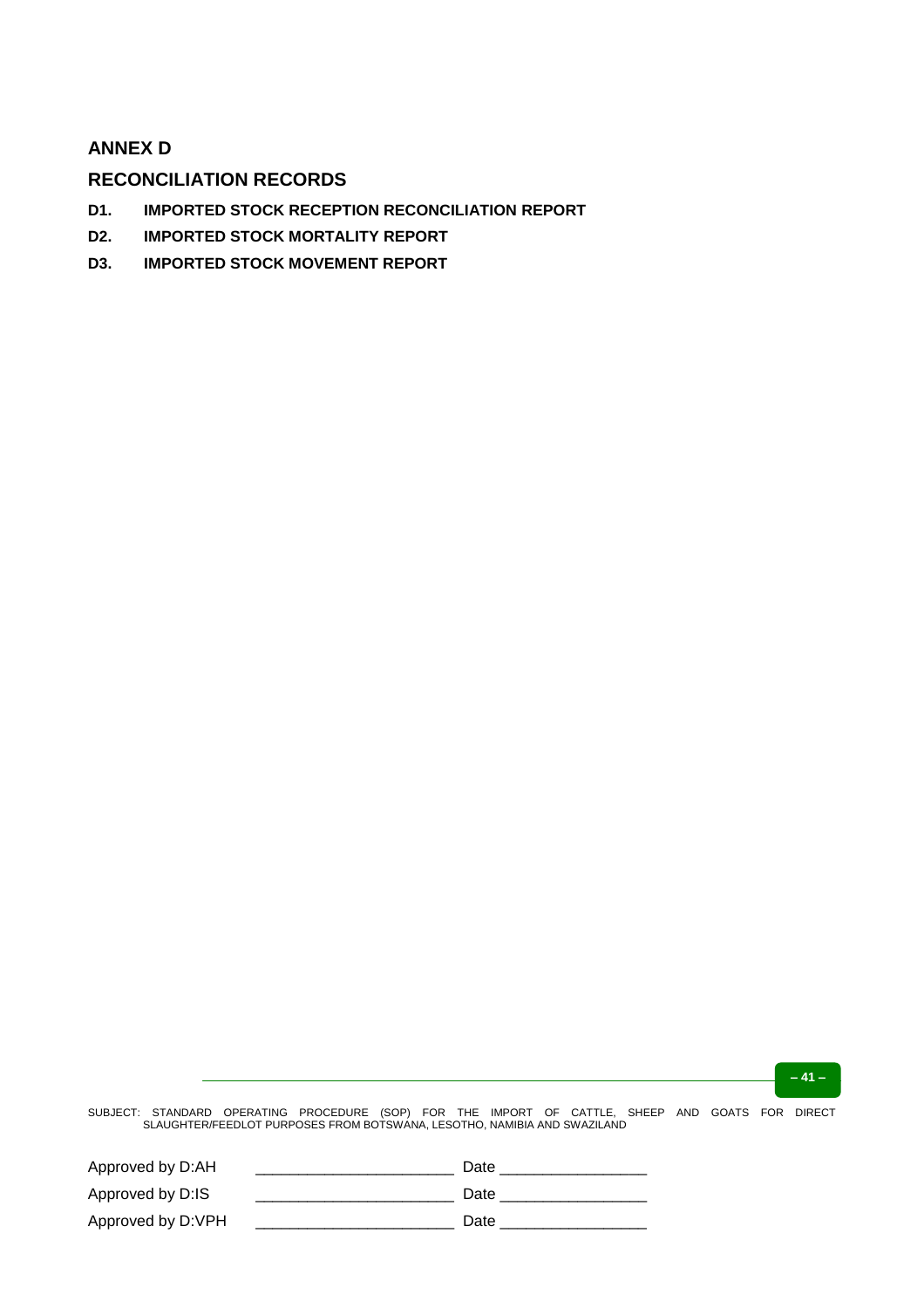## **D1. IMPORTED STOCK RECEPTION RECONCILIATION REPORT**

This report should be used by the authorized private/provincial official veterinarian to reconcile imported consignments upon arrival at the abattoir/feedlot. Seal numbers on truck/truck compartment should be reconciled with seal numbers listed on VHC issued by the exporting country. Individual animal identification numbers should be reconciled with individual animal identification numbers listed on the VHC issued by the exporting country. The information in this report will be reconciled with the slaughter records kept by the abattoir of each animal received.

| Name of Facility: | Listing No. of facility:    |  |  |
|-------------------|-----------------------------|--|--|
| Date:             | Number of animals imported: |  |  |
| RSA VIP No.       | VHC No.                     |  |  |

*Copies of the following documents should be attached to this form and filed for monthly reconciliation*

- *Copy of RSA VIP*
- *Copy of VHC issued by exporting country*
- *Copy of waybill/bill of lading*
- *Copy of red cross permit from port of entry directly to abattoir/feedlot, signed off upon arrival at the abattoir/feedlot*

| Seal numbers on truck                                 | Seal numbers listed on VHC issued by the exporting country    |
|-------------------------------------------------------|---------------------------------------------------------------|
|                                                       |                                                               |
| Individual                                            | Individual animal identification numbers listed on VHC issued |
| animal identification numbers of all animals on truck | by the exporting country                                      |
|                                                       |                                                               |
|                                                       |                                                               |
|                                                       |                                                               |
|                                                       |                                                               |

Name and surname facility manager/owner: \_\_\_\_\_\_\_\_\_\_\_\_\_\_\_\_\_\_\_\_\_\_\_\_\_\_\_\_\_\_\_\_\_\_\_\_\_\_\_\_\_\_\_\_\_\_\_\_\_\_\_\_\_\_\_\_\_\_\_\_

Signature facility manager/owner: \_\_\_\_\_\_\_\_\_\_\_\_\_\_\_\_\_\_\_\_\_\_\_\_\_\_\_\_\_\_\_ Date: \_\_\_\_\_\_\_\_\_\_\_\_\_\_\_\_\_\_\_\_\_\_\_\_\_\_\_\_\_\_\_\_

**As the undersigned authorized private/provincial official veterinarian, I hereby confirm that I was personally present at the time the animals were offloaded. If not, I will immediately inform the NVS of the eventuality with appropriate reasons.**

Name and surname authorized private/provincial official veterinarian:

Signature authorized/provincial official veterinarian: <br>
Date:

\_\_\_\_\_\_\_\_\_\_\_\_\_\_\_\_\_\_\_\_\_\_\_\_\_\_\_\_\_\_\_\_\_\_\_\_\_\_\_\_\_\_\_\_\_\_

**– 42 –**

| Approved by D:AH  | Date |
|-------------------|------|
| Approved by D:IS  | Date |
| Approved by D:VPH | Date |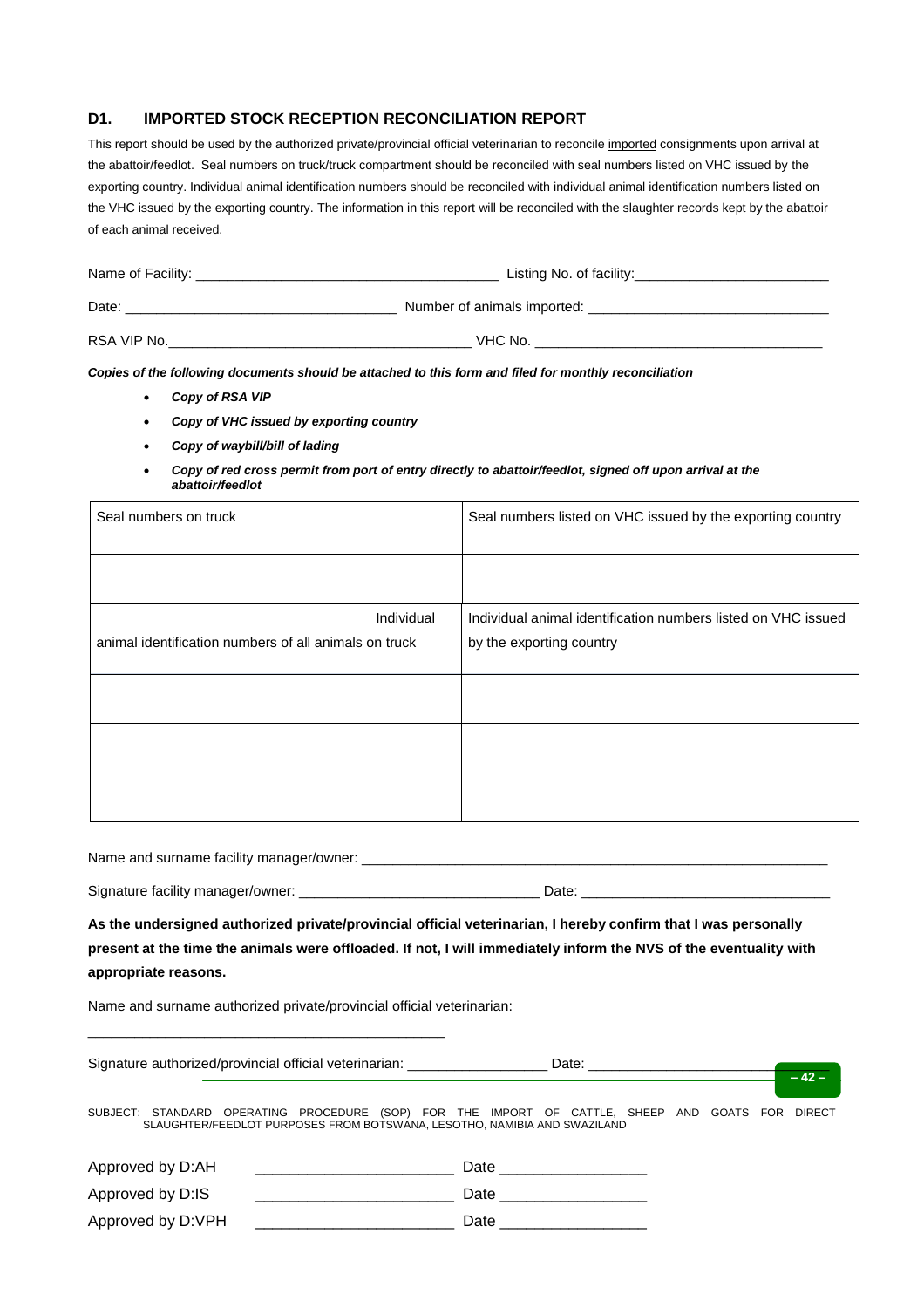#### **D2. IMPORTED STOCK MORTALITY REPORT**

This report should be used to record all mortalities in the event that an animal arriving for direct slaughter/feedlot need to be destroyed/is dead on arrival. An authorized private/provincial official veterinarian has to certify the record of destruction/death. The carcass should be disposed of in terms of the relevant legislation [i.e. Meat Safety Act, 2000 (Act No. 40 of 2000) etc.] and reflected on this reconciliation reports.

|                    | Details of origin of consignment (e.g. imported/received from feedlot): |
|--------------------|-------------------------------------------------------------------------|
|                    |                                                                         |
|                    |                                                                         |
| Animal(s) details: |                                                                         |
| Tag No.            | Diagnosis/cause of death/post mortem results:                           |
|                    |                                                                         |
|                    |                                                                         |
|                    |                                                                         |
|                    |                                                                         |
|                    |                                                                         |
|                    |                                                                         |
|                    |                                                                         |

|                   | Signature facility manager/owner: ___________________________________Date: ___________________________________                                                               |                           |  |        |
|-------------------|------------------------------------------------------------------------------------------------------------------------------------------------------------------------------|---------------------------|--|--------|
|                   | Name and surname authorized private/provincial official veterinarian:                                                                                                        |                           |  |        |
|                   |                                                                                                                                                                              |                           |  |        |
|                   | ,我们也不能在这里的时候,我们也不能在这里的时候,我们也不能会在这里的时候,我们也不能会在这里的时候,我们也不能会在这里的时候,我们也不能会在这里的时候,我们也                                                                                             |                           |  | $-43-$ |
|                   | SUBJECT: STANDARD OPERATING PROCEDURE (SOP) FOR THE IMPORT OF CATTLE, SHEEP AND GOATS FOR DIRECT<br>SLAUGHTER/FEEDLOT PURPOSES FROM BOTSWANA, LESOTHO, NAMIBIA AND SWAZILAND |                           |  |        |
| Approved by D:AH  |                                                                                                                                                                              | Date ____________________ |  |        |
|                   |                                                                                                                                                                              |                           |  |        |
| Approved by D:VPH |                                                                                                                                                                              | Date ____________________ |  |        |
|                   |                                                                                                                                                                              |                           |  |        |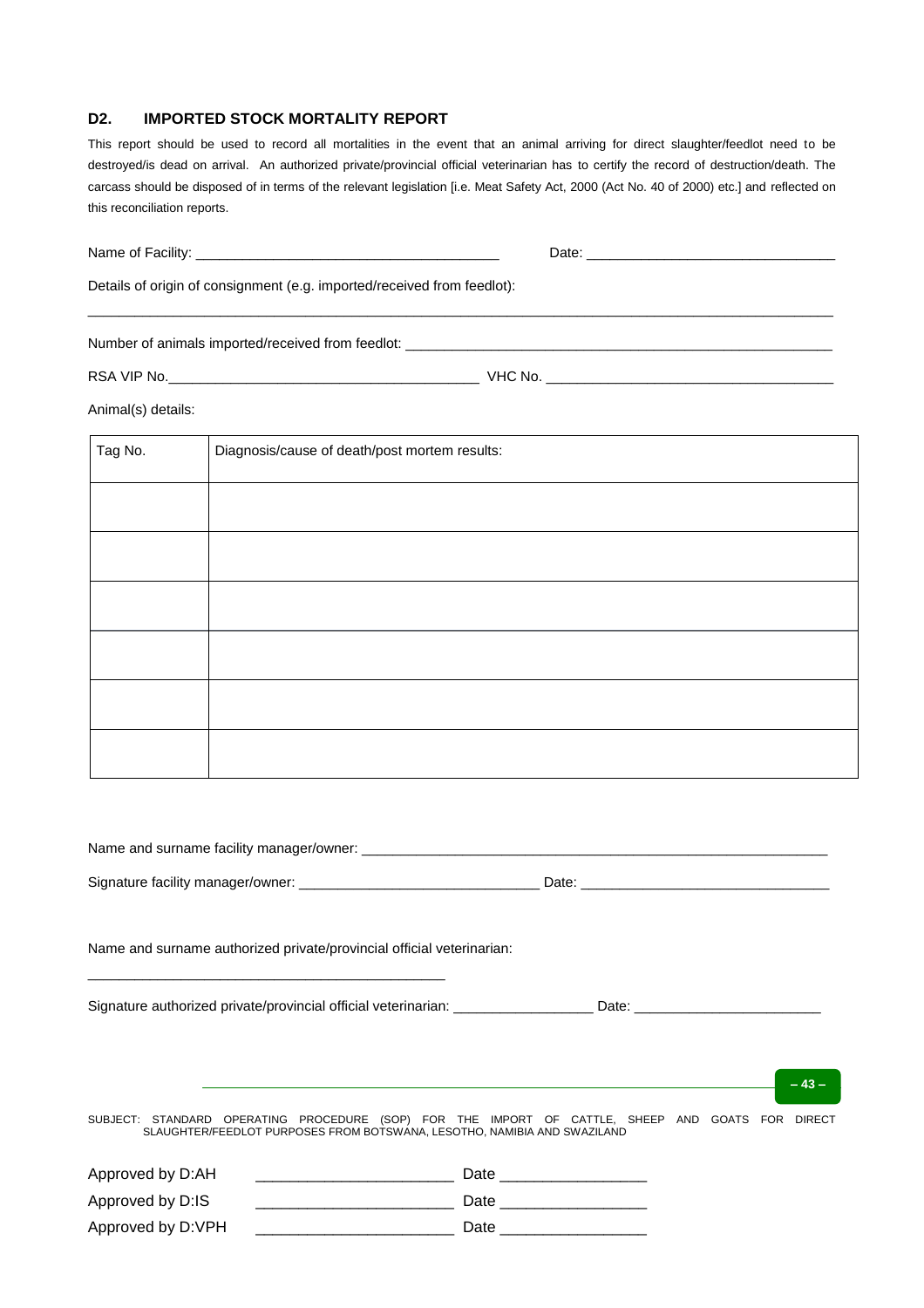### **D3. IMPORTED STOCK MOVEMENT REPORT**

This report should be used when moving animals from a listed feedlot to a listed abattoir. Individual identification numbers of all animals sent to the abattoir should be recorded on this reconciliation report. The information in this report will be reconciled with the records kept by the abattoir of each animal received.

| Date:             | Number of animals moved:    |
|-------------------|-----------------------------|
| Name of feedlot:  | Listing number of feedlot:  |
| Name of abattoir: | Listing number of abattoir: |

*Copies of record of receipt/slaughter record by abattoir should be attached to this form and filed for monthly reconciliation.*

#### **INDIVIDUAL ANIMAL IDENTIFICATION NUMBERS OF ALL ANIMALS SENT TO ABATTOIR:**

Name and surname facility manager/owner: \_\_\_\_\_\_\_\_\_\_\_\_\_\_\_\_\_\_\_\_\_\_\_\_\_\_\_\_\_\_\_\_\_\_\_\_\_\_\_\_\_\_\_\_\_\_\_\_\_\_\_\_\_\_

Signature facility manager/owner: \_\_\_\_\_\_\_\_\_\_\_\_\_\_\_\_\_\_\_\_\_\_\_\_\_\_\_\_\_\_\_\_\_\_\_\_\_\_\_\_\_\_\_\_\_\_\_\_\_\_\_\_\_\_\_\_\_\_\_\_\_\_

Date:  $\_\_$ 

Name and surname authorized private/provincial official veterinarian: \_\_\_\_\_\_\_\_\_\_\_\_\_\_\_\_\_\_\_\_\_\_\_\_\_\_\_\_\_\_\_\_\_\_

Signature authorized private/provincial official veterinarian: \_\_\_\_\_ Date:

**– 44 –**

| Approved by D:AH  | Date |
|-------------------|------|
| Approved by D:IS  | Date |
| Approved by D:VPH | Date |